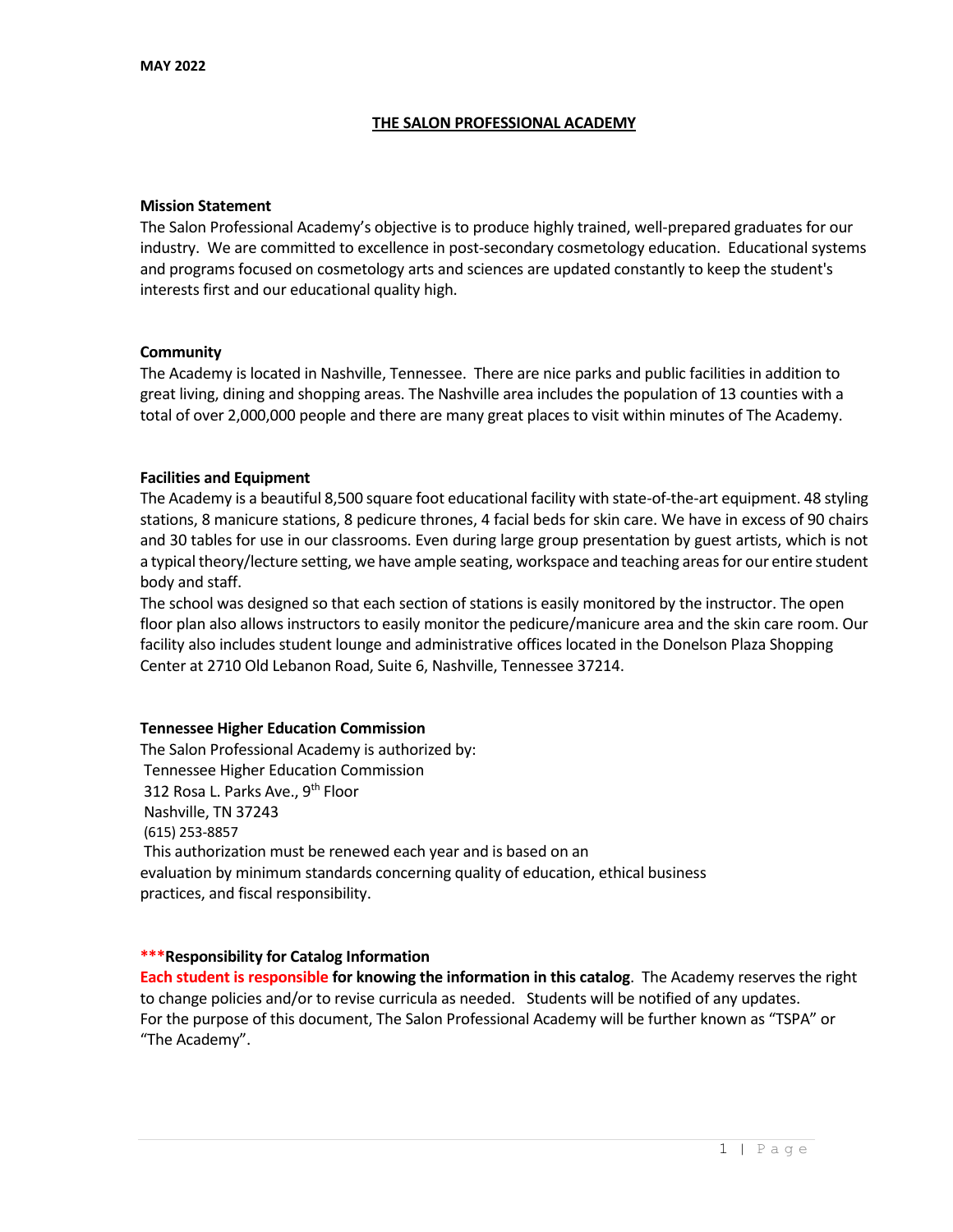# **TABLE OF CONTENTS**

| <b>Important Information for All Courses</b>      | 3              |
|---------------------------------------------------|----------------|
| Payment Plans                                     | 4              |
| <b>Academic Information</b>                       | 5              |
| <b>Extra Instructional Charges</b>                | 5              |
| Make-up work missed (Incomplete)                  | 6              |
| Termination                                       | 6              |
| <b>Career Planning</b>                            | $\overline{7}$ |
| Licensing Requirements and fees                   | $\overline{7}$ |
| <b>Academy Policies</b>                           | 8              |
| Absence/Tardiness                                 | 9              |
| <b>Inclement Weather</b>                          | 11             |
| Leave of Absence                                  | 12             |
| Programs of Study                                 | 17             |
| Cosmetology                                       | $18 - 20$      |
| Instructor                                        | 21             |
| <b>Regulatory Information</b>                     | 23             |
| <b>Campus Security Act Information Disclosure</b> | 23             |
| Title IX                                          | 23             |
| <b>Refund Policy</b>                              | 25             |
| <b>Collection Policy</b>                          | 26             |
| Withdrawal Policy                                 | 27             |
| <b>Student Policies</b>                           | 29             |
| Apparel Code                                      | 29             |
| <b>Staff</b>                                      | 31             |
| Conduct                                           | 32             |
| Copyright infringement                            | 33             |
| Vaccination policy                                | 33             |
| History of the Summit System                      | 42             |
| <b>Points of Difference</b>                       | 43             |
| Tennessee Higher Education Commission Disclosures | 44             |

# **Inserts**:

Financial Aid Information Scholarship Information Title IX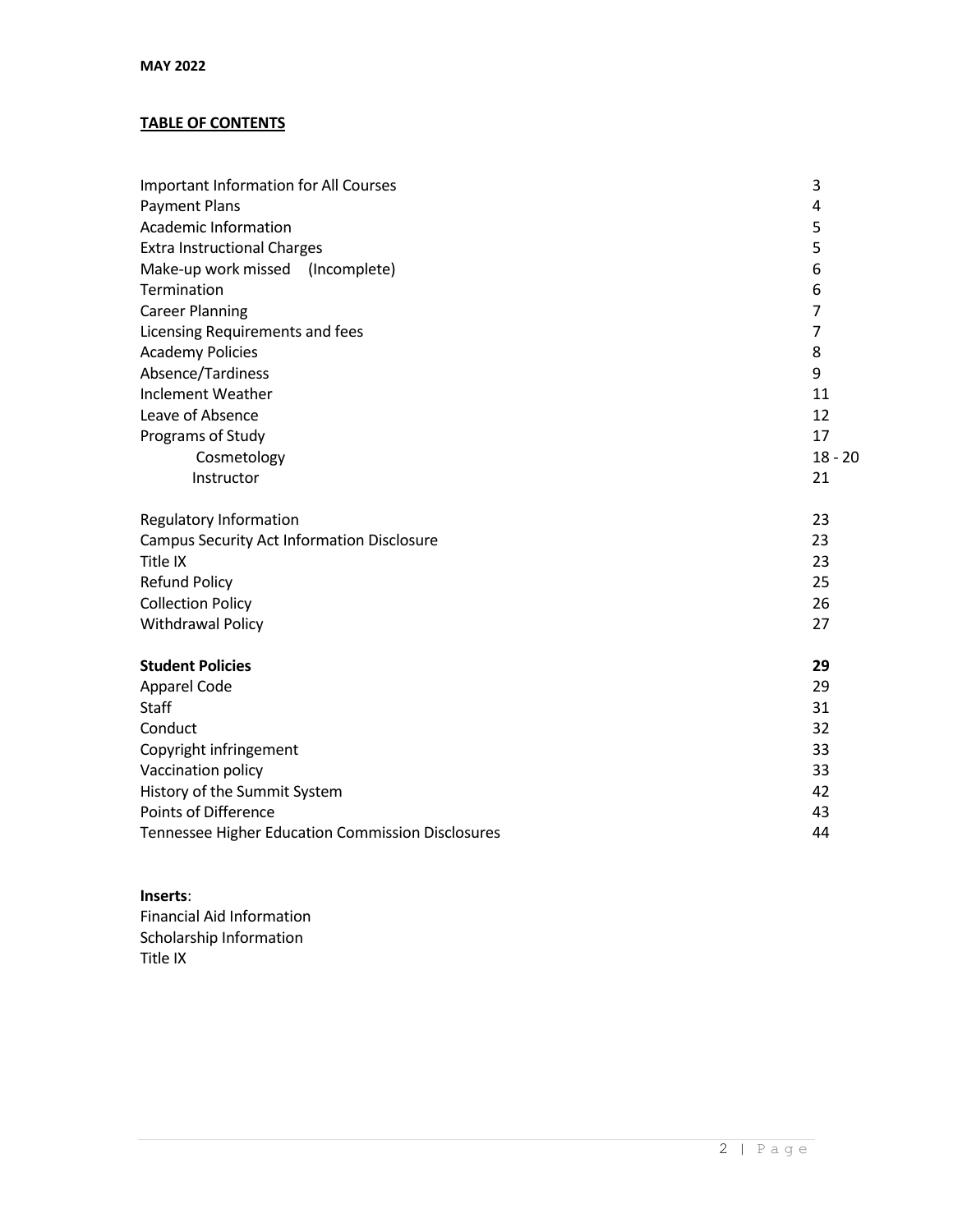#### **IMPORTANT INFORMATION FOR ALL COURSES**

#### **How to Apply**

- 1. Complete the free application online at [www.NashvilleBeautySchool.com.](http://www.nashvillebeautyschool.com/) Someone from The Academy, will contact you once we receive your application.
- 2. If you will be applying for Financial Aid (student grants and loans) complete your FAFSA on-line and add our ID Code 042138
- 3. Schedule an Admissions interview and take a tour on-line or in person. Availability for Admission interviews vary due to COVID 19. While you're meeting with admissions, you'll learn about curriculum, books, kits, apparel code and
- 4. Once you've been accepted to The Academy, sign the enrollment agreement and pay your registration fee.
- 5. Have high school transcripts sent directly to The Academy.

**Educational Requirements** - A student must be at least 16 years of age, has completed and passed two (2) years of high school, and have received a high school diploma, Hi-Set or G.E.D. certificate. The Academy does not admit ability-to-benefit students. **All programs are taught in English only.**

**Admissions Requirements** - The following are required for admission to all programs:

1) Enrollment application

financial options.

2) Provide one of the following: Official Transcripts from a certified high school showing completion; HiSET; G.E.D.; or evidence of completion from a state credentialed home or private school. All official transcripts must include graduation date.

**2a) Foreign applicants** must provide a transcript that is translated into English and determined equivalent to a U.S. (4) year high school diploma by an outside qualified agency. [USCES.org](http://usces.org/) CREDENTIAL EVALUATION REPORT AACRAO Professional Member American Translators Association Member USCES, LLC support@ [usces.org](http://usces.org/)

- 3) Government issued photo I.D.
- 4) Signed complete enrollment agreement
- 5) Essay (1 paragraph minimum) why you should be selected to enroll
- 6) 1 Letter of Recommendation, from one of the following;
	- a. High school teacher/counselor
	- b. Employer/manager
	- c. Salon Owner/Salon Manager
	- d. Business owner
	- e. Clergy
- 7) Required registration fee
- 8) Change of name documentation if applicable (marriage license, divorce certificate)

#### **Instructor Training – Admissions Requirements**

- 1) Applicants must provide items listed above
- 2) Provide a copy of a current practitioner license
- 3) Be a licensed cosmetologist for three years prior to testing for Instructor's license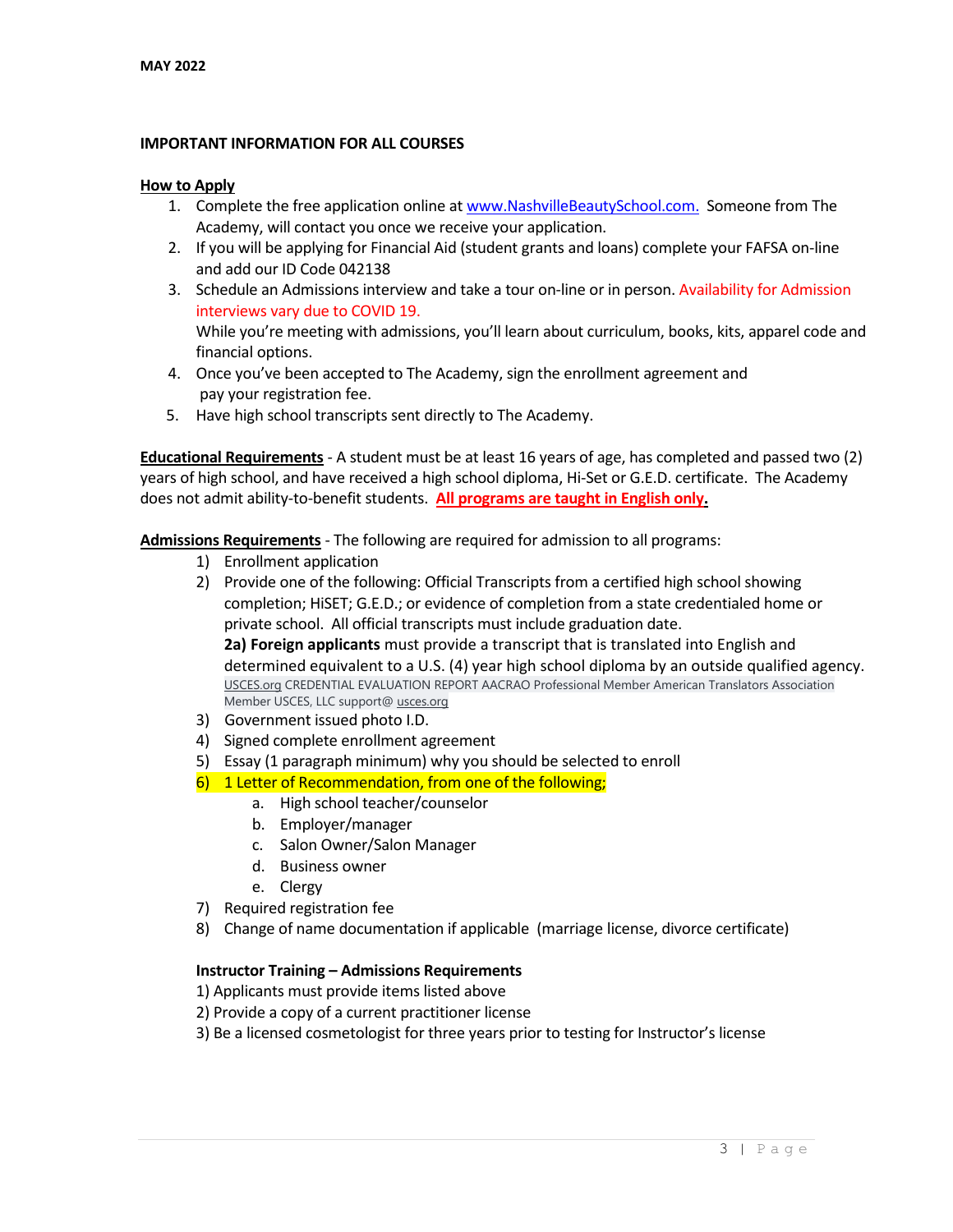#### **School Objective** –

- 1. To graduate qualified, competent and competitive students to be successful in the field of cosmetology arts and sciences.
- 2. To prepare students for the Tennessee State Board of Cosmetology and Barber Examiners theory and practical licensing examination given by PSI. To become service professionals in cosmetology.

**Orientation** – Students enrolled at The Salon Professional Academy **are required to complete** orientation prior to commencement of class. This orientation is held the Saturday before classes start from **10:30am to 5:00pm**.

**Class Size** – The Academy limits Advanced class size for all courses to a student to educator ratio of 15 students to 1 educator.

**Cosmetology** students in the 10 ½ -month (46 weeks) program begin with a schedule of five days (Tuesday – Saturday) 9 a.m. to 5:00 p.m. for the first eight (8) weeks. After the first eight (8) weeks each class is assigned a schedule that includes one (1) day of class 9:00 a.m. to 5:00 p.m., two (2) days/evenings 1:00 p.m. to 8:30 p.m. and two (2) days 9:00 a.m. to 4:30p.m.

**Instructor Training** – 16 – 40 hours a week, based on enrollment agreement. **Aesthetics** - **Not offered at this time**

**Class Starting Dates** - Cosmetology classes start in January, April, July, September and November. Late enrollment is not permitted.

Aesthetics' and Nail Technology programs are not offered at this time.

**Books and Kits** - Appropriate books and kits are provided by The Academy and issued to the student during training. Students provide their own paper supplies along with ink pens, pencils, highlighters, index cards, working camera and large plastic container (for state board testing).

**Apparel Code** - Students wear academy-approved apparel and shoes. (Please see page 28)

**Payment Plans-** The Academy has payment plans for those who qualify. We accept cash, check, Visa or MasterCard for any payments. Customized payment plans are specific to each individual. We charge no interest on payments made during the length of student's program, as long as payments are made on time. All payments are due the 1<sup>st</sup> day of each month and are considered late on the 11<sup>th</sup> of each month.

\*Late payments incur a charge of \$25.00.

Financial assistance is available to those who qualify.

Financial Aid Advisors at The Salon Professional Academy are available for meetings with students/parent to assist with the Financial Aid processes- Students that are 30 days behind on payment plans may be placed on an administrative LOA until payments are made current.

**Tuition and Fees-** The Academy charges a Registration fee of \$200.00 that is due upon signing the enrollment agreement. The total tuition and fees for all programs are as follows: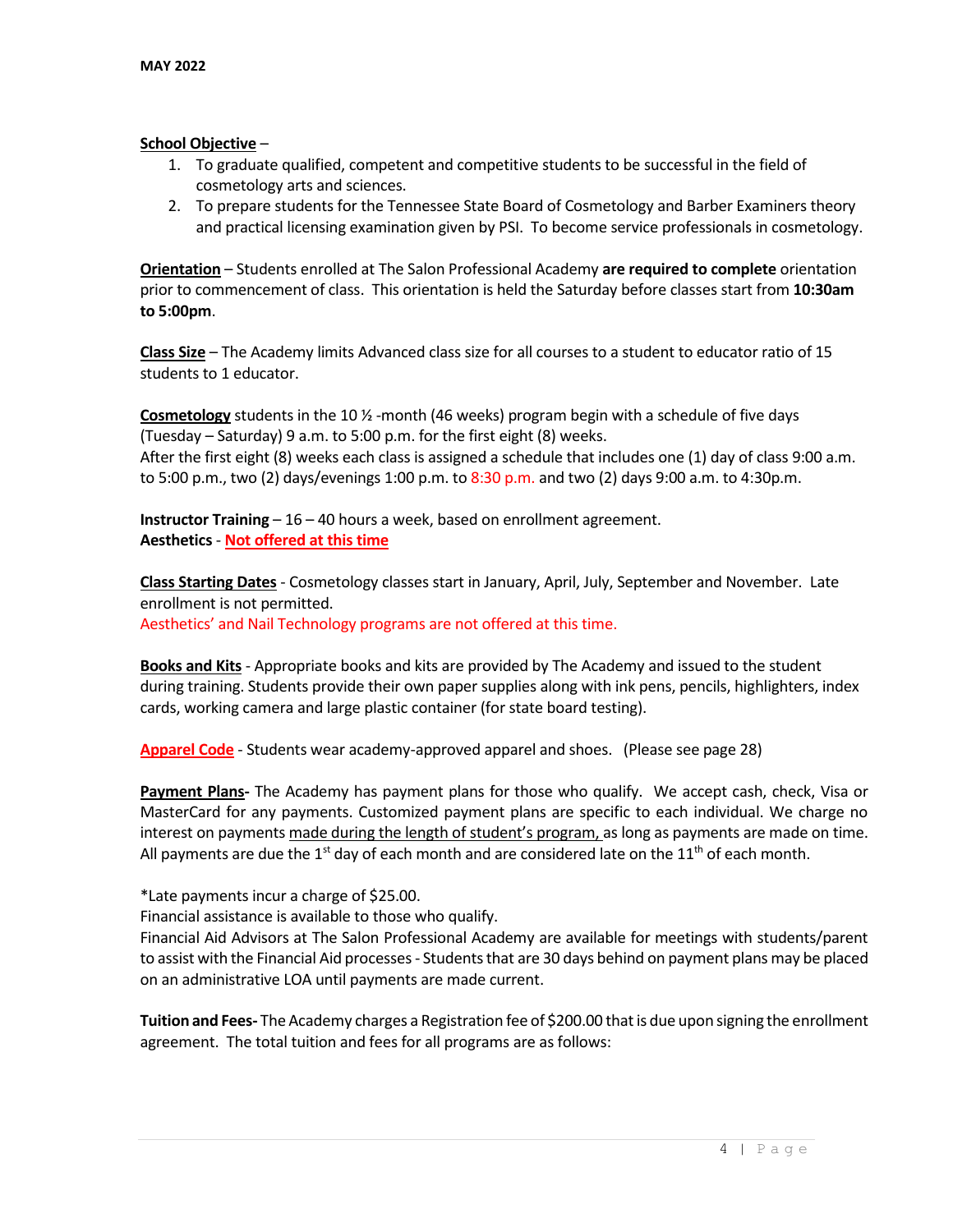| Cosmetology - 1500 Clock Hours               |                                                               |
|----------------------------------------------|---------------------------------------------------------------|
| Tuition:                                     | \$19,460.00                                                   |
| Kit & Books:                                 | \$2,430.00                                                    |
| <b>Registration Fee</b>                      | \$200.00                                                      |
| Total                                        | \$22,090.00                                                   |
| <b>Instructor Training - 300 Clock Hours</b> |                                                               |
| Tuition:                                     | \$3,740.00                                                    |
| Kit & Books:                                 | \$250.00                                                      |
| <b>Registration Fee</b>                      | \$200.00                                                      |
| Total                                        | \$4,190.00                                                    |
|                                              | Aesthetics-750 Clock Hours (Program is currently not offered) |
| Tuition:                                     | \$7490.00                                                     |
| Kit & Books:                                 | \$250.00                                                      |
| <b>Registration Fee</b>                      | \$200.00                                                      |
| Total                                        | \$7,940.00                                                    |

**Extra Education** - Extra educational events are available for students at The Academy. Guest speakers and classes are scheduled in advance and provided to students during class for free **or** on Sunday or Monday with purchase of ticket.

**Extra Instructional Charges –** School will charge additional tuition for hours and/or work projects remaining after the contract ending date at the rate of \$20.00 per hour.

**Non-discrimination** the Salon Professional Academy admits students without regard to race, age, sex, gender, sexual preference, creed, religion, color, citizenship, national or ethnic origin.

**Housing** - Contact the admissions staff for assistance in locating housing. \*\*\*\* Apartment finders – Leasing Specialist 615-833-3151

#### **ACADEMIC INFORMATION**

**Graduation Requirements** - Graduates earn a diploma once all items listed below are completed. A grade average of 85% is required for graduation from any program at The Academy. Both theory and practical work are considered important. Students are evaluated on a level system that prepares them for salon performance levels. All work must be completed to graduate.

Graduates earn a diploma once the following requirements are met for all programs:

- 1) Completion of state required number of hours
- 2) Completion of all assignments, course work and tests.
- 3) An 85% attendance and 85% grade average.
- 4) Students must achieve a minimum of level 2 status at The Salon Professional Academy to graduate
- 5) Cosmetology students must complete the following services on eight (8) different guests while on the salon training floor: man cuts, woman cuts, hair colors and foil highlights.
- 6) All tuition payments must be up to date according to contract, or arrangements made at your Exit Interview.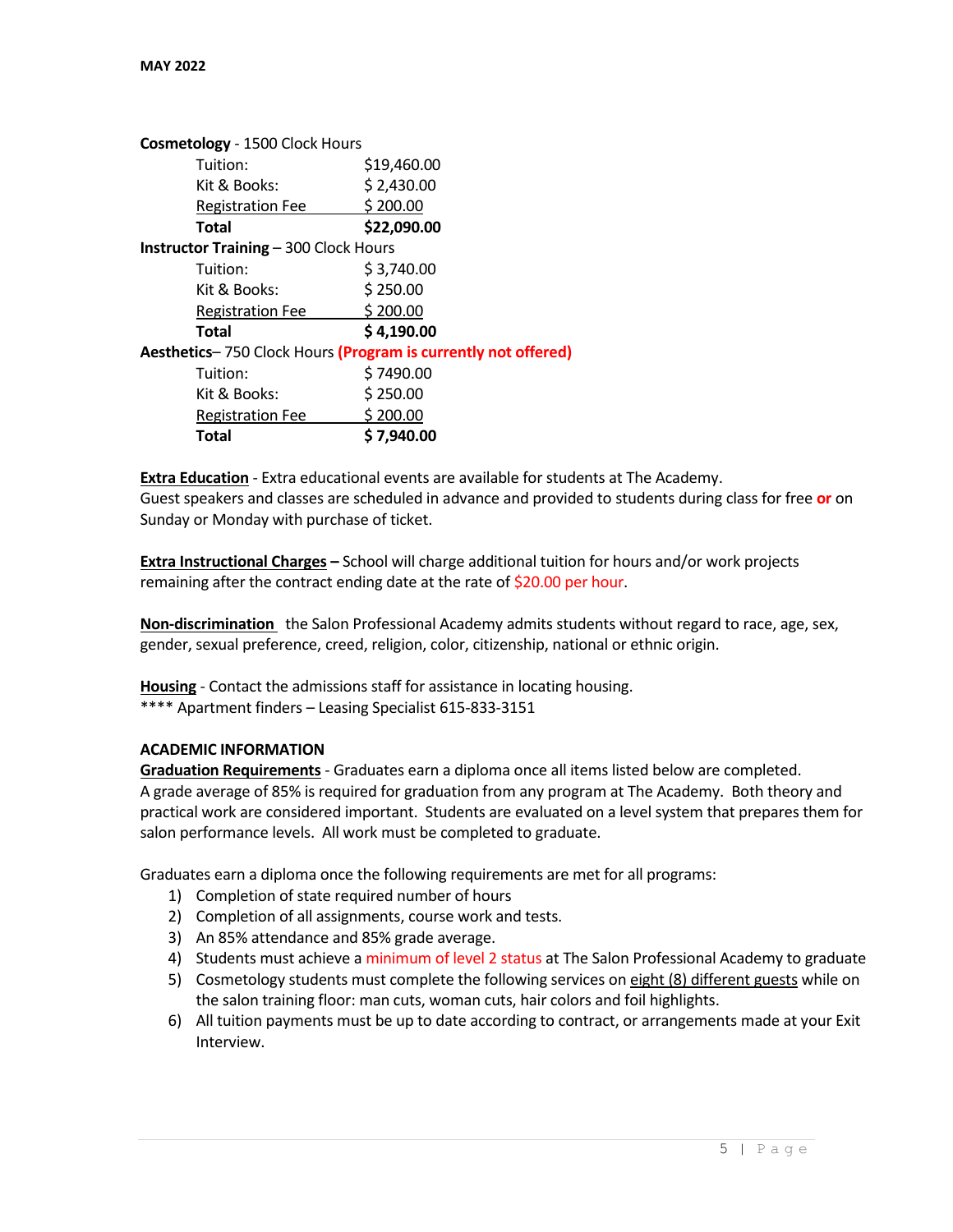**Graduation** – A Graduation ceremony is scheduled five (5) times per year. Depending on the date of the ceremony, Students must have completed all graduation requirements and be in Satisfactory Academic Progress. Students may not be more than **21 calendar days** from completing the graduation requirements in order to participate in the Graduation ceremony. Student must be in TSPA dress code in order to participate in the Graduation ceremony. Graduation Ceremony dates are subject to change.

**Exit Interview -** After Graduation requirements have been met, students must complete an Exit Interview with the Financial Aid Advisor and the Compliance office or one of the owners. Students are responsible for contacting the Compliance Office to schedule an Exit Interview as soon as possible, following their completion of the program. All exit interviews will be conducted within 30 days of the date that the Student contacts the Compliance Office to request an Exit Interview.

During the Exit Interview the Compliance Office will be happy to assist with scheduling your theory test with PSI.

Students must complete all Financial Aid requirements, put in place by The Department of Education if they received any type of Federal Grants or Loans, including FSA Exit counseling on line. Students that have an outstanding balance must pay the balance in full or set up a payment plan of no more than 12 months. Transcripts and/or hours will be released once account is paid in full. \*\*Any account that goes without payment for 30 days may be turned over to collections.

**Incompletes** - Incompletes may be given by the educators when the student is making every attempt to learn a skill or subject but requires additional time to complete the work successfully. Educators determine the time to complete the work. The student will be given a deadline and description of work that must be completed.

If a student misses a class, (even 1 minute) that class must be made up the next time it is offered in curriculum. If a student misses a class or part of a class, in a "series" then the student must make up the entire series together to complete curriculum. Classes offered in a series build from each other and must be taken as a unit.

- If a student misses a **theory** test or needs to retake **a theory** test, it will be scheduled the following week. The missed theory test or retake theory test should be taken at the end of the next class day, once all scheduled class activity has been completed.
- If the student misses the "make-up or retake" test, then they will receive a 0 for that test. • A student in ADVANCED training that misses more than one (1) class "series" will be transferred to another class until the completion of their program.

**Inadequate Grades** - When a student is weak in one or more areas of study or skill, the educators will determine a deadline for the student to complete the work satisfactorily. Inadequate grades may indicate lack of motivation as well as inability. The student will be informed immediately after a grading period how a deficiency can be corrected. If needed, based on assessment, a student may be asked to retake a specific skill set.

**Insufficient progress** is determined by inadequate grades, incomplete projects **( 50 leads, look book, resume…)** and/or failure to participate in the student level system.

If a project is passed due by 9 **school days** or more, the student will receive a 0 for the grade, and will incur a **1-day** suspension for insufficient progress per suspension policy, giving the student the opportunity to complete the project that is overdue.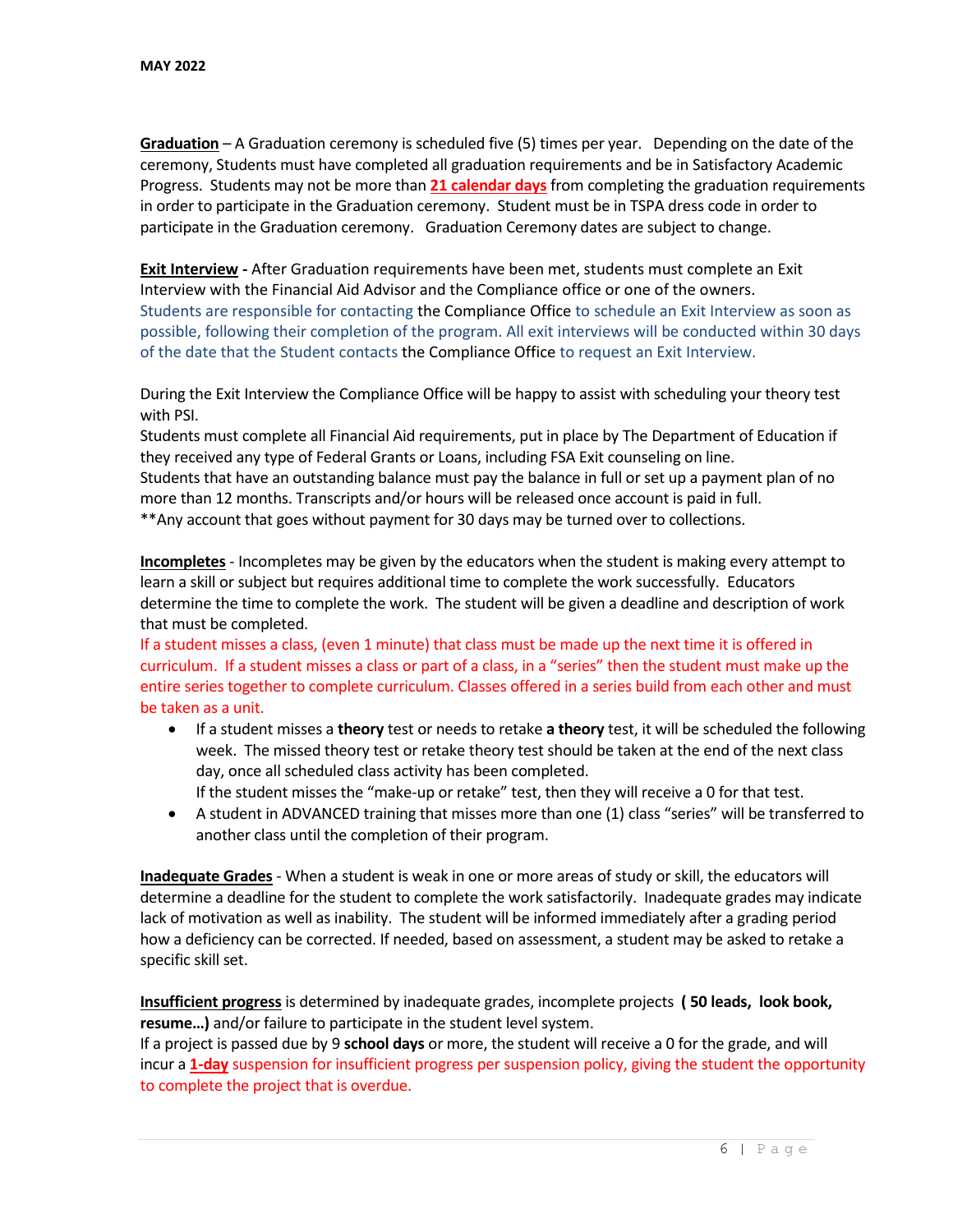**Grounds for Termination** - Enrollment may be terminated by The Academy for failure to comply with The Academy Catalog and Enrollment Agreement.

Including but not limited to, failure to meet any of the policies:

- Insufficient progress
- Failure to work within the student level system
- Nonpayment of tuition
- Failure to comply with rules or policies per the Student Policy Handbook
- Students may be dropped from the program for gossiping.

#### **CAREER PLANNING**

**Placement** - The Academy maintains contacts in the cosmetology profession to assist students in job placement. Employers are encouraged to interview students, and every effort is made to secure a job opportunity for each graduate. Students are prepared in the latter part of training to seek employment. Job opportunities are announced and posted online. The Academy cannot guarantee every student will be placed. Assistance in no way promises employment but means that graduates may request and receive help in locating job openings. Students that follow the level system while in school are easier to place in all salons, both locally and across the country.

Students that obtain a **Level 2** will be invited to attend special lunch opportunities with local salons from time to time. When invited, students are strongly encouraged to attend this lunch/interview as part of the job placement opportunity. Because this lunch opportunity is considered an interview, students may not have their cell phones with them, and should be "interview ready" during this lunch. The Academy uses an Alumni Facebook page to notify graduates of salon openings throughout the country along with upcoming educational events. Current law prohibits any school from guaranteeing job placement as an inducement to enroll students

#### **Licensing Requirements and Fees** – C**osmetology**

To become licensed in C**osmetology** in Tennessee, students must complete a minimum of 1500 hours of approved training, graduate from an approved school, and pay the required fees (\$70.00 for both theory and practical tests) and pass the state board exams. Graduates must then request their official TN state license and pay \$60.00 to the State of TN for their license.

#### **Licensing Requirements - Instructor**

To become a licensed **Instructor** in Tennessee, a student must hold a valid cosmetologist's, manicurist's, or Esthetician's license for a minimum of three (3) years, issued by the State Board, have a high school diploma, HiSET or possess a GED, complete 300 hours of approved training (within a period of six months or served as an instructor trainee for one year), graduate from an approved school, and pass both state board exams, theory and practical (\$70.00 each test). Graduates must then request their official TN state license and pay the fee to the State of TN to receive their instructor license. Student must then request their official TN state license and pay \$80.00 to the State of TN for their license.

#### **Licensing Requirements** – **Esthetic not currently offered at The Academy**

To become licensed in **Aesthetician** in Tennessee, students must complete a minimum of 750 hours of approved training, graduate from an approved school, and pay the required fees (\$70.00 for both theory and practical tests) and pass the state board exams. Student must then request their official TN state license and pay \$60.00 to the State of TN for their license.

*Disclosure*: Please refer to the Tennessee Code Annotated, Title 62, Professions, Business and Trades, Chapter 4, Tennessee Cosmetology Act of 1986, Code 62-4-127, for causes for suspension, revocation, or denial of a license and therefore reasons which may prevent an individual from becoming licensed or gain employment in their chosen field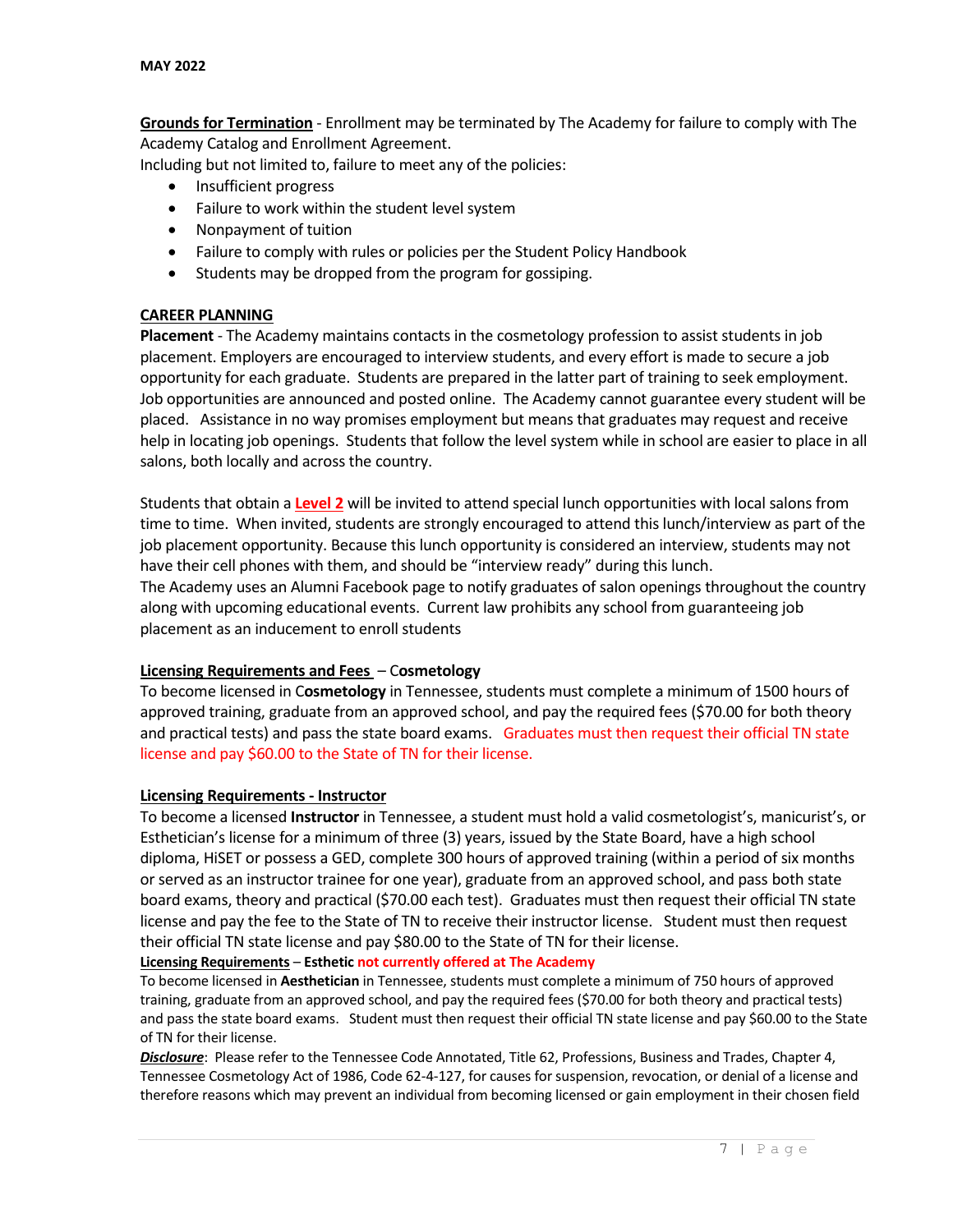# **ACADEMY POLICIES**

### **Purpose of these Policies**

These polices are important to your success at The Academy and are a condition of your enrollment. They have been created in order for the school to comply with: State Law, expectations of our Accrediting Agency, The US Department of Education, our salon advisory board and to promote the standards and culture of The Salon Professional Academy Nashville.

**Policies** - With the enrollment agreement, each student is issued a copy of and agrees to abide by the policies for The Academy, students including standards for student conduct, including attitude, appearance, attendance, and courtesy. **Students should place these signed forms in a safe place for future reference.**

**Standards** - Students at The Academy must be an example of good grooming and should be in the best of health. All state cosmetology laws and rules are practiced and taught at The Academy. Lack of basic honesty and integrity will result in termination.

**School Hours** - The Academy is open Tuesday through Thursday 9:00am – 8:30pm. Friday and Saturday 9:00- 4:30pm. Hours of attendance depend on the schedule assigned. **The Salon Professional Academy – attends school three (3) Monday's a year. The Monday before Thanksgiving and two (2) Mondays in December.**

**Holidays** - The Academy is closed for the following holidays:

| *New Year's Day | *Memorial Day     |
|-----------------|-------------------|
| *Labor Day      | *Thanksgiving Day |

\*Independence Day \*Christmas

# **Program Hours**

The course hours are determined by the program taken. Your schedule is part of your enrollment agreement and is subject to change. The electronic scanner time clock keeps your hours recorded in minutes. **Even one minute late is a tardy!**

#### **Attendance**

Attendance at The Academy daily is required and is the responsibility of the student. We expect students to attend their full contracted schedule to complete the clock hours of state approved training in the contracted time. Student may not get more than 21 hours ahead of schedule or will be asked to take time off.

**Foundation classes** are a vital period in our curriculum and the overall success of our students. Because of this the school has a more stringent attendance requirement during the foundation training period. The requirements are: Cosmetology students can miss no more than **4 days or 28 hours** of their 272-hour Foundations training. Any student that does not meet this attendance requirement will be subject to repetition of foundation classes or termination/withdrawal from school. Approval for flexibility with this policy may be provided to a student with extenuating circumstances. Request for flexibility must be submitted to the owner within 7 days of the student failing to comply with policy. When a student is late to school during the first 8 weeks of training, depending on the time of arrival the student may enter the classroom at 10:30am. The student will still need to repeat the class in order to complete all curriculum.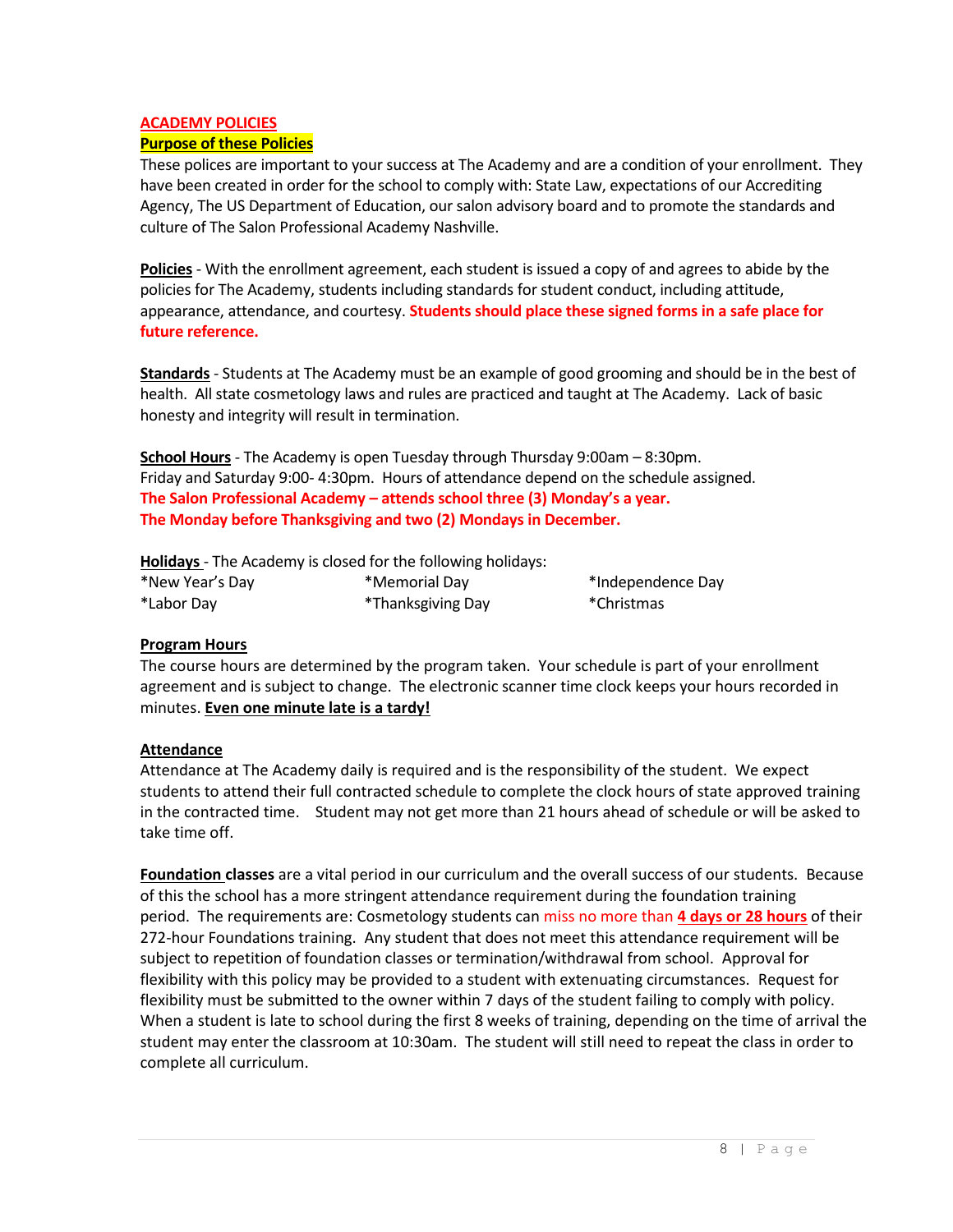# **Absences and Tardiness**

**\*Absences must be reported by the student** (Call 615-828-1866) to an Academy Support Staff member, School Coordinator, Financial Aid Advisor or Educator **by 8:30 a.m. or 12:30pm** Tuesday – Thursday depending on assigned shift for the day and by **8:30am Friday - Saturday.**

Students may leave a voice mail if no one is available to speak to them when they call. Voice mails must be left by the student **by 8:30 a.m. or 12:30pm** Tuesday – Thursday depending on assigned shift for the day and by **8:30am Friday - Saturday.**

Messages taken by a fellow student will not be accepted. Messages left for TSPA owners are not excused.

If absent the day of an exam, the student will take the exam the following class day, if time allows during class, or student may be required to stay late that class day in order to take the exam.

**Emergency time off must be granted -** documentation must be provided to determine if the absence is/was an emergency.

**(Emergency** A serious situation or occurrence that happens unexpectedly and demands immediate action.)

**Be prompt!** If you are tardy, it is important that you, the student, call the school (615-828-1866) and speak with the School Coordinator or Educator to let them know that you are going to be late. The following **attendance and tardy policy** applies to all students:

**1.** When a student has three (3) or more days of unapproved absence in one month the School Coordinator will talk to the student about their commitment to the program and they will be suspended per suspension policy.

**2.** When a student has three (3) or more days of unapproved absence in a second month the student will be suspended per suspension policy.

**3.** When a student has three (3) or more days of unapproved absence in a third month the student will be suspended per suspension policy and may be dropped from the program.

**Students that are late: One minute late is considered late at The Academy;**

- A. When a student in Advanced training is late to school on a **class day**, the student will not be allowed to enter class. Instead, the student will be asked to return at 1:00pm to continue their training on the salon training floor from 1:00 – 5:00pm.
- B. When a student in Advanced training is late to school for a **salon** training day, the student will be blocked from the schedule for the first part of their shift and will be asked to return from 1:00- 5:00pm (Friday/Saturday) or 5:15 – 8:30 (Tues/Wed/Thurs) in order to continue their skill training on the salon training floor.

Leaving the Academy LATE (**more than 30 minutes late**) or working through lunch/dinner is not accepted by the Academy. Issues will be addressed one on one, and Zone leader will issue student consultation form.

*Students leaving The Academy early must check out with Classroom Educator and Compliance Officer on class day; on Salon area training days, students leaving early, must check out with the Compliance Officer, Zone leader and Front Desk Support. Failure to check out with the proper staff, will result in suspension per suspension policy.*

**If you need to be away from The Academy on any scheduled days, for any reason, we request that you provide us with a seven (7) day notice so that we can adjust your schedule based on the class (s) that you will be missing or adjust your salon training floor time if needed.**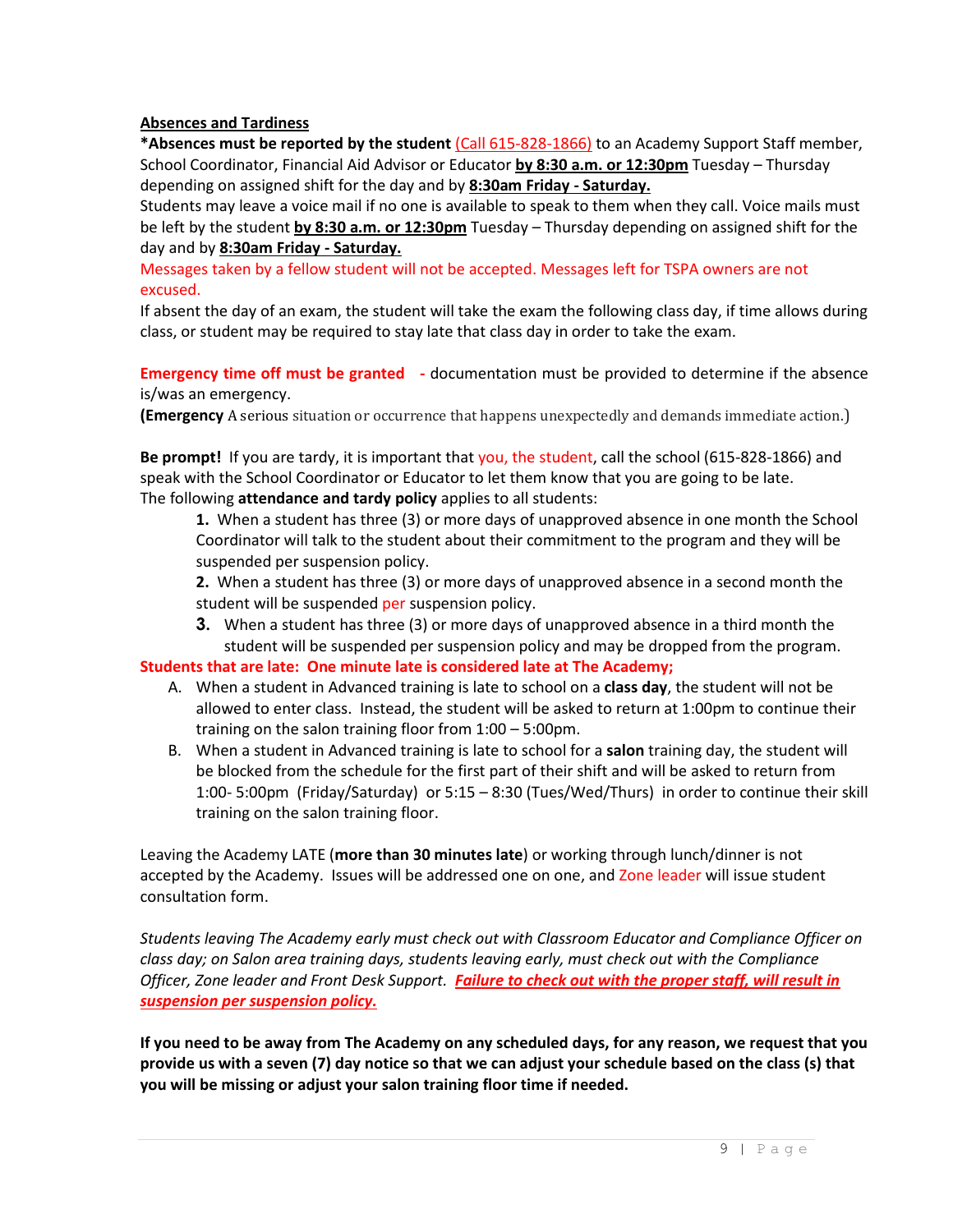**\*\*Absences may be** requested **at least seven days** in advance by completing The Academy Absence request form. The student must make up all work and hours that are missed.

#### **APPROVED MEDICAL ABSENCES:**

**A)** Illness of student or student's immediate family - living within the household (child, spouse, parent, significant other)

**B)** Doctor/Dental appointments that cannot be scheduled during time off from school (Monday's or early morning depending on Salon Training Floor Schedule)

(Example: medical, dental, vision, well-woman, pregnancy)

**\*\*\*Medical Absences will require a signed doctor's excuse that can be verified** with a phone call from School Coordinator or Financial Aid Representative- documentation is due the first day that you return to school no later than 5pm central time (no fax or e-mail doctors notes will be accepted)

\*If the student is out multiple days per doctor's direction, the note must include date the student was seen in the doctor's office, the date the absence should begin and the date that student may return. The Academy reserves the right to follow up on any documentation to confirm legitimacy of absence. If we are unable to confirm with your health care providers office, or if no documentation is provided, upon returning to school, it will be considered a standard absence and will result in hours that must be made up after contract graduation, and over contract fees will apply.

Hours missed for **Approved Medical** Absences may, possibly be made up before contract completion **if the opportunity is offered** or the student will be over contract even though the medical absence was approved.

**Please remember that taking any time off may put you over your contracted completion date and result in additional charges and may hurt your chances of receiving financial aid if you are not making satisfactory progress. Any of hours, medical approved or unapproved, along with curriculum and course work that is not completed before contract completion will result in additional charges.**

**Saturday Policy** – Students that are absent on Saturday's without prior approval (7 days in advance) or without an official doctor's note that can be verified with a physician's office, will be considered unapproved. When a student has two (2) unapproved Saturday absences (in 10 months) the student will be suspended for one (1) day.

#### **No Call/No Show Policy**

When a student does not call before 9:00am or 1:00pm or does not show up by 9:00am or 1:00pm (depending on their daily schedule.) and/or When a student does not show up or call following a 15 minute break or lunch/dinner breaks.

A student will be suspended **ONE (1)** day for each time that they "NO CALL – NO SHOW" and will lose their scholarship for "NO CALL- NO SHOW"

A student may be dismissed from the program after the third "NO CALL-NO SHOW"

NO CALL-NO SHOW Suspensions are not available for any community service project.

#### **\*Suspension**

A student may be subjected to suspension or dismissal for not following these policies:

- Poor performance,
- Excessive absence (3 days or more in one month)
- Insufficient progress (deadlines not met on projects assigned in classroom),
- Disrespect to anyone (including gossiping)
- Inappropriate behavior including but not limited to bad attitudes.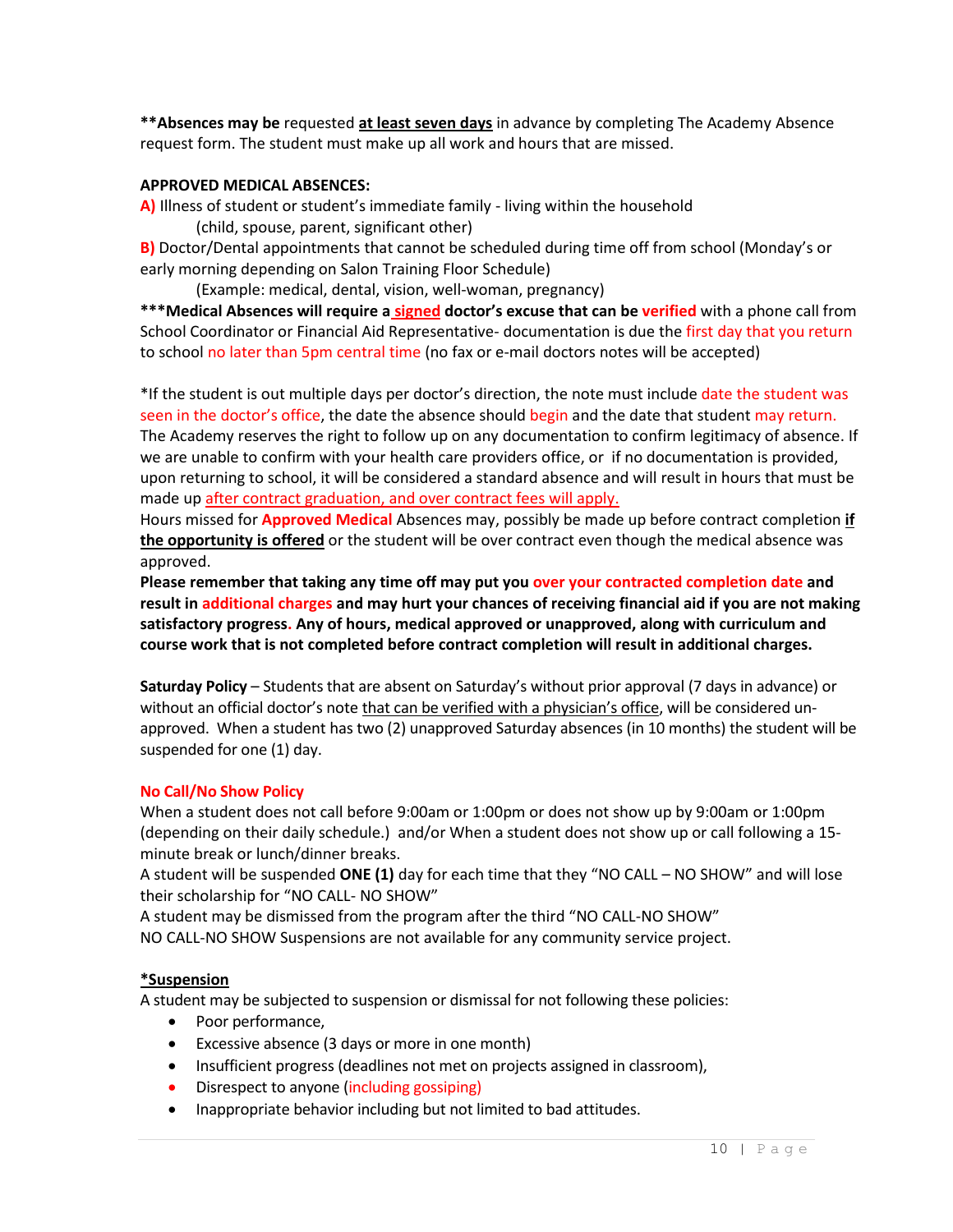Suspension or dismissal is at the discretion of the Academy and is a possible remedy for any behavior depending on the nature and severity of the conduct in question.

If a student is suspended, the student will be advised about what the student must do to correct the problem.

Students have the option to serve any suspension or to complete community service with an approved TSPA non-profit or charity partner in lieu of suspension. **See Community Service list posted in Student Lounge.**

# **Suspensions are based on a 10 ½ -month program.**

- First Suspension: One Day (7 hours)
- Second Suspension: Two Days (14 hours)
- Third Suspension: Three Days (21 hours)
- Four or more suspensions: Student is ineligible to complete community service in lieu of serving suspension and may be subject to dismissal from the program. After the third suspension, student is required to have a formal meeting with School administrators and/or owners to discuss the student's willingness to complete the program.

\*Any Suspension/community service day will result in loss of any scholarship (other than Transfer Hour - High School Financial -Cosmetology Scholarship) that has been awarded to any student in attendance at The Salon Professional Academy

# *\*Please note that suspensions/community service day will be issued by School Coordinator or Educator for a future salon floor day so that students are not taken out of the classroom environment.*

Hours for Community service days may be made up by attending special events at TSPA (lunch and learn, Guest speakers, Student Council lunch…) all hours including approved hours must be complete BEFORE contract graduation or over contract fees apply

#### **Inclement Weather/School Closures**

In the event of hazardous weather or any other emergency which presents a threat to the safety of students, staff members or school property, TSPA may decide to open late, close early, or close the school. TSPA will notify students and staff via Facebook of any Academy closure or change of regular schedule. Students should check Facebook regularly for any announcements, particularly during periods of adverse weather.

Students will not be penalized for any hours missed as a result of a school closure. Students will be allowed to make-up hours missed as a result of any delayed opening, early dismissal, or closure prior to their contracted graduation date.

Regardless of whether TSPA remains open or closed on an inclement day, it is each student's decision to determine if they can safely arrive at school under the conditions. Students assume personal responsibility for deciding if weather conditions are too hazardous to permit safe driving on public roads. Safety and good judgment are required in each individual case. As with any unplanned absence, students who elect not to report to attend school because they do not feel it is safe to travel should contact The Academy using approved methods.

**Student ID's -**Each student receives a student ID card that allows the student to buy professional **retail** products at local distribution stores. Students buy at cost like salon professionals. Students should not purchase color, permanent waves or relaxers to perform services outside of The Academy as it is against TN state law to perform services in an unlicensed facility.

Purchases made at the school are at retail prices. Shop at the distributor and save. Losing the ID means losing the ability to shop. Replacement bar code ID cards cost \$10 cash. Do not lose this card.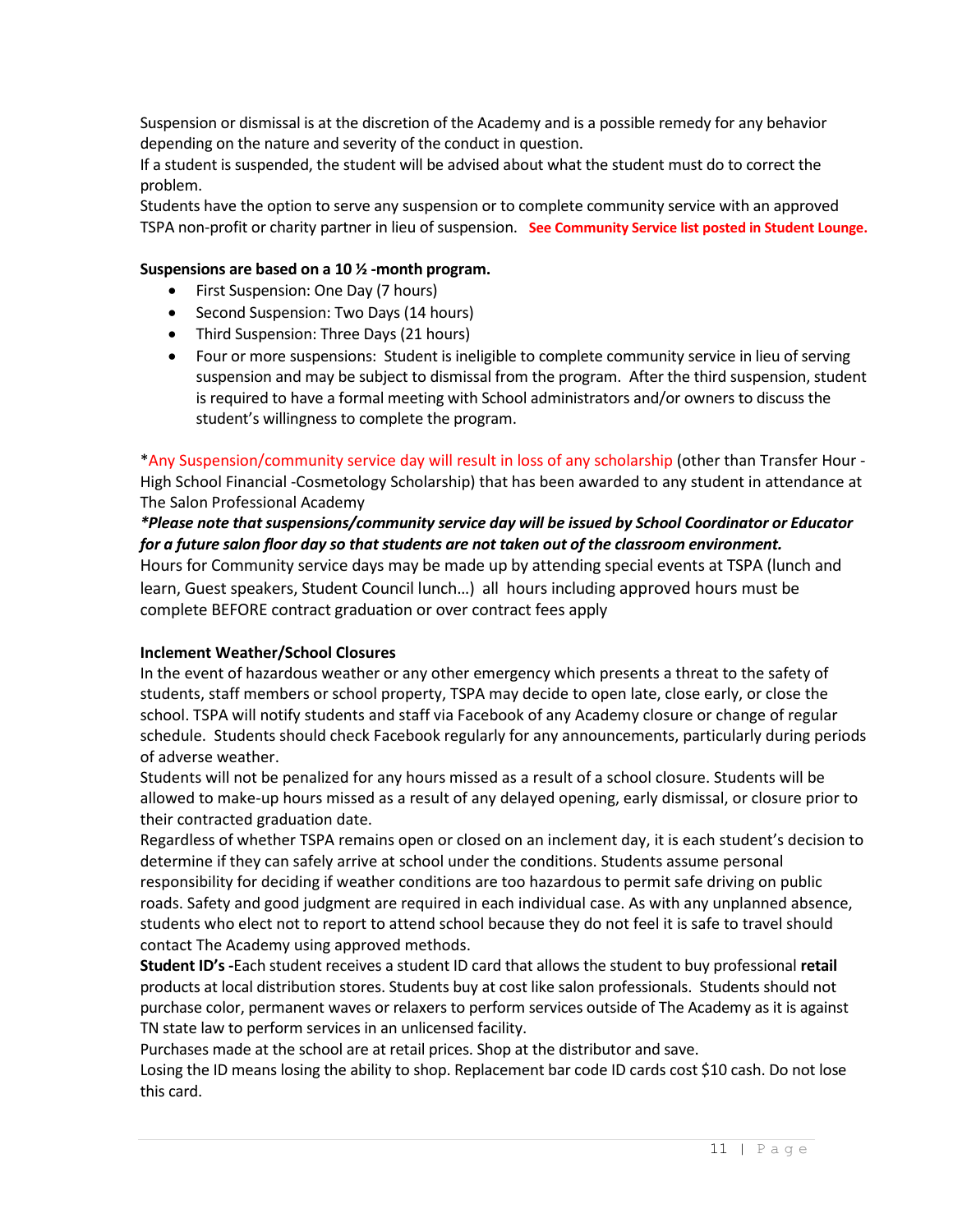# **Time Clock Policy**

# **Clock hours**

Students record their hours daily by using the electronic biometric fingerprint scanner.

The time clock is how the student receives and records hours. It's an electronic signature.

Students must clock hours at the beginning of their shift and at the end of their shift, at the beginning of their lunch break and at the end of their lunch break.

The State of TN Cosmetology and Barber Examiner Board, will not allow students to clock more than 10 hours per day.

**The student is responsible for clocking in and out each day in order to receive their hours.**

Time Clock guidelines: All students are given an eight (8) week grace period while in Foundations to learn how to use the time clock. After that time, students are responsible for all time clock entries. Failure to clock in and out correctly will therefore affect students' completion date.

# \*\*\***No manual time clock entries will be made by administrative staff once the student has completed their scheduled time in FOUNDATIONS (first 8 weeks) training.**

Student's risk being dropped from The Academy for falsifying time clock records in any way. Student hours are posted weekly in the student lounge by student ID number, please check your hours each week when they are posted.

## **Break Time/ Lunch-Dinner**

## **Break Time**

Each student is given two (2) fifteen (15) minute breaks each day. \*additional breaks that are taken will require students clocking out.

One break should be taken the first half of their shift the other break should be taken the second half of their shift.

Breaks **MUST** be taken on campus, in the student lounge, outside on lower level of the complex, or in your automobile

\*\* If leaving The Academy for break time, students must sign out at the front desk.

# **Lunch-Dinner**

Each student is given one (1) hour lunch/dinner on class days, Tuesday Friday and Saturday. **Students must clock out for the 1-hour lunch/dinner break**

Students will have a 30-minute lunch/dinner break (4:45 – 5:15pm) on Tuesday, Wednesday and/or Thursday when they are on the Salon Training Floor.

Students on the salon training floor, may eat in the break room, at their own station or leave campus during their lunch/dinner breaks – if eating on campus, student must clean their area completely before guests arrive.

Specific lunch/dinner times are set by the classroom educator or their schedule on the floor. Lunch/dinner breaks **are not** optional for students of the Academy.

**Leave of Absence Policy** – A student who must take an approved leave of absence or must withdraw from training, for nonacademic reasons, may return to the program with no loss of satisfactory progress if the student was making satisfactory progress and has been in attendance for at least the first 8 weeks prior to the student taking a leave.

The student must follow the institutions policy on requesting a Leave of Absence and must sign all documentation. The student will not be assessed any additional charges as a result of a Leave of Absence.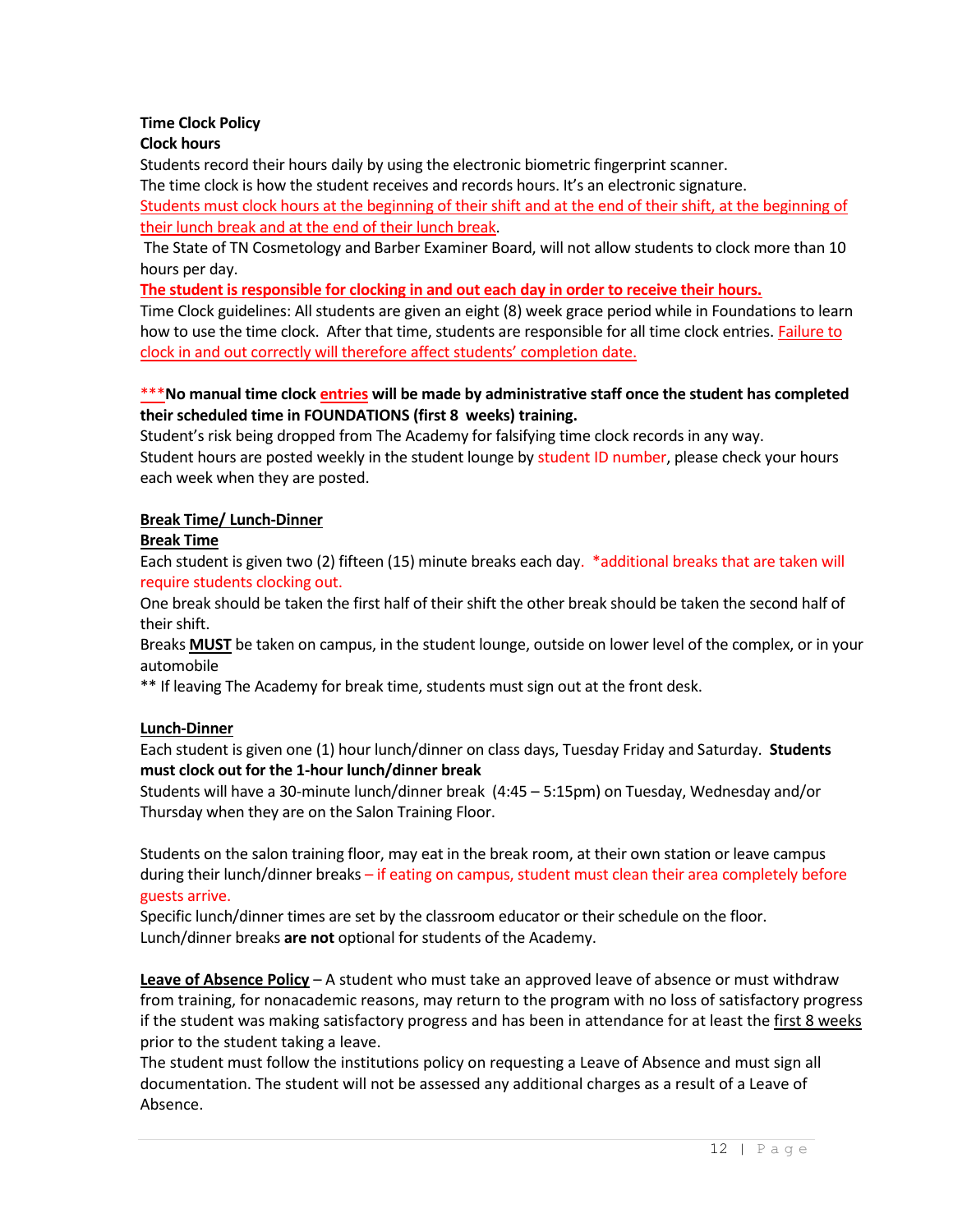#### **Leave of Absence Policy Continued**

A student may be granted a leave of absence for the following reasons:

1) Medical issues (requires medical documentation w/start and return dates)

- 2) Active Duty-Military
- 3) Administrative

The leave of absence must be requested and approved in writing **prior** to the leave occurring. In addition, the student is required to list the reason for the leave.

**EMERGENCY** Leave of Absence, without prior written request, may be granted provided the student completes the leave of absence form and returns it to school **via US Postal mail or in person,** along with documentation supporting emergency leave **an emergency is defined as -** (**1.**an unforeseen combination of circumstances or the resulting state that calls for immediate action **2:** an urgent need for assistance or relief)

A students Leave of Absence will begin the first day that they are unable to attend school. For the students that do not request Leave in advance, the institution may grant the request, if the institution documents the reason for its decision.

The minimum time frame for a leave of absence is one week (7 calendar days) and the maximum time frame for a leave is 180 calendar days. The school permits more than one leave provided the total number of days of all leaves does **not exceed 180 calendar days** in a 12-month period.

On the day the student returns from a leave of absence the student is required to inform the financial aid office of the student's return and complete an **enrollment agreement addendum** and the addendum must be signed by all parties. The student's contract and maximum time frame will be extended for the **same number of days the student was on the official leave of absence** without any penalty to the student.

A student may return from a Leave of Absence early if they choose by providing The Academy 48-hours' notice and supporting documents with permission to return.

If a student is granted a Leave of Absence, he/she is not considered to have withdrawn and no refund calculation is required at this time.

**Students who take an unapproved Leave of Absence or do not return from an approved Leave of Absence on the expected day of return will be dropped from the program.** For the purposes of calculating a refund worksheet, the last date of attendance will be used, and the student's tuition will go into immediate repayment

Leave of Absence may have an adverse effect on class/curriculum days. All class/curriculum must be completed to graduate from The Salon Professional Academy. Making up class/curriculum may require the student to attend class days even after hours have been completed.

**\*\*Students that request/require a Leave of Absence 8 weeks in length or longer will need to retest (and obtain 85% or above on each test) on all Foundations curriculum to be sure that they have retained the FOUNDATION portion of training before moving into Advanced Curriculum.** 

**Satisfactory Academic Progress Policy -** All students attending The Salon Professional Academy must maintain Satisfactory Academic Progress which is defined as reaching each evaluation period of training with a minimum cumulative theory and practical grade of 85% grade average and 85% attendance. It is consistently applied to all students enrolled**.** The policy is stated in the school catalog to ensure that students receive this information prior to enrollment.

The Salon Professional Academy recognizes 900 hours as an academic year.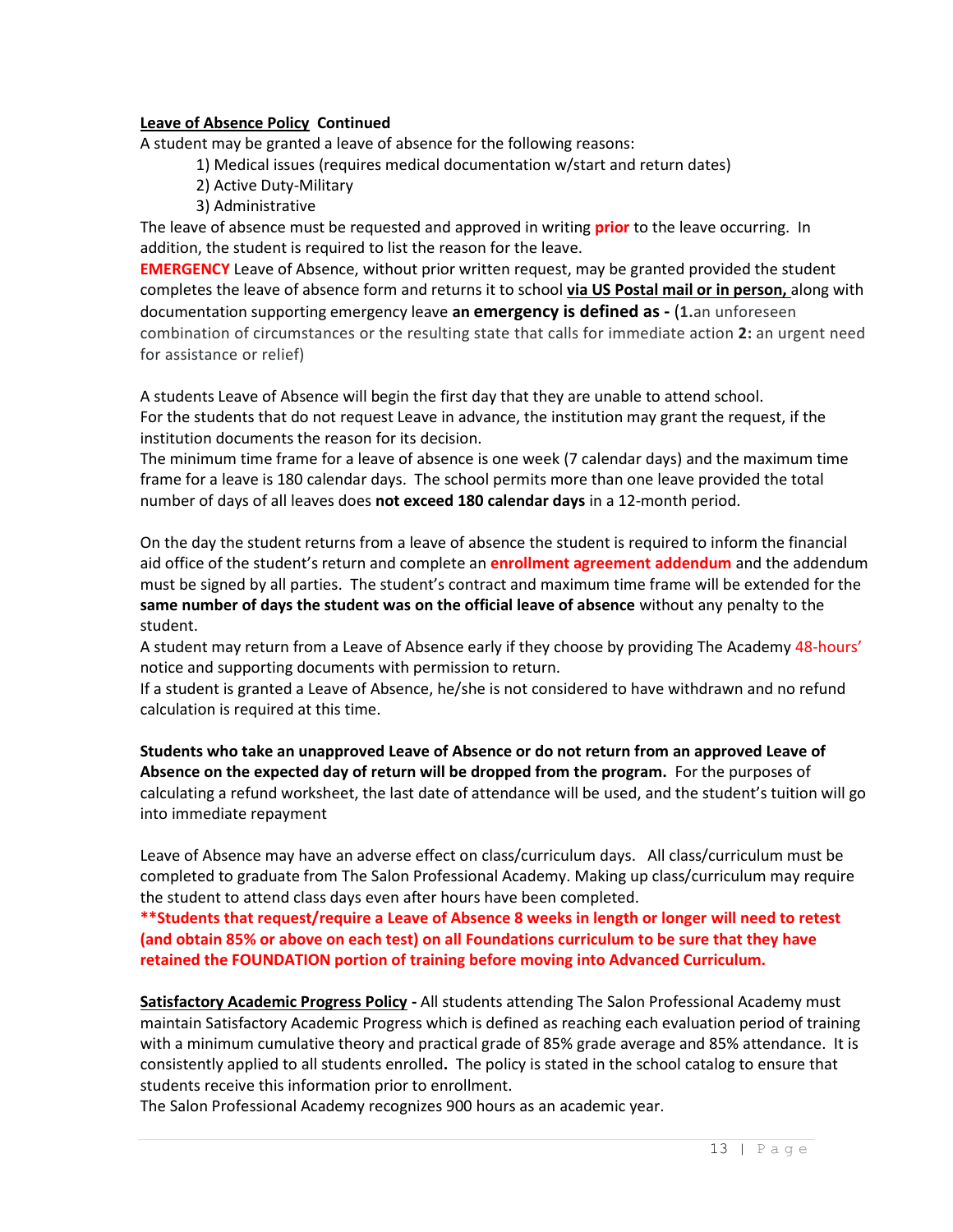#### **Attendance Progress**

Students are required to attend a minimum of 85% of the hours possible based on the applicable attendance schedule in order to be considered maintaining satisfactory attendance progress. Evaluations are conducted at the end of each evaluation period to determine if the student has met the minimum requirements.

The attendance percentage is determined by dividing the total hours accrued by the total number of hours scheduled. At the end of each evaluation period, the school will determine if the student has maintained at least 85% cumulative attendance since the beginning of the course which indicates that, given the same attendance rate, the student will graduate within the maximum time frame allowed.

## **Evaluations periods**

Cosmetology-at 450, 900, and 1200 (actual) hours Instructor –at 150 (actual) hours Esthetics – at 375 and 750

Evaluations will determine if the student has met the minimum requirements for satisfactory academic progress. The frequency of the evaluations ensures that students have ample opportunity to meet both the attendance and academic progress requirements of at least one evaluation by midpoint in the course or program, whichever occurs sooner.

## **Maximum Time Frame**

Students must attend a minimum of 85% of the cumulative scheduled hours to maintain Satisfactory Progress and complete the course within the maximum allowed time frame. The maximum time (which does not exceed 118% of the course length) allowed for students to complete each course at satisfactory progress is stated below;

| <b>COURSE SCHEDULED HOURS</b>                                      | <b>MAXIMUM TIME FRAME</b> |
|--------------------------------------------------------------------|---------------------------|
| Cosmetology (Full time, 34 hrs. /wk.) 1500 Clock hours             | 1770 (52 weeks)           |
| Instructor Training (Full time, 34 Hours may vary) 300 clock hours | 354 (10 weeks)            |
| Esthetic - (Full time, 34 Hours may vary) 750 Clock hour           | 885 (26 weeks)            |

## **The maximum time allowed for transfer students who need less than the full course requirements will be determined based on 118% of the scheduled contracted hours.**

#### **Academic Progress**

Students are assigned classroom study and practical assignments. Classroom study is evaluated by written exams given after each unit of study. Practical assignments are evaluated as completed and counted toward course completion only when rated as satisfactory or better. Students must maintain a grade average of 85% GPA and pass a final written and practical exam prior to graduation.

Inadequate grades may indicate a lack of student inability or motivation. When a student is struggling in one or more areas of study or skill level, the educator will advise the student on how the deficiency can be successfully completed and determine a deadline for the work to be completed satisfactorily.

The student will be notified immediately after a grading period of how the deficiency can be successfully completed. Students may receive an incomplete from an educator when the student is attempting to learn a skill or subject but needs additional time to complete the work successfully. Students will be given timelines to complete the work and a description of the work yet to be completed.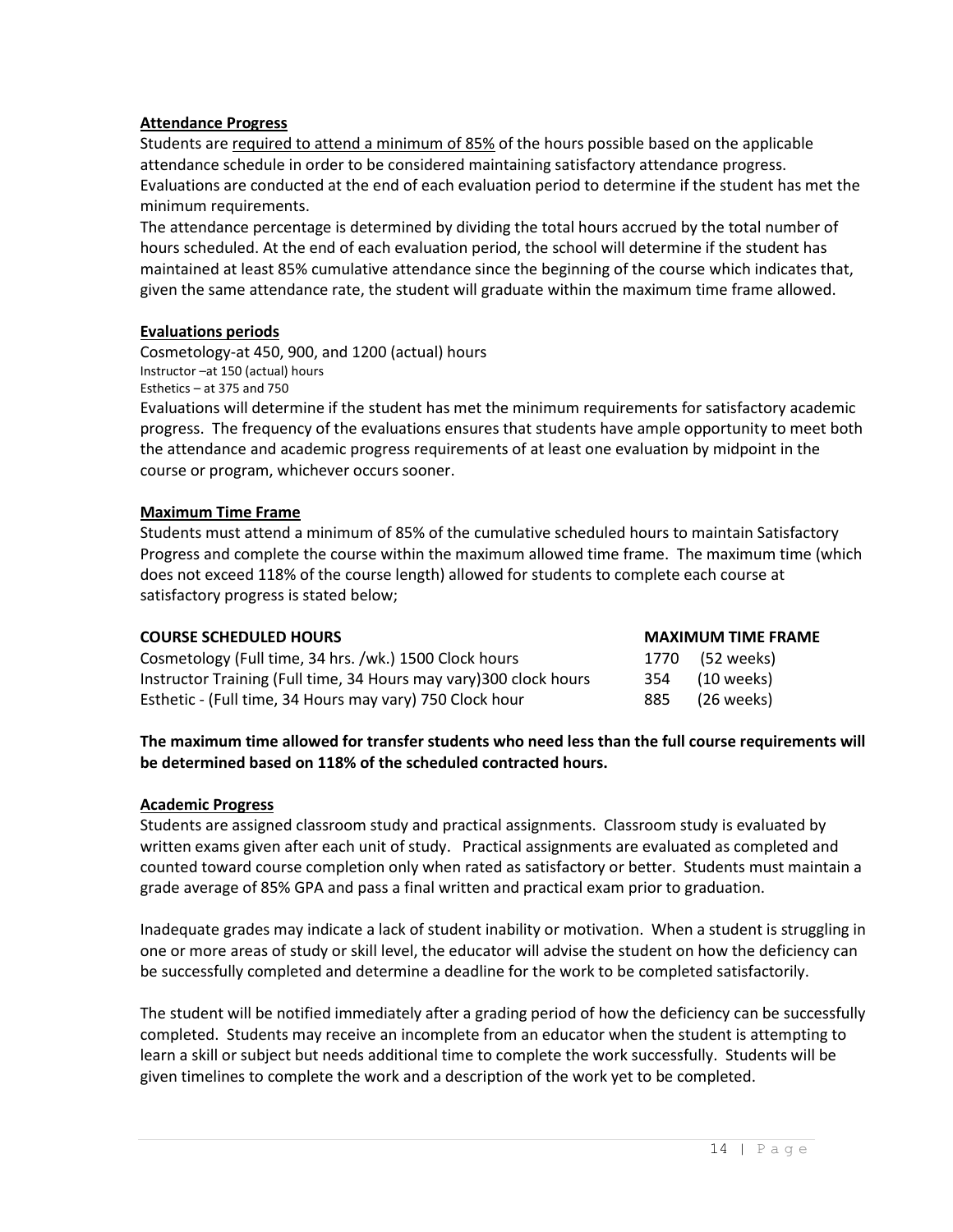**Grades** - The Academy uses a 100-point grading scale: 85 - 100% is passing, 0 - 84% is not passing. Grades are given for classroom work, projects, and styling area/clinic performance. Work habits, appearance, conduct, initiative, cooperation, and attendance are also considered.

## **Classroom grading scale**

- 95 100 EXCELLENT
- 90 94 VERY GOOD
- 85 89 SATISFACTORY
- 0 84 BELOW STANDARDS UNSATISFACTORY

# **\*The Salon Training Area Grading scale is based on a 1-3 Grading scale.**

- 1 = 75% Needs improvement
- 2 = 85% Meets standards
- 3 = 100% Exceeds standards

**\***While in the salon training area students must be working on improving their technical skills by either working on a guest or on an assigned project sheet. Refusal of a guest or project sheet assignment will result in suspension for the rest of the day/evening.

# **Determination of Progress Status**

Students meeting the minimum requirements for academics (85%) and attendance (85%) at the evaluation point are making satisfactory academic progress until the next scheduled evaluation. Students will receive a hard copy of their Satisfactory Academic Progress Determination at the time of each of the evaluations.

## **Warning**

Students who fail to meet minimum requirements for attendance or academic progress are placed on Financial Aid warning and considered to be making satisfactory academic progress while during the warning period. **The student will be advised in writing on the actions required to attain satisfactory academic progress by the next evaluation.** If at the end of the warning period, the student has still not met both attendance and academic requirements, he/she will be deemed ineligible to receive Title IV funds, if applicable.

**Students deemed ineligible to receive Title IV funds must make cash payments for any disbursements missed due to ineligibility or will be terminated from the program.**

# **Reestablishment of Status**

A student determined NOT to be making Satisfactory Progress may reestablish Satisfactory Progress by 1) Making up missed tests and assignments and increasing the cumulative grade average to 85% or better, and/or 2) Increasing cumulative attendance to 85% by the end of the warning period.

# **Reinstatement of Financial Aid**

Title IV aid will be reinstated to students who have reestablished Satisfactory Progress at the next scheduled evaluation.

# **Interruptions, Course Incompletes, and Withdrawals**

If enrollment is temporarily interrupted for a Leave of Absence, the student will return to school in the same progress status as prior to the leave of absence. Hours elapsed during a leave of absence will extend the student's contract period and maximum time frame by the same number of days taken in the leave of absence and will not be included in the student's cumulative attendance percentage calculation. Students who withdraw prior to completion of the course and wish to re-enroll will return in the same satisfactory academic progress status as at the time of withdrawal.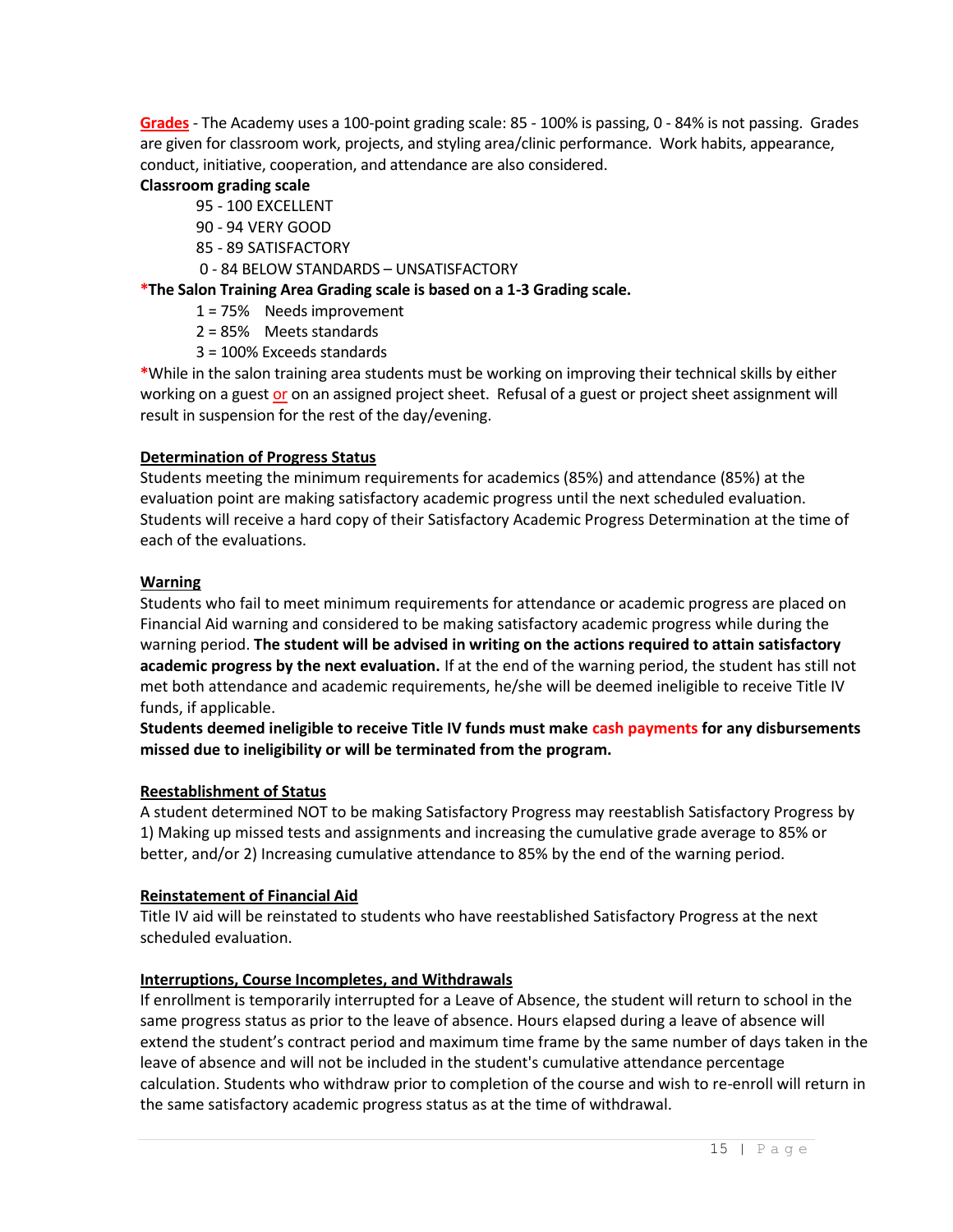# **Transfers** –

#### **We do not recruit students already attending or admitted to other schools offering similar programs.** A transfer student may be accepted after careful evaluation of the student's academic records. Each transfer must be evaluated on an individual basis of their previous training.

The Salon Professional Academy **does not accept transfer hours** from any other cosmetology school. However, depending on the student's academic record, may offer a financial scholarship for hours completed at another institution. A transfer student must begin in training at The Salon Professional Academy in Foundations.

#### **Transfer Hours**

The Academy does not accept transfer hours.

#### **Noncredit and Remedial courses**

Noncredit and remedial courses do not apply to this institution. Therefore, these items have no effect upon the school's satisfactory academic progress standards.

**Reciprocity** - Licensed cosmetologists, estheticians and nail techs from Tennessee may apply for licenses in their field of expertise in other states and must comply with each state's laws and rules to become licensed there. Licensing requirements may vary from state to state.

#### **Professional License Reciprocity Disclosure**

The Salon Professional Academy will provide programs of study that meets the minimum curriculum requirements as prescribed by the State of Tennessee.

For states outside of Tennessee: the institution has not made a determination on whether the programs meet other states' educational/licensure requirements.

Information regarding other states requirements can be found at the following link:

<https://www.beautyschoolsdirectory.com/faq/license-requirements>

The Salon Professional Academy does not provide training activities out-of-state. All programs offered at the institution lead to professional licensure in the State of Tennessee. All students, including those who live in bordering states, are notified prior to enrollment that the education received here at The Salon Professional Academy follows the Tennessee Board Of Cosmetology and Barber Examiners **Standards**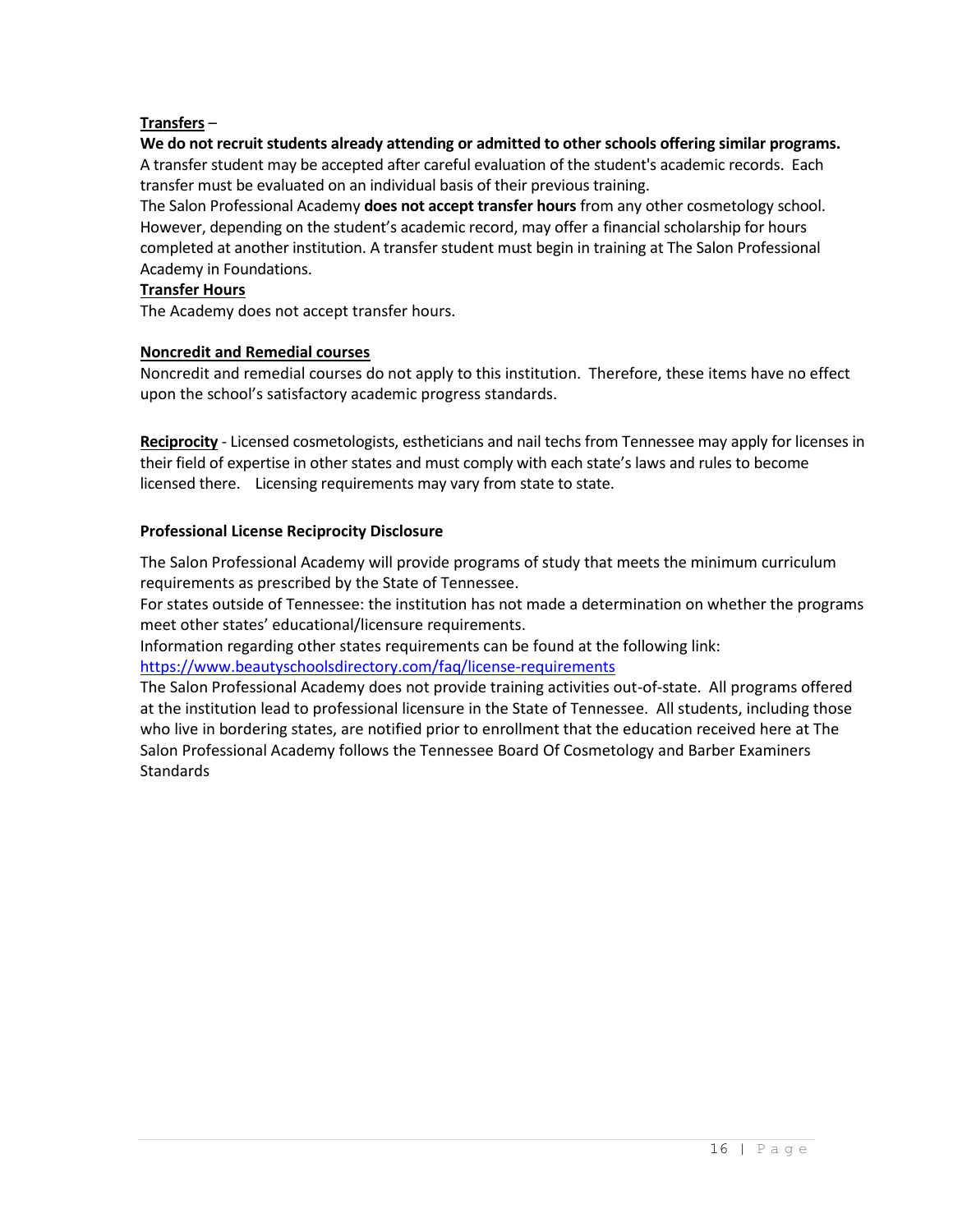# **ALL PROGRAMS OF STUDY ARE TAUGHT IN THE ENGLISH LANGUAGE ONLY**

(This statement is made on a single page for importance of notification)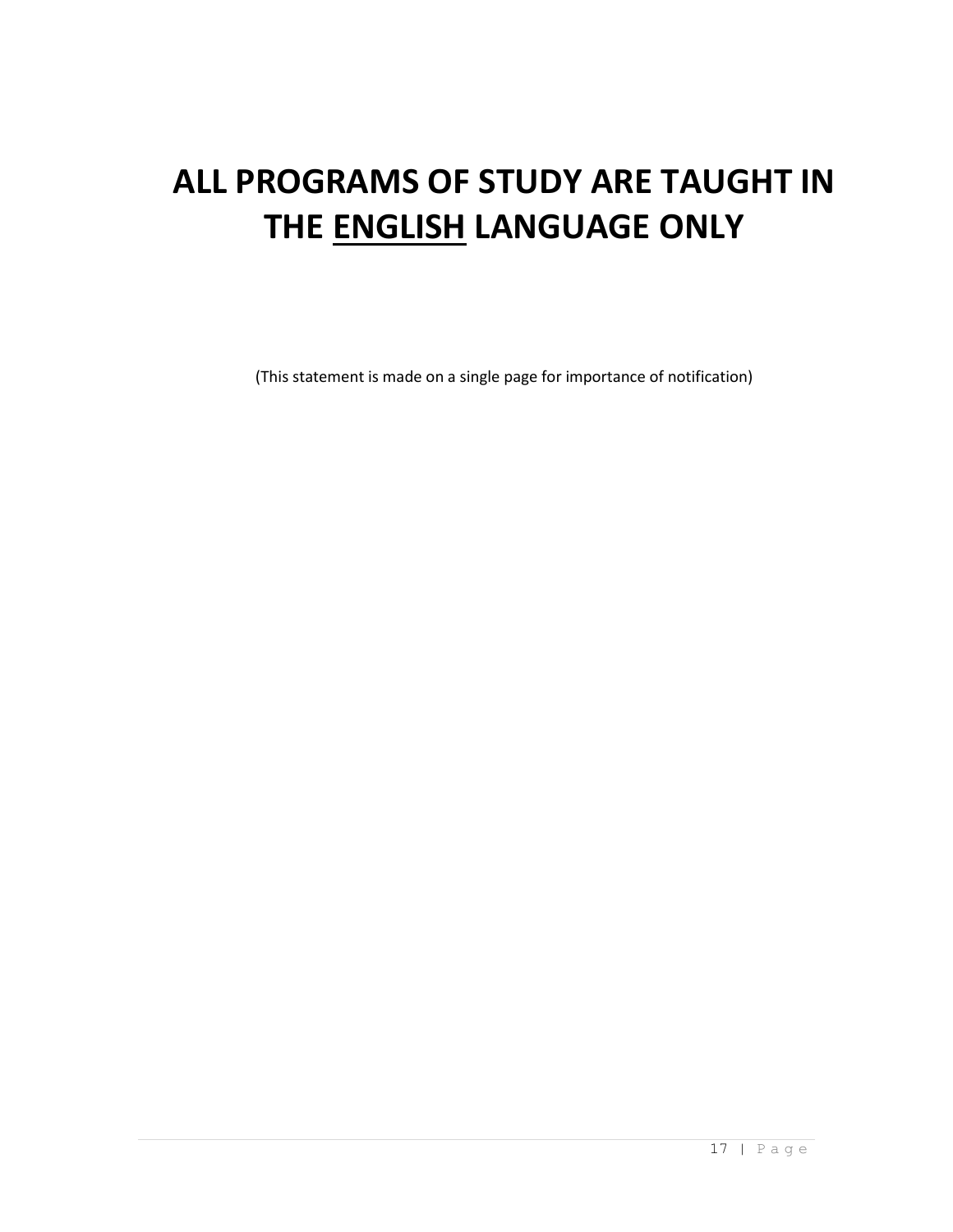**COSMETOLOGY -** Program length – 1500 Clock hours - Day program 10 ½ months(46 weeks) Cost: Tuition, kit & books and fees \$**22,090.00**. Students provide their own basic school supplies Students follow the apparel code for their program.

**Occupations:** Tennessee Department of Labor Jobs and Standard Occupation

**Codes** Hairdressers, Hairstylists, and Cosmetologists: 39-5010 Manicurists and Pedicurists: 39-5092 Shampooers: 39-5093 Licensing Examiners & Inspectors: 13-1041

## **NATIONAL AND STATE MEDIAN WAGE INFORMATION**

**The US Department of Labor** provides current (2018) job information at

[http://www.careeronestop.org.](http://www.careeronestop.org/) This website includes information by job position to include state and national wages, occupation profiles/descriptions, state & national trends, knowledge, skills, and abilities needed for each position. As reported by the US Department of Labor, state & national median wages for cosmetology related positions are as follows:

| <b>Job Position / SOC Code</b>         | <b>National Median</b>    | <b>Tennessee Median</b>   |
|----------------------------------------|---------------------------|---------------------------|
|                                        | <b>Hourly/Yearly Wage</b> | <b>Hourly/Yearly Wage</b> |
| Cosmetologists / 39-5012               | \$11.88 / \$24,730        | \$11.37 / \$23,640        |
| Esthetics/ 39-5094                     | \$16.29/\$33,895          | \$12.69/\$25.390          |
|                                        |                           |                           |
| Instructors (Vocational Edu) / 25-1194 | \$25.54 / \$53,120        | \$22.67 / \$47,150        |

**Description:** Cosmetology training at The Academy includes theory and practical instruction that prepares the student to perform hair, skin and nail services on the public. The Academy offers a 1500 clock-hour training program in cosmetology that meets Tennessee Board of Cosmetology Standards.

**Objectives:** The Academy provides education in all phases of the cosmetology profession. The graduate will be a knowledgeable, skilled professional cosmetologist. The graduate will have the background and skills to pass the state board exams, and to work as a cosmetologist. **Program Content:** 

| Program Content.                                                                                                                                                                                                                                                      |           |
|-----------------------------------------------------------------------------------------------------------------------------------------------------------------------------------------------------------------------------------------------------------------------|-----------|
| General                                                                                                                                                                                                                                                               | 300 hours |
| Sterilization, sanitation (the development and application of sanitary measures for the<br>sake of cleanliness, protecting public health/the disposal of solid waste)<br>and bacteriology, anatomy and physiology, ethics,<br>Personality and salesmanship, state law |           |
| Chemical                                                                                                                                                                                                                                                              | 600 hours |
| Permanent waves, hair relaxer, hair coloring, bleaching and toning,<br>hair structure and chemistry                                                                                                                                                                   |           |
| Physical                                                                                                                                                                                                                                                              | 600 hours |
| Shampooing and rinses, hair and scalp care, hair shaping, hairdressing and<br>styling, facials, arching, manicures and pedicures.                                                                                                                                     |           |
| Orientation, policies and procedures, Tennessee law and rules<br>Shampooing including draping, brushing, scalp manipulations, conditioning and rinsing, scalp and                                                                                                     |           |

hair analysis

Haircutting and trimming including scissors, razor, thinning shears and clippers Hair styling including wet, dry and thermal styling braiding and styling aids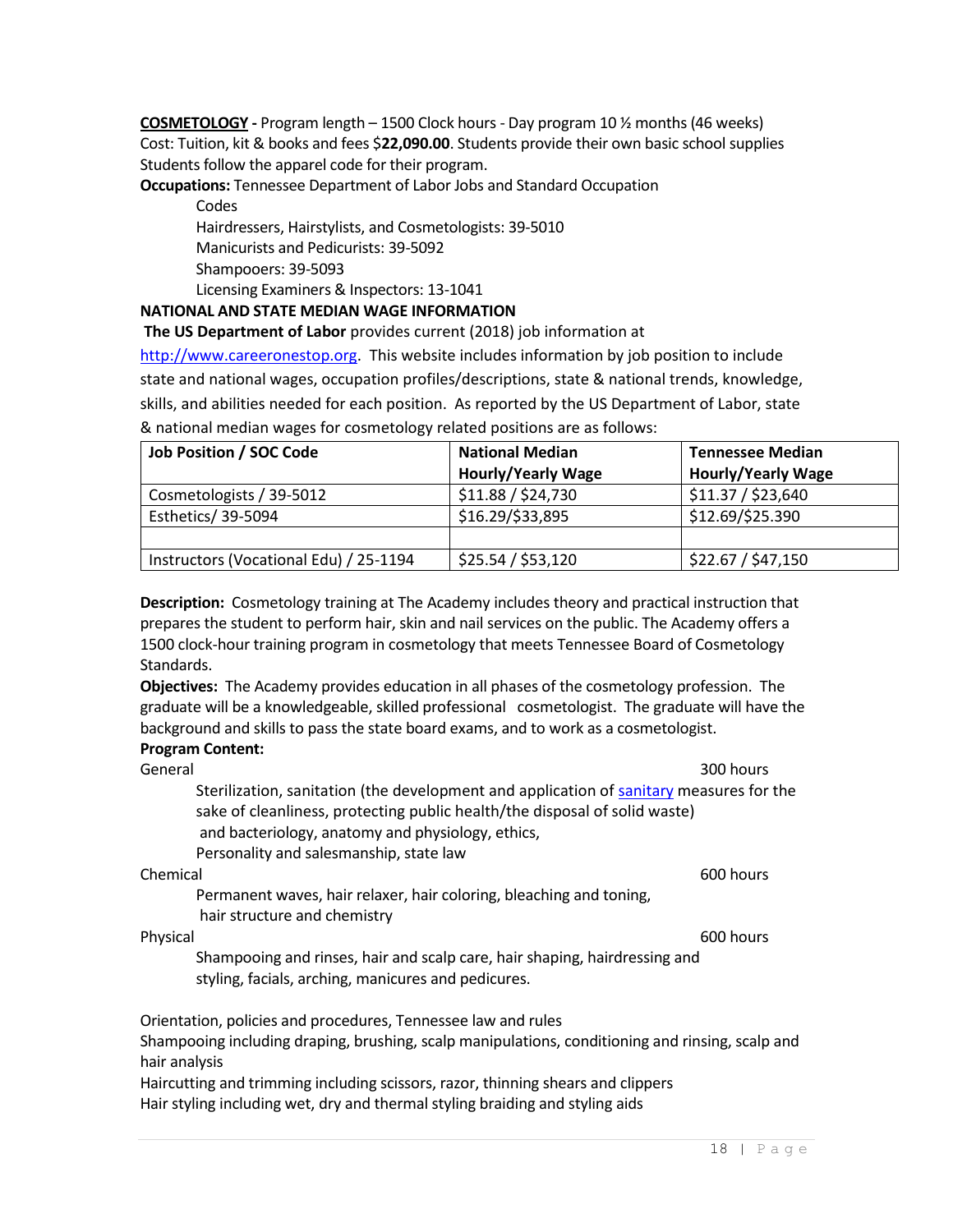### **COSMETOLOGY CONT.**

Cutting and trimming of facial hair including beard and mustache, design and eyebrow, ear, and nose hair trimming Artificial hair that may include extensions and fitting Permanent waving including sectioning, wrapping, pre-perm test curl, solution application, processing test curl and neutralizing Chemical relaxing including sectioning, strand test and relaxer application Hair coloring and bleaching including predisposition test and strand test, and measurement, mixing, application, and removal of chemicals Esthetician services including facials and makeup Manicure and pedicure services Disinfecting of individual workstations, individual equipment and tools proper use and storage of linens Diseases and disorders of the scalp, hair, skin and nails, safety including proper use and storage of chemicals, implements and electrical appliances First aid as it relates to cosmetology Orientation/reorientation Business/Career building Professional Sciences **Total Program Hours 1500** 

**Methods:** Instruction in cosmetology at The Academy uses a combination of teaching styles and techniques to present the information for maximum student learning. Lecture, discussion, tests, quizzes, written assignments, practical skills, observation, and instructional games are some of the teaching techniques used. Audio-visual aids include whiteboards, online examples, audio tapes, DVD's and more. Every effort is made to stimulate growth in knowledge and skills for the individual.

**Grading:** Students are evaluated regularly on daily assignments, quizzes, tests, salon/styling area work, and a variety of projects specific to different units of instruction. The Academy utilizes a 100 point numerical grading scale according to the following scale:

| $95 - 100$ A = Excellent             |
|--------------------------------------|
| $90-94$ B = Very Good                |
| $85-89$ C = Satisfactory             |
| 0-84 Below standard - Unsatisfactory |

**Educators:** Licensed cosmetologists/licensed instructors teach this course. Guest instructors with expertise in a specific area may be involved in this program.

**Texts & Kits: (subject to change) Pivot Point** Textbooks and kits are distributed as the student is trained to use them.

Pivot Point Books:

| <b>FUNCSSG</b>  | Study Guide 978-1 940593 52-4                         | \$89.00 |
|-----------------|-------------------------------------------------------|---------|
| <b>FUNC 101</b> | Life Skills 978-1 940593 40-1                         | \$20.00 |
| <b>FUNC 102</b> | Science 978-1 940593 41-8                             | \$27.00 |
| <b>FUNC 103</b> | Business 978-1 940593 42-5                            | \$27.00 |
| <b>FUNC 104</b> | Client Centered Design 978-1 940593 43-2              | \$20.00 |
|                 | FUNC 105/106 Ladies/Men's Sculpture 978-1 940593 44-9 | \$61.00 |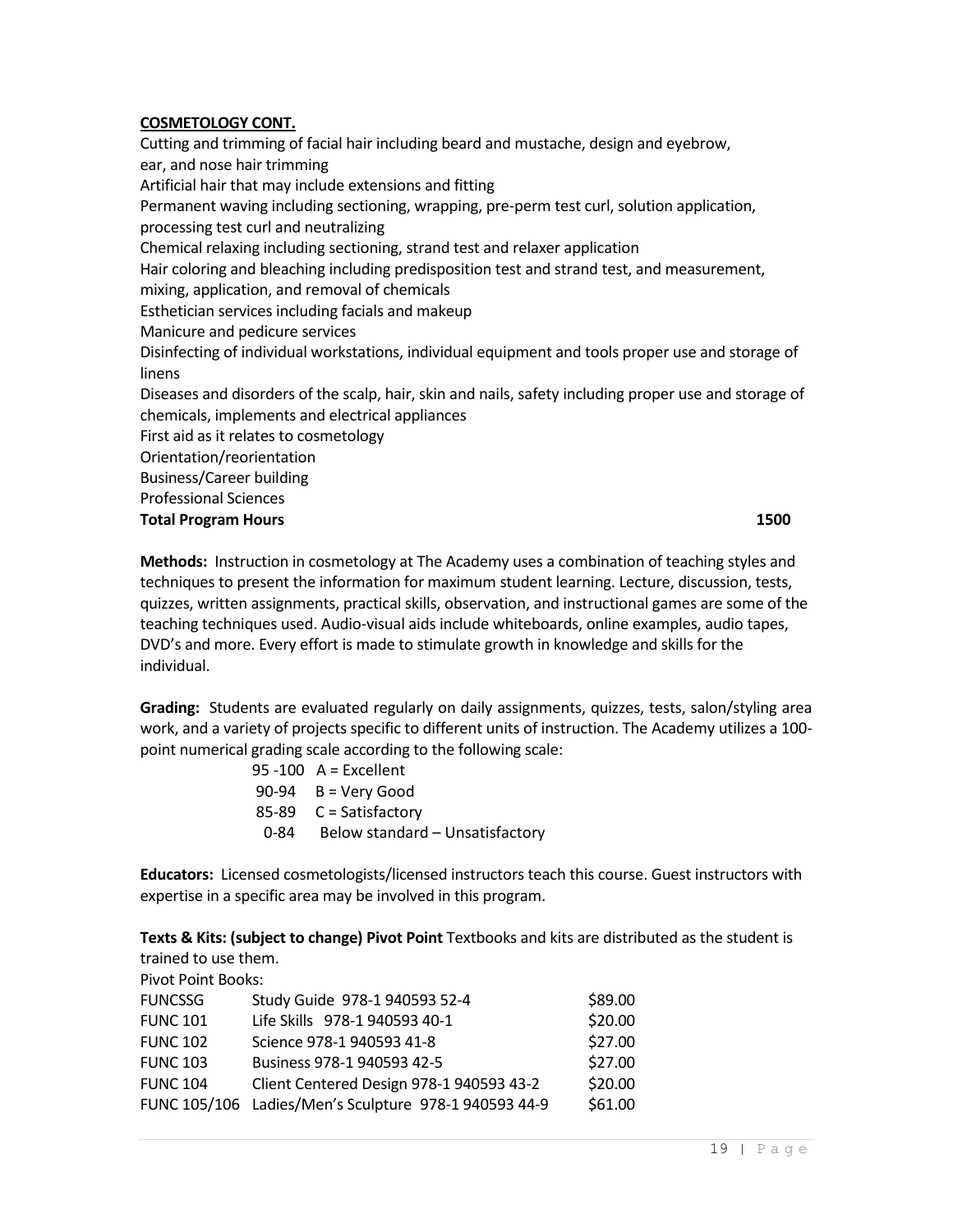# **Pivot Point Books Continued:**

| <b>FUNC 107</b> | Hair Design 978-1 940593 45-6             | \$32.00  |
|-----------------|-------------------------------------------|----------|
| <b>FUNC 108</b> | Long Hair 978-1 940593 46.3               | \$27.00  |
| <b>FUNC 109</b> | Wigs and Hair Additions 978-1 940593 47-0 | \$9.00   |
| <b>FUNC 110</b> | 978-1 940593 48-7<br>Color                | \$25.00  |
| <b>FUNC 111</b> | Perm and Relaxer 978-1 940593 49-5        | \$20.00  |
| <b>FUNC 112</b> | 978-1 940593 50<br><b>Skin</b>            | \$32.00  |
| <b>FUNC 113</b> | Nails 978-1 940593 51-7                   | \$32.00  |
| <b>FUNICLES</b> | Exam Prep 978-1 940593                    | \$52.00  |
|                 | <b>TOTAL BOOK PRICE</b>                   | \$473.00 |

Student Tools come with manufacturer's warranty for replacement if needed.

**References:** A comprehensive library is provided in The Academy. Students have regular access and may check out materials for daytime use.

**Levels of Achievement:** An 85% grade average in written and practical work is required for graduation. The student must achieve career building system goals to develop salon readiness skills in client development, client retention, and chemical sales performance, add on services and retail performance.

Students are required to complete all practical on campus, as we do not enroll strictly distance students who reside in other states.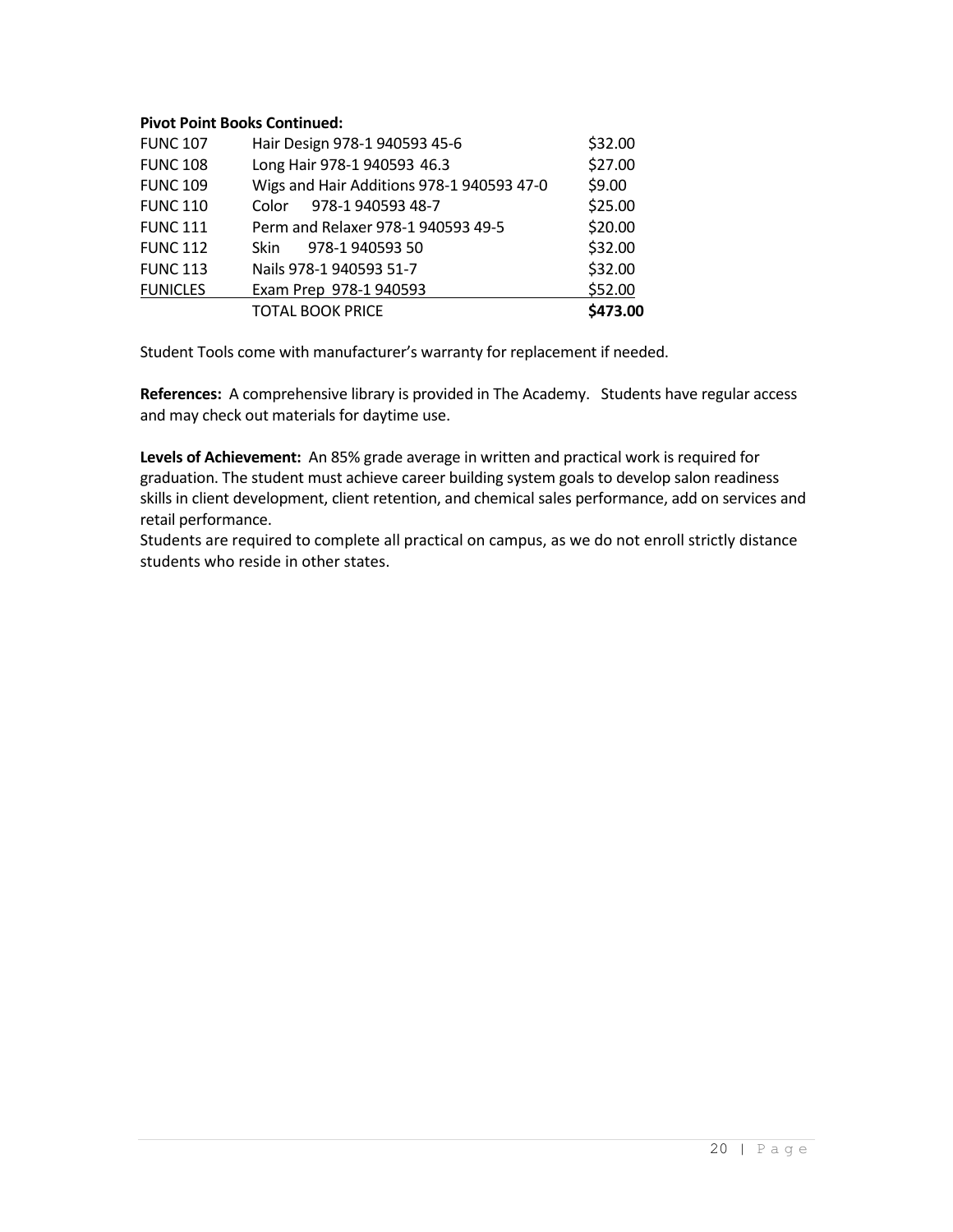**INSTRUCTOR (Trainee) -** 300 Clock Hours (34 hrs. a week – 8.8 weeks) (must be a licensed cosmetologist for three years prior to receiving instructors license) Tuition, kit &books and fees: \$4,190.00 Students provide their own basic school supplies

Students follow the apparel code for their program

#### **Occupations**

Tennessee Department of Labor Jobs and Standard Occupation Codes

Vocational Education Teachers- Secondary: 25-1194

#### **Description:**

Instructor Training at The Academy includes theory and practical instruction that prepares the student to instruct students in a school of cosmetology, esthetics, or nails. The Academy offers a 300-clock hour training program that meets Tennessee Board of Cosmetology standards.

**Objectives** The Academy provides education in all phases of the cosmetology teaching profession. The graduate will be a knowledgeable, skilled professional instructor. The graduate will have the background and skills to pass the state board exams and to work as a cosmetology educator.

#### **Program Content:**

| Lesson planning and motivation based on textbook                              | 100 hours |
|-------------------------------------------------------------------------------|-----------|
| Practice teaching                                                             | 200 hours |
| Orientation, policies and procedures, Tennessee law and rules                 |           |
| Preparation for classroom activities including                                |           |
| Choice of teaching methods/Classroom setup                                    |           |
| Topic/subject matter/Student assignments/Materials and supplies/Recordkeeping |           |
| Presentation of information including                                         |           |
| Lectures (oral and written)/Demonstrations/Questions and Answers              |           |
| Project methods and discussions                                               |           |
| Application of practice including                                             |           |
| Salon area supervision/Classroom management                                   |           |
| Client relations                                                              |           |
| Evaluation by the instructor-trainee of the student's                         |           |
| Understanding and performance including                                       |           |
| Written/Practical assessment and communication skills                         |           |

#### **Total Program hours 300 Hours**

#### **Methods:**

Instruction in teaching at The Academy uses a combination of teaching styles and techniques to present the information for maximum student learning. Lecture, discussion, tests, quizzes, written assignments, practical skills, observation, and instructional games are some of the teaching techniques used. Audio-visual aids include whiteboards, online examples audiotapes, DVDs, power point, computers and more. Every effort is made to stimulate growth in knowledge and skills for the individual.

**Grading:** Students are evaluated regularly on daily assignments, quizzes, tests, classroom and salon area work, and a variety of projects specific to different units of instruction. The Academy utilizes a 100-point numerical grading scale according to the following scale:

- 95 -100 A = Excellent
- 90-94 B = Very Good
- 85-94 C = Satisfactory
	- 0-84 Below standard Unsatisfactory

**Educators:** Licensed instructors teach this course. Guest instructors with expertise in a specific area may be involved in this program.

**Texts:** Milady's Master Educator textbook, workbook & exam review book

**References:** A comprehensive library is provided in The Academy. Students have regular access and may check out materials for daytime use.

**Levels of Achievement:** An 85% grade average in written and practical work is required for graduation. The student must achieve career building system goals to develop salon readiness skills in client development, client retention, and chemical sales performance, add on services and retail performance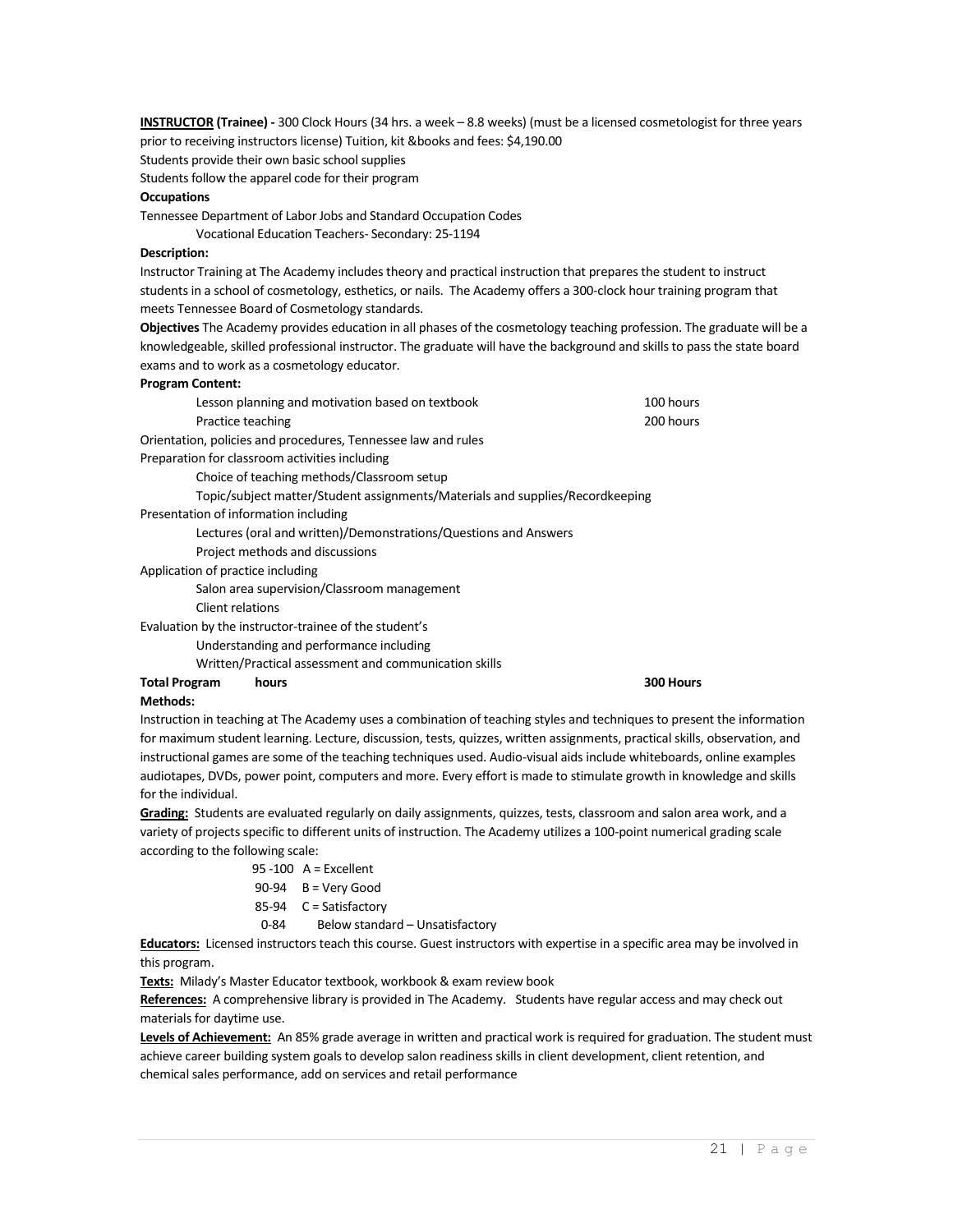#### **ESTHETICS – The Academy has been approved to offer this program; however, it is currently not offered.**

750 Clock Hours (34 hrs. a week – 22 weeks/6 months)

Tuition, kit &books and fees: \$7,940.00

Students provide their own basic school supplies Students follow the apparel code for their program **Occupations** Tennessee Department of Labor Jobs and Standard Occupation Codes Skin Care Specialists: 39-5094 **Description:** Esthetician training at The Academy includes theory and practical instruction that prepares the student to perform Esthetic (skin care and makeup) services on the public. The Academy offers a 750 clock-hour training program in Esthetics that meets Tennessee Board of Cosmetology standards.

**Objectives:** The Academy provides education in all phases of the esthetic profession. The graduate will be a knowledgeable, skilled professional esthetician. The graduate will have the background and skills to pass the state board exams, and to work as an esthetician.

#### **Program Content:**

General 150 hours Sterilization, sanitation (the development and application of [sanitary](http://dictionary.reference.com/browse/sanitary) measures for the sake of cleanliness, protecting public health/the disposal of solid waste) and bacteriology, professional ethics, personality, and salesmanship, anatomy and physiology, state law

#### Chemical 150 hours

Skin conditions and disorders, nutrition, aging factors, product ingredients and usage, waxing, lash and brow tinting, OSHA and EPA requirements

Massage movements and manipulations, masks and packs, facial treatment with and without the use of machines, skin analysis and consultation, application of all products and machines, color psychology, makeup and corrective makeup arching.

Orientation, policies and procedures, Tennessee law and rules

Theory in the practice of Esthetician services

Skin care of the face, neck and hands including hot compresses, massage, electrical or mechanical appliances or chemical compounds Facials Makeup Temporary removal of superfluous hair of the face, neck and hands by tweezing, waxing, tape, chemicals, lotions, creams, mechanical or electrical apparatus and appliances

Disinfecting of individual workstations, individual equipment and tools, and proper use and storage of linens Diseases and disorders of the skin, face, neck and hands Safety including proper use and storage of chemicals, implements and electrical appliances First aid as it relates to Esthetics Orientation Business/Career building Professional sciences

#### **Total Program Hours 750**

**Methods:** Instruction in esthetics at The Academy uses a combination of teaching styles and techniques to present the information for maximum student learning. Lecture, discussion, tests, quizzes, written assignments, practical skills, observation, and instructional games are some of the teaching techniques used. Audio-visual aids include whiteboards, overhead projectors, videotapes, audiotapes, Video discs and more. Every effort is made to stimulate growth in knowledge and skills for the individual.

**Grading:** Students are evaluated regularly in daily assignments, quizzes, tests, final exams (written and practical), styling area experiences, papers, and a variety of projects specific to different units of instruction. The Academy utilizes a 100 point numerical grading scale according to the following scale:

95 -100 A = Excellent 90-94 B = Very Good 85-94 C = Satisfactory 0-84 Below standard – Unsatisfactory **Educators:** Licensed cosmetologists/estheticians/educators teach this course. Guest educators with expertise in a specific area may be involved in this program.

**Texts & Kits: (subject to change)** Textbooks and kits are distributed as the student is trained to use them. **References:** A comprehensive library is provided in The Academy. Students have regular access and may check out materials for daytime use.

**Levels of Achievement:** An 85% grade average in written and practical work is required for graduation. The student must achieve career building system goals to develop salon readiness skills in client development, client retention, and chemical sales performance, add on services and retail performance.

**All Program Completion requires**: An Exit Interview to be scheduled within 30 days after completion of all hours and curriculum/tests are completed.

Physical 450 hours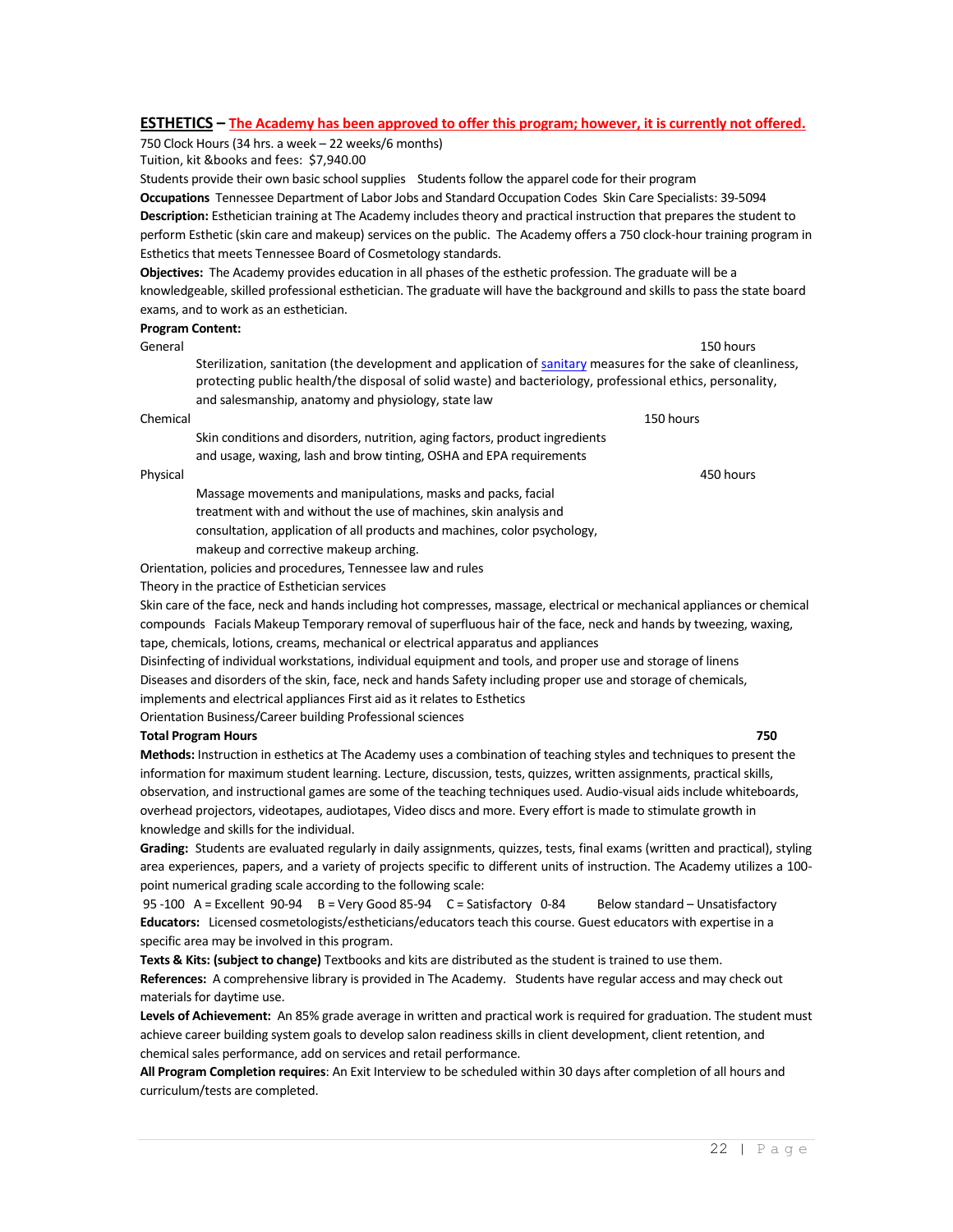### **REGULATORY INFORMATION**

**Owners** - The Salon Professional Academy, 2710 Old Lebanon Road –Suite 6, Nashville, Tennessee 37214, 615-828-1866 phone, 615-232-7073 fax, is owned by Level Up, LLC, a corporation in Tennessee owned by Robert (Chip) Woods, Wanda Williams-Woods, Randy Kunkel, Sharon Kunkel, Angela Lema and Bob Hawks

**Organizations** - The Academy is licensed by the Tennessee State Board of Cosmetology and Barber Examiners, 500 James Robertson Parkway, Davy Crockett Tower, Nashville, Tennessee 37243. Phone 615- 741- 2515. The Academy is accredited by NACCAS, 3015 Colvin Street, Alexandria, VA. 22314. Phone 703- 600- 7600. The Academy is state authorized by Tennessee Higher Education Commission

404 James Robertson Parkway, Suite 1900 Nashville, TN 37243 (615) 741-3605

**Rights and Privacy** - It is the policy of The Academy to abide by the Family Educational Rights and Privacy Act of 1974. This act guarantees a student's right of access to the student's personal file and the student's rights to the privacy of that file. Information from a student's file will only be released upon written permission from the student. Parents/guardians of a dependent minor student, accrediting agencies, and government officials may gain access to a student's files without the expressed permission of that student. Non-discrimination - The Academy admits students without regard to race, age, sex, gender, sexual preference, creed, religion, color, citizenship, national origin, or ethnic origin.

# **\*Campus Security Act Information Disclosure** – **See online**

**<https://nashvillebeautyschool.com/wp-content/uploads/2019/09/Campus-Security-10-2019> Or candidate may request a hard copy** 

**\*Title IX Notice of Nondiscrimination – See online [https://tspanashville.wpengine.com/wp](https://tspanashville.wpengine.com/wp-content/uploads/2019/01/TSPA-Title-IX-Policy-)[content/uploads/2019/01/TSPA-Title-IX-Policy-](https://tspanashville.wpengine.com/wp-content/uploads/2019/01/TSPA-Title-IX-Policy-)Or candidate may request a hard copy**

Wanda Woods Director of Education and Title IX Coordinator 2710 Old Lebanon Road Suite 6 Nashville TN 37214 615-828-1866 [TitleIXCoordinator@nashvillebeautyschool.com](mailto:TitleIXCoordinator@nashvillebeautyschool.com)

Information regarding sexual discrimination, including sexual harassment or sexual violence, may also be reported by anyone to: U.S. Department, Office for Civil Rights by email a[t ocr@ed.goc](mailto:ocr@ed.goc) or at the addresses provided at the following website: <http://www2.ed.gov/about/offices/list/ocr/docs/howto.html>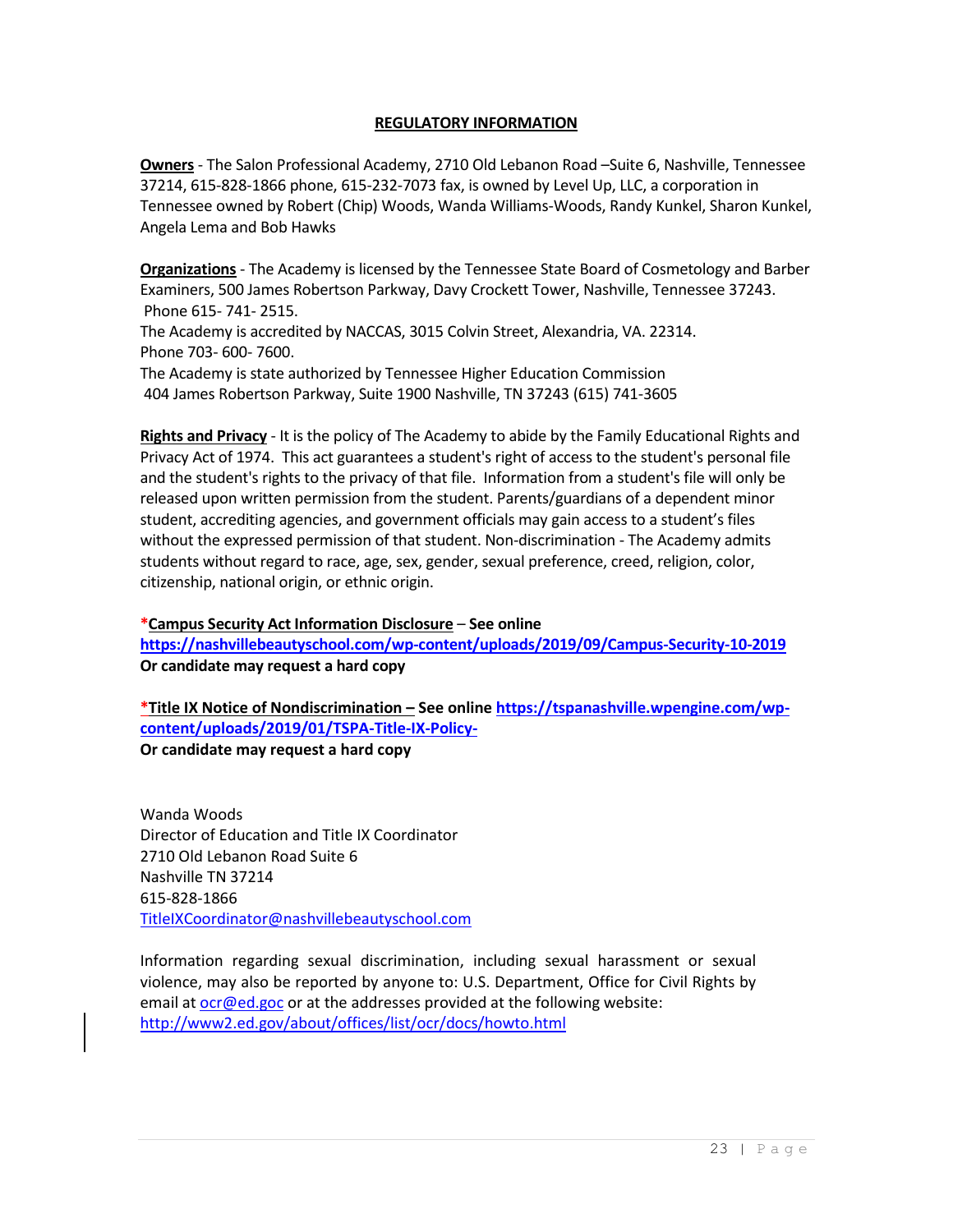## **Graduation, Licensure and Job Placement Rates (NACCAS Annual Report):**

| For the year 2020 the Academy boasts the following rates: |        |
|-----------------------------------------------------------|--------|
| <b>Overall Completion Rate:</b>                           | 85.71% |
| <b>Overall Licensure Rate:</b>                            | 100%   |
| <b>Overall Job Placement Rate:</b>                        | 80.00% |
| <b>Cosmetology Completion Rate:</b>                       | 85.71% |
| <b>Cosmetology Licensure Rate:</b>                        | 100%   |
| <b>Cosmetology Job Placement Rate:</b>                    | 80.00% |
| Instructor Completion Rate:                               | 100%   |
| Instructor Licensure Rate:                                | 100%   |
| Instructor Job Placement Rate:                            | 100%   |

Program listed below **is not currently offered** at The Salon Professional Academy.

| <b>Esthetic Completion Rate:</b> | 0% |
|----------------------------------|----|
| <b>Esthetic Licensure Rate:</b>  | በ% |
| Esthetic Job Placement Rate:     | 0% |

#### **Department of Education rates:**

Annual rates are based on the 12-month period ending August  $31<sup>st</sup>$  of the prior year. The rates will track the outcomes for students for whom 150% of the normal time for completion or graduation has elapsed. Normal time is the amount of time necessary for a student to complete all requirements for a degree or certificate according to the institutions catalog. **The Graduation / Completion rate for 20/21: 85.19%**

#### **Physical Demands:**

There are physical demands placed on the body in any career.

In cosmetology arts and sciences, care must be taken to protect your back, legs and feet. One way to do this is strength training to enhance your back, abdomen and leg muscles. Regular weightlifting exercises will benefit individuals in this profession.

Regular exercise will help to promote all over body conditioning and will improve circulation in your legs and feet.

\*We recommend consulting your doctor before starting any exercise program.

Because this job requires that you stand for long periods of time, it is suggested that you wear proper fitting, supportive shoes, and support hose. These are not a requirement but will help to increase your chances of longevity in the profession.

Sitting is not allowed on the salon area floor at any time unless providing nail services or facial services to a guest.

#### **Safety Requirements**

Safety suggestions for this profession include wearing shoes that would not be slippery when walking on a damp floor. Because you will always be working with water, there is a risk of water spills. Damp hair lying on the floor can also pose a chance of slipping. All hair needs to be swept up following each haircut to minimize accidents. All water spilled should also be wiped up as quickly as possible. It is the responsibility of each stylist to promote a safe work environment. Gloves should be worn during chemical services to reduce any allergic reaction that an individual may have to certain chemicals.

Any product that would accidentally get in the eyes should be flushed thoroughly with water. Seek medical attention if irritation continues.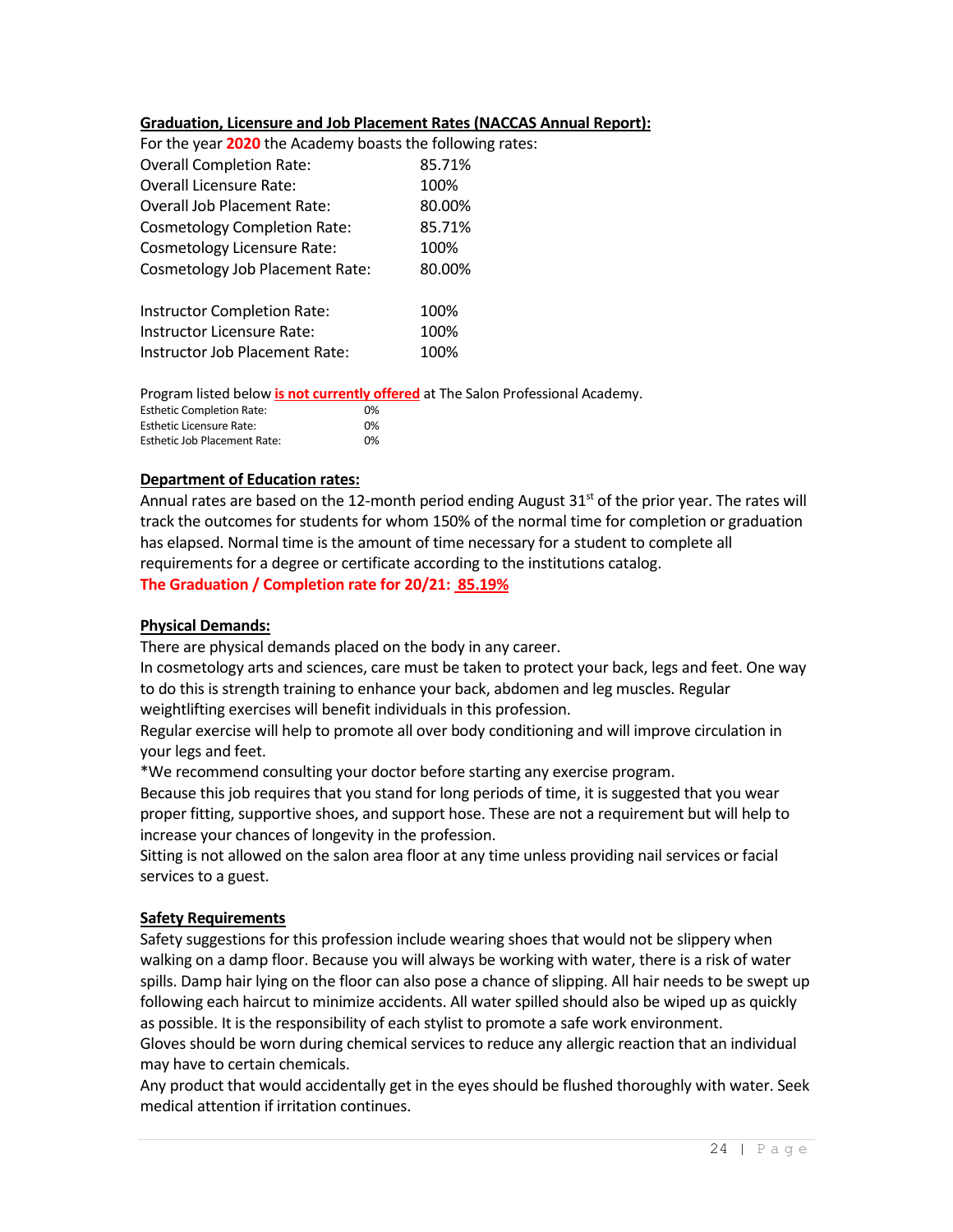# **REFUND POLICY – NOTICE OF CANCELLATION**

For applicants who cancel enrollment or students who withdraw from enrollment a fair and equitable settlement will apply. The following policy will apply to all terminations for any reason, by either party, including student decision, course or program cancellation, or school closure.

Any monies due the applicant or students shall be refunded within 45 days of official cancellation or withdrawal. Official cancellation or withdrawal shall occur on the earlier of the dates that:

- 1. An applicant is not accepted by the school, no monies would have been exchanged.
- 2. A student (or in the case of a student under legal age, his/her parent or guardian) cancels his/her enrollment in writing within three business days of signing the enrollment agreement. In this case all monies collected by the school shall be refunded, regardless of whether or not the student has actually started classes.
- 3. A student cancels his/her enrollment after three business days of signing the contract but prior to starting classes. In these cases, he/she shall be entitled to a refund of all monies paid to the school less the non-refundable registration fee in the amount of \$200.
- 4. A student notifies the institution of his/her withdrawal in writing.
- 5. A student on an approved leave of absence notifies the school that he/she will not be returning. The date of withdrawal shall be the earlier of the date of expiration of the leave of absence or the date the student notifies the institution that the student will not be returning.
- 6. A student is expelled by the school. (Unofficial withdrawals will be determined by the institution by monitoring attendance at least every 14 days.
- 7. In type 2, 3, 4 or 5, official cancellations or withdrawals, the cancellation date will be determined by the postmark on the written notification, or the date said notification is delivered to the school administrator or owner in person.

For students who enroll and begin classes but withdraw prior to course completion (after three business days of signing the contract), the following schedule of tuition earned by the school applies.

All institutional refunds are based on scheduled hours:

| PERCENT OF SCHEDULED TIME        | <b>TOTAL TUITION SCHOOL</b> | <b>HOUR RANGE</b> |
|----------------------------------|-----------------------------|-------------------|
| ENROLLED TO TOTAL COURSE/PROGRAM | SHALL RECEIVE/RETAIN        |                   |
| 0.01% to 04.9%                   | 20%                         | .15 - 74.999      |
| 5% to 09.9%                      | 30%                         | 75 - 149.99       |
| 10% to 14.9%                     | 40%                         | 150 - 224.99      |
| 15% to 24.9%                     | 45%                         | 225 - 374.85      |
| 25% to 49.9%                     | 70%                         | 375 - 749.85      |
| 50% and over                     | 100%                        | 750 - 1500        |

• All Title IV refunds will be calculated based on the students last date of attendance. Any monies due a student who withdraws shall be refunded within 45 days of a determination that a student has withdrawn, whether officially or unofficially. In the case of disabling illness or injury, death in the student's immediate family or other documented mitigating circumstances, a reasonable and fair refund settlement will be made.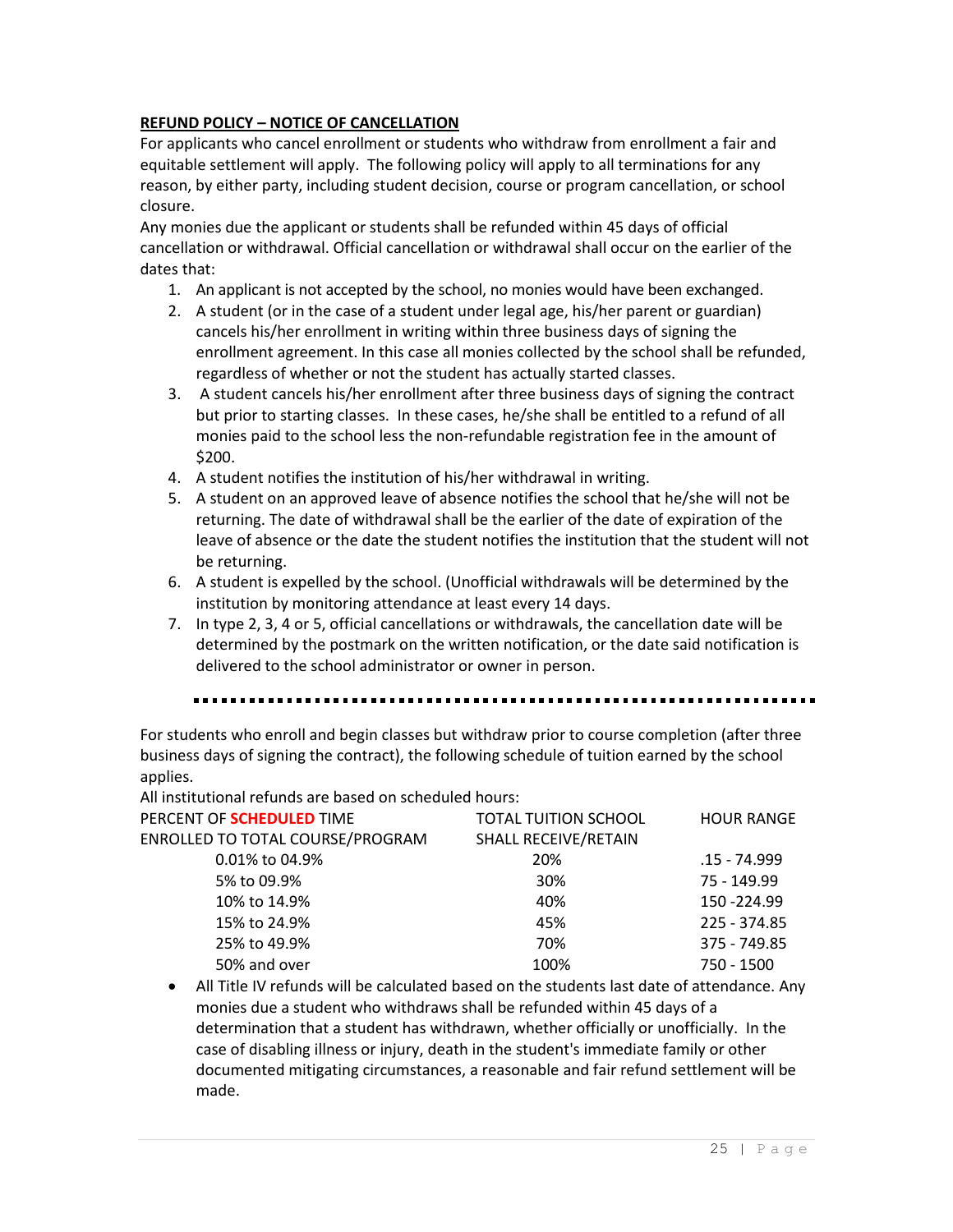# • **REFUND POLICY – NOTICE OF CANCELLATION CONTINUED**

If permanently closed or no longer offering instruction after a student has enrolled and instruction has begun, the school will provide a pro rata refund of tuition to the student OR provide course completion through a pre-arranged teach out agreement with another institution.

If a course and/or program is cancelled subsequent to a student's enrollment, and before instruction in the course and/or program has begun, the school will either provide a full refund of all monies paid or provide completion of the course and/or program. If the school cancels a course and/or program and ceases to offer instruction after student have enrolled and instruction has begun, the school will either provide a full refund of all monies paid; provide a pro-rata refund of tuition; participate in a teach out agreement; or completion of the course at a later time.

- Students who withdraw or terminate prior to course completion are charged a cancellation or administrative fee of \$150.00 that is due upon withdrawal. This refund policy applies to tuition and fees charged in the enrollment agreement. Other miscellaneous charges the student may have incurred at the institution (EG: extra kit materials, books, products, unreturned school property, etc.) will be calculated separately at the time of withdrawal. All fees are identified in the catalog and in this enrollment agreement.
- If a Title IV financial aid recipient withdraws prior to course completion, a calculation for return of Title IV funds will be completed and any applicable returns by the school shall be paid, as applicable, first to unsubsidized Federal Student Loan Program; second to subsidized Federal Student Loan Program; third to Federal Pell Grant Program; fourth to other Federal, State, private or institutional student financial assistance programs; and last to the student. After all applicable returns to TIV aid have been made, this refund policy will apply to determine the amount earned by the school and owed by the student. If the student has received personal payments of Title IV aid, he/she may be required to refund the aid to the applicable program.

# **Title IV Funds**

Students using Title IV funds will follow the above refund policy AFTER the return of unearned Title IV Funds calculation has been made. This calculation often results in the student owing tuition and fees to The Academy. The Federal return of Title IV funds calculation will be used for students who have received financial assistance under the Higher Education Act, i.e., Federal Pell Grants or Stafford Student loans or Federal PLUS loans awarded under the Federal Direct Loan Program.

If the enrollment is terminated during the first 60% of any payment period (450 hours) the Federal return of Title IV funds calculation will apply. If the student has completed 60% of the payment period, no refund is due. However, if the student must terminate due to physical incapacity or the transfer of spouses' employment the student will receive a refund based on the formula above.

**1098 T Forms** - Post-secondary institutions must send **Form 1098-T** to each tuition-paying student by January 31 each year. Forms are mailed to the address that the school has on file for each student and alumni that should be receiving forms. Be sure to update your address if there are any changes throughout the year. If forms are returned via the US Postal service, the student will be contacted and asked to pick up the form at school. Copies of the form may be requested and picked up at the school after Feb. $15<sup>th</sup>$  for a \$4.00 service charge.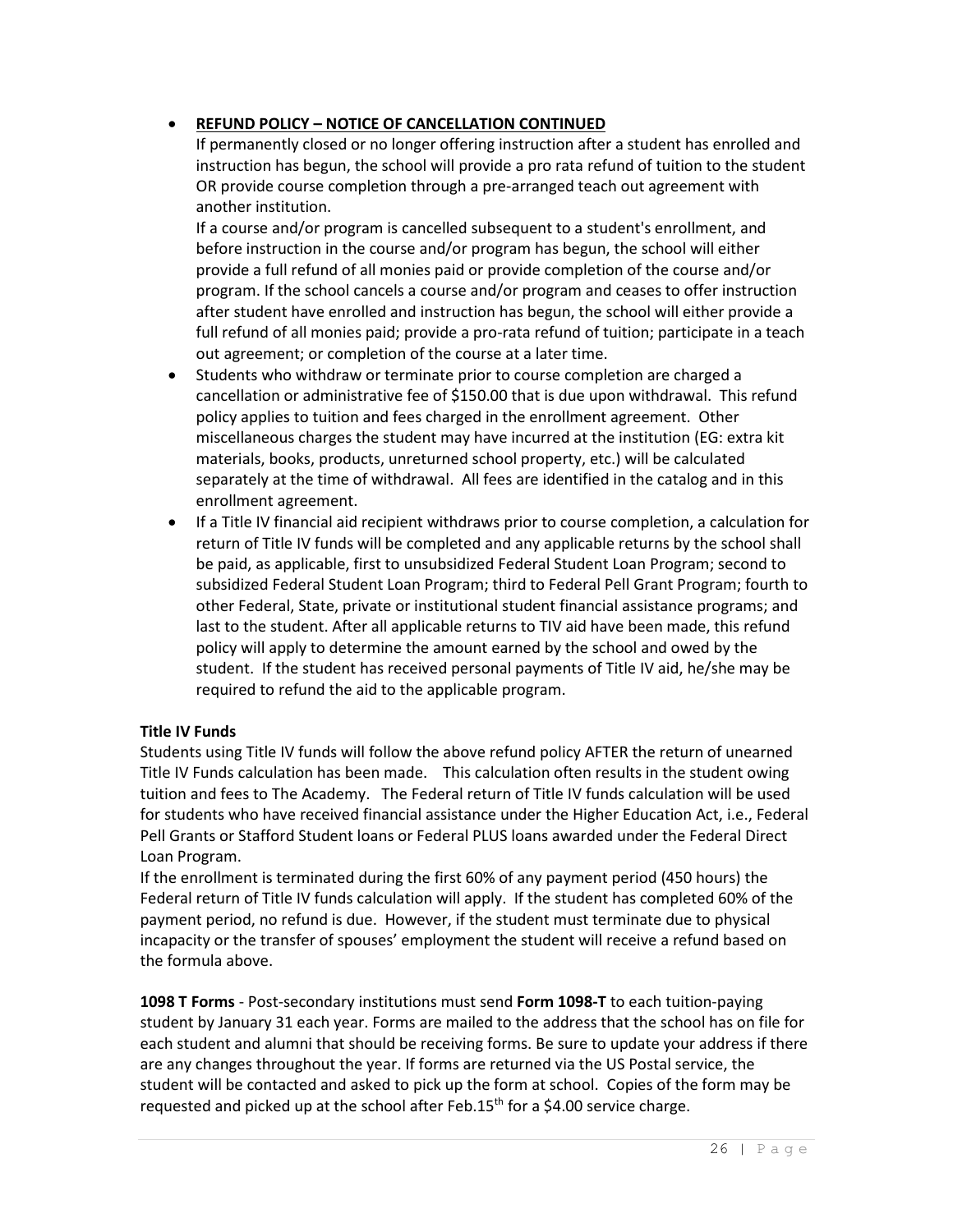## **Hours/Transcripts**

Hours and, or transcripts will be released and, or turned in to the Tennessee Board of Cosmetologist and Barber Examiners or school of the student's choice, once the account balance has been settled.

\*\*Any account that goes without payment for 30 days may be turned over to collections.

#### **COLLECTION POLICY**

The school expects tuition and expenses to be paid in a timely manner. The school provides the courtesy of a collection e-mail, text, phone call or written notice to a student when a payment becomes a few days past due. Once a student's account exceeds 30 days past due and no alternative payment arrangements have been made, the account is subject to being turned over to a collection agency and reported to the appropriate credit bureaus. All fees incurred due to collection efforts **(including collection attorney fees**) will be added to the student's total balance due.

The school provides necessary documentation to collection agencies and credit bureaus to assist in collecting payment for past due accounts. Signature from third party agency is required on documentation provided. As with in-house collection efforts, all fees incurred will be added to the student's total balance due.

If promissory note or contract for tuition is sold or discounted to a third part, the third party agrees to comply with the refund policy of the school.

**Un-Official Withdrawal** - When a student is absent for 14 calendar days, without an approved leave of absence, the academy must withdraw the student from the program. The Financial Aid Advisor or Compliance Officer will attempt to contact by telephone, text or e-mail the student after 10 days. The student will be notified that they have been absent without approval and that if they are not in attendance on or before the  $14<sup>th</sup>$  day since their last date of attendance, they will be withdrawn from the program. The Academy monitors student attendance a minimum of every 14 calendar days.

If the student is not in attendance on or before the  $14<sup>th</sup>$  day since their last date of attendance, the Financial Aid Advisor or Compliance Officer will inform the student by certified mail that they have been withdrawn from the program. At which time The Academy will follow the refund policy and complete the Tuition Refund Worksheet.

**Official Withdrawal** - A student may notify the Director, Admissions Director, Compliance Officer or the Financial Aid Advisor in writing that they wish to withdraw from the program, official withdraw date will be based on postmark or date notification is delivered to The Academy in person, or date of expulsion by The Academy or the expiration date of an approved leave of absence.

When a student is withdrawn from the program The Academy will follow the refund policy and complete the Tuition Refund Worksheet.

**Abandoned items** – Any student that withdraws from the program either with an official withdrawal or unofficial withdrawal, may claim items in their locker within 30 days of last day of attendance. After 30 days, all unclaimed items will be considered abandoned and The Salon Professional Academy will donate/dispose of such items.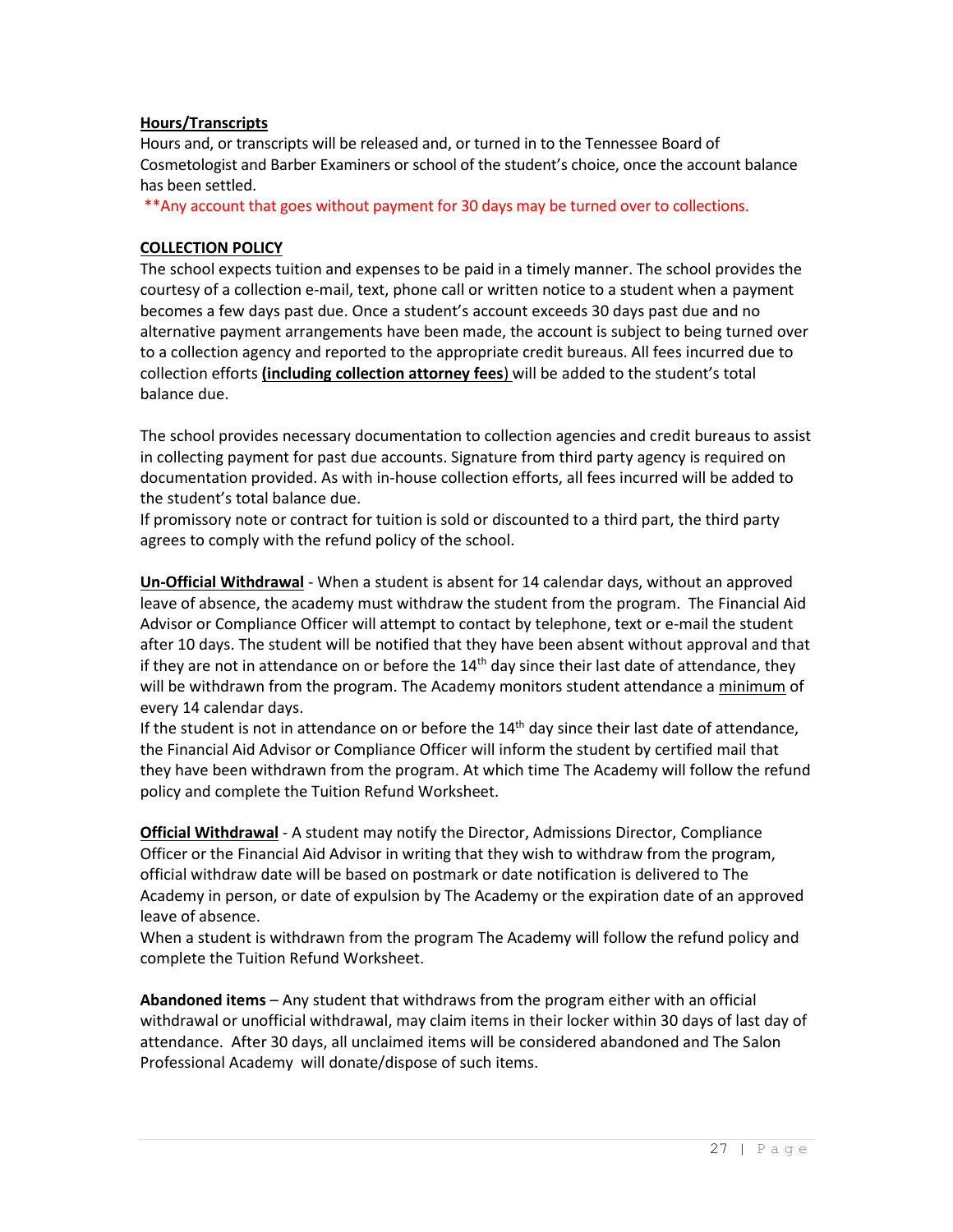**TRANSCRIPTS.** Student agrees that if payment of tuition and fees is not made in accordance with this Agreement TSPA shall have the right to withhold Student's official transcript and hours until such tuition and other fees have been paid in full. By signing the Enrollment Agreement, Student authorizes the school to withhold his/her official transcript, hours, and other records until tuition and other fees have been paid in full.

**Terms of Re-entry -** A student who must withdraw or who has been terminated by the Academy may apply to re-enter.

Former Students that wish to re-enter the program and have already been turned over to collections (after 30 days of non-payment), will need to settle their account with the collections attorney prior to requesting re-entry.

If a student drops and decides to re-enroll prior to 6 months away from The Academy, must pay all past balances owed the school from prior enrollment period. Students will be charged **\$20.00** per hour to complete the hours remaining in the program. All students re-enter in the same satisfactory academic progress status as at time of withdrawal/termination.

Students entering after 6 months of withdrawal/termination must pay all past balances owed the school from prior enrollment period, a **\$200 enrollment fee**, kit and book fees **(\$2430.00)** and **\$20.00** per hour tuition charge to complete the hours remaining in the program. All students reenter in the same satisfactory academic progress status as at time of withdrawal/termination.

Students that return to the program after 8 weeks away from The Academy will be asked to study and re-take all Foundation theory test, to see if they have retained the foundational training their received. If any tests are below 85% the student will be asked to repeat that portion of the course with the next class.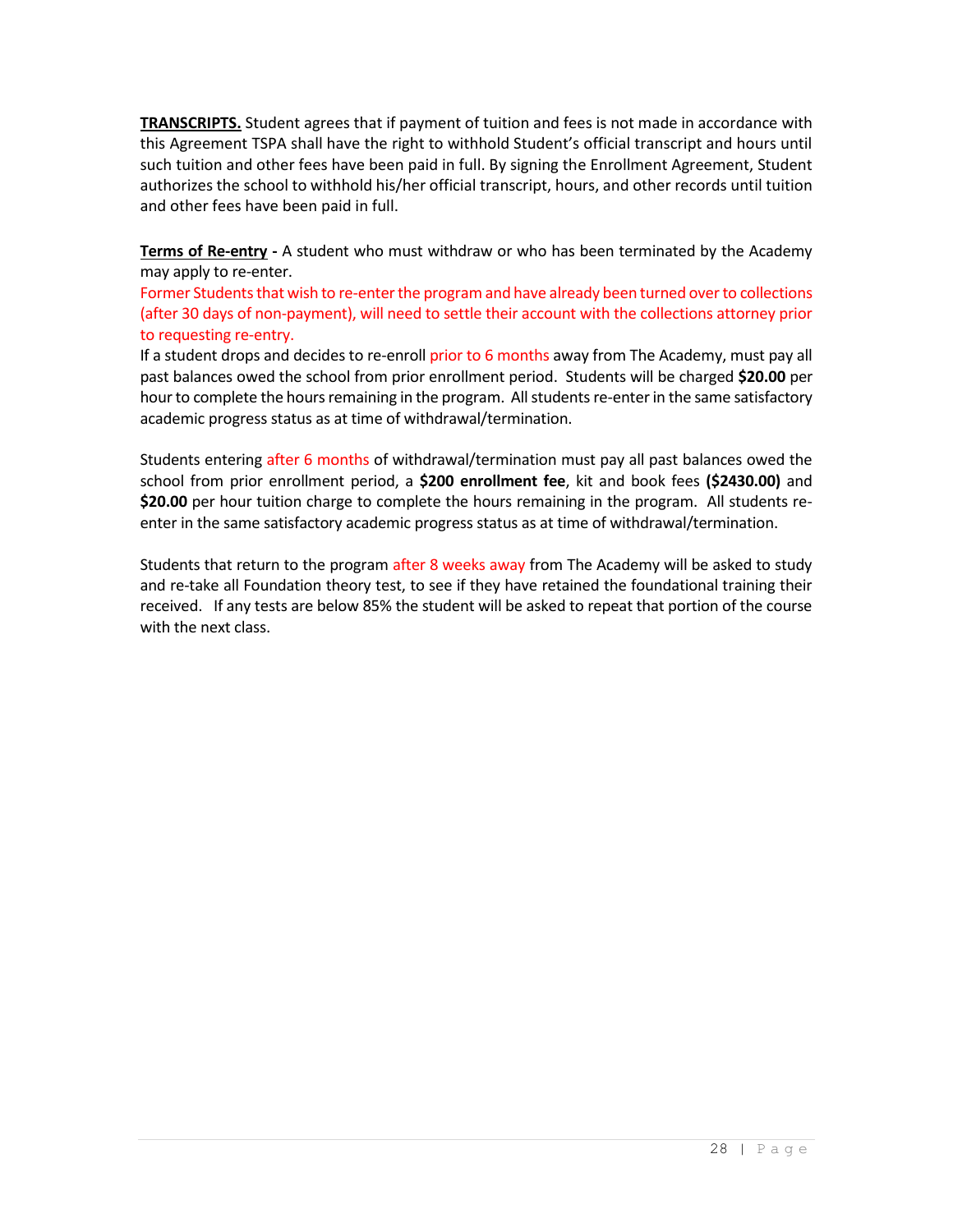# **STUDENT POLICIES**

The following policies are important to your success and are a condition of your enrollment.

# **Adult Learning**

The Salon Professional Academy offers post-secondary education designed to prepare students for a career in the salon & spa industry. As such, all students are treated as adults. All students are responsible for learning the materials that are presented by Educators on a daily basis. Every student has their own way of learning and retaining the material. If a student needs assistance in finding a learning technique that works best for them, an educator can discuss options available (i.e. quizlets, flash cards, journaling, etc.). In addition, all students have the opportunity each month to discuss with their coach, how they best learn, challenges that they are having, and ways for them to grow as a professional.

For students over the age of 18, all issues regarding student discipline, attendance, and academic performance, and other TSPA policies, will be addressed directly with the student. The Salon Professional Academy does not offer or participate in parent/teacher conferences or individual parent/guardian meetings unless the student is a minor

#### **Appearance**

\*\*\* MASK MANDATE ----

**At this time Masks are optional and we are allowing students to wear color masks of their choice as long as they are not offensive to any student, guest or team member. Mask should not have any type of political statement or social issues addressed.**

Your image must be professional. You are selling beauty services. Students at The Academy must be an example of good grooming and good health. You must look the part to grow a successful career.

A fashionable appearance includes clean, pressed clothing in good condition and clean shoes. Your hair, makeup, nails, posture, clothing, shoes and smile are part of your total look. Your appearance influences the type of guest you will attract.

Only hair color that is achieved using Redken Hair Color Products may be worn by our students and staff.

Practice good hygiene including \***daily bathing and the use of deodorant/antiperspirant.** Your breath must be fresh; keep breath mints or strips handy. No gum PLEASE.

\* **Your hair must be clean and styled, and makeup applied before arriving.**

# **Apparel Code**

**Students are required to follow the Apparel Code**

Criteria for Appearance When Arriving at School Create a Perfect First Impression! **\*If you are not professionally dressed, you will be sent home to change or suspended. If you have a question about attire – bring a back-up**

Students are required to wear their Academy assigned nametag every day they are in school A name tag is provided for each student and is to be worn at all times.

If you lose your name tag, contact School Compliance Officer or Financial Aid Advisor, to replace it. The student must pay \$10 to replace their name tag.

**Students may not wear another student's name tag.**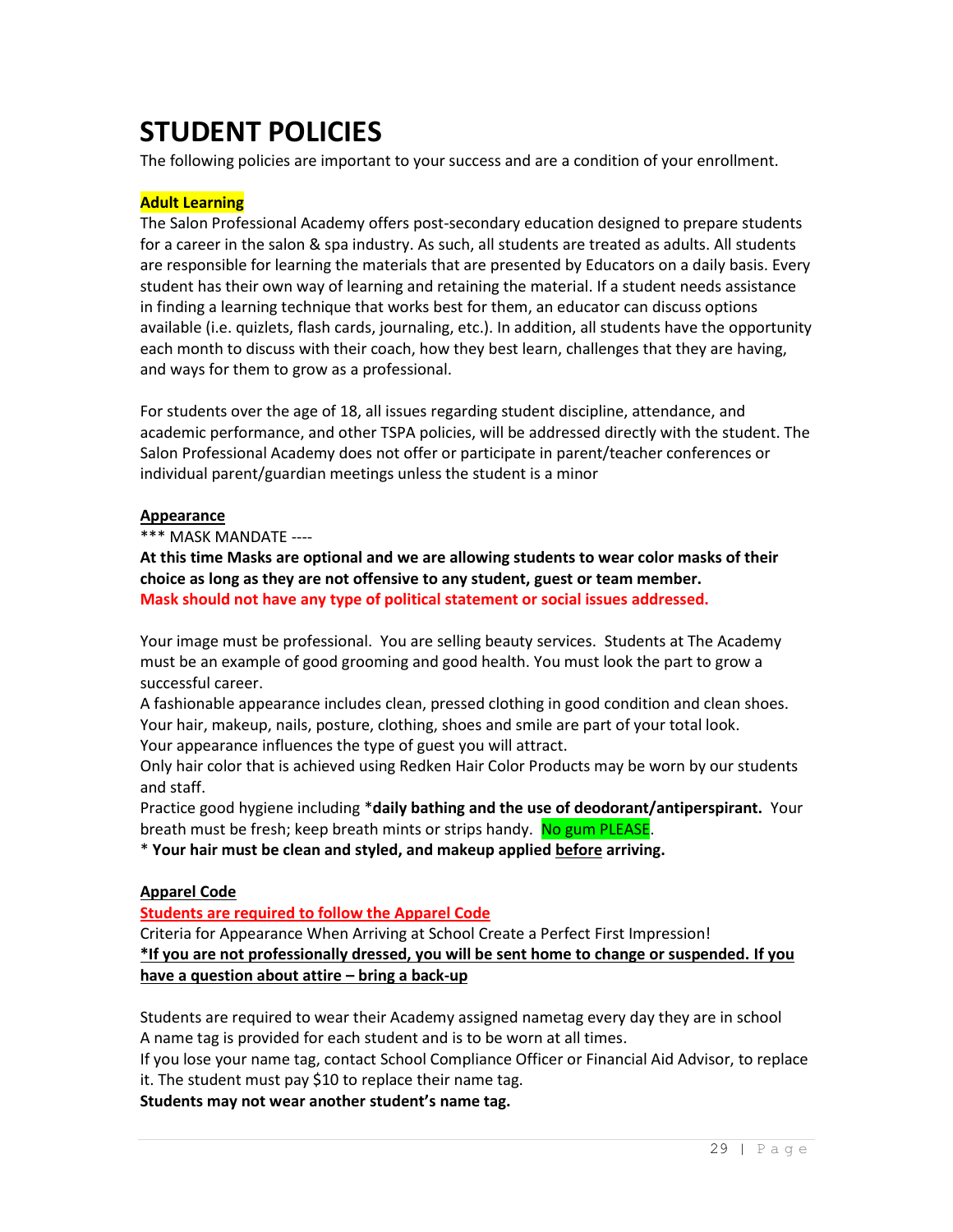**Shoes**- **Solid Black, (**all visible material) clean, polished shoes – buckles, bows, snaps, zippers accents must be black as well. Black shoestrings, if shoes tie.

Sandals are ok, if toes are polished correctly. Flat sandals must have a **back** unlike a flip/flop. In step must be black if visible - NO COLORED STITCHING is approved

**Unapproved footwear**: No sport/athletic type shoes, no visible rubber soles, Flip Flops, Tennis Shoes, Crocks, Toms, Bobs, Vans, Chaco's, Birkenstocks, Fuzzy/furry slippers, House shoe type slippers, Ugg's, or Ugg type shoes

#### **Uniform**-

Professional/Current/Stylish

Tops – In good condition, clean, pressed and fit properly

Solid Black tops for level 1, 2, and 3 students.

Level 4 and 4A students may wear solid black, solid white or solid gray tops

#### **Underarms must be covered**.

- No off the shoulders
- Tops must meet bottoms!
- No Bare midriffs or backs exposed

No Tank tops.

- No Spaghetti straps and NO Strapless
- No Bulky sweaters

## **No Sweatshirts**

**No Hoodies of any type.**

No Low-cut tops exposing cleavage

**\*No colored bra's or colored camisole may show –**

**Black bottoms** in good condition–clean, pressed, and fit properly.

Slacks, Trousers or Skirt -

\*Pants should be hemmed properly according to shoes. They should not drag the ground as this is a safety hazard.

\*Bottoms should also not be too tight.

\*Leggings, yoga or sweatpants are **not** part of our professional dress code.

\*Skirt/dress length is no shorter than 2 inches above the knee. This also includes the length of the slit on any skirt or dress.

# **Coats must be black, gray or white if worn inside The Salon Professional Academy.**

# **Clothing MUST BE SOLID in color -**

**They may not have any metal showing - no rivets, no zippers, no sparkle, no "bling" of any type. They may not have any stripes, polka dots or floral patterns…**

#### **Socks, hose and tights –**

Socks must be black.

Hose and tights, if worn must be neutral or black in solid color

Leggings may be worn as tights or hose, under a skirt or shirt that is no shorter than 2 inches above the knee.

\*\*\* Leggings may not be worn as pants.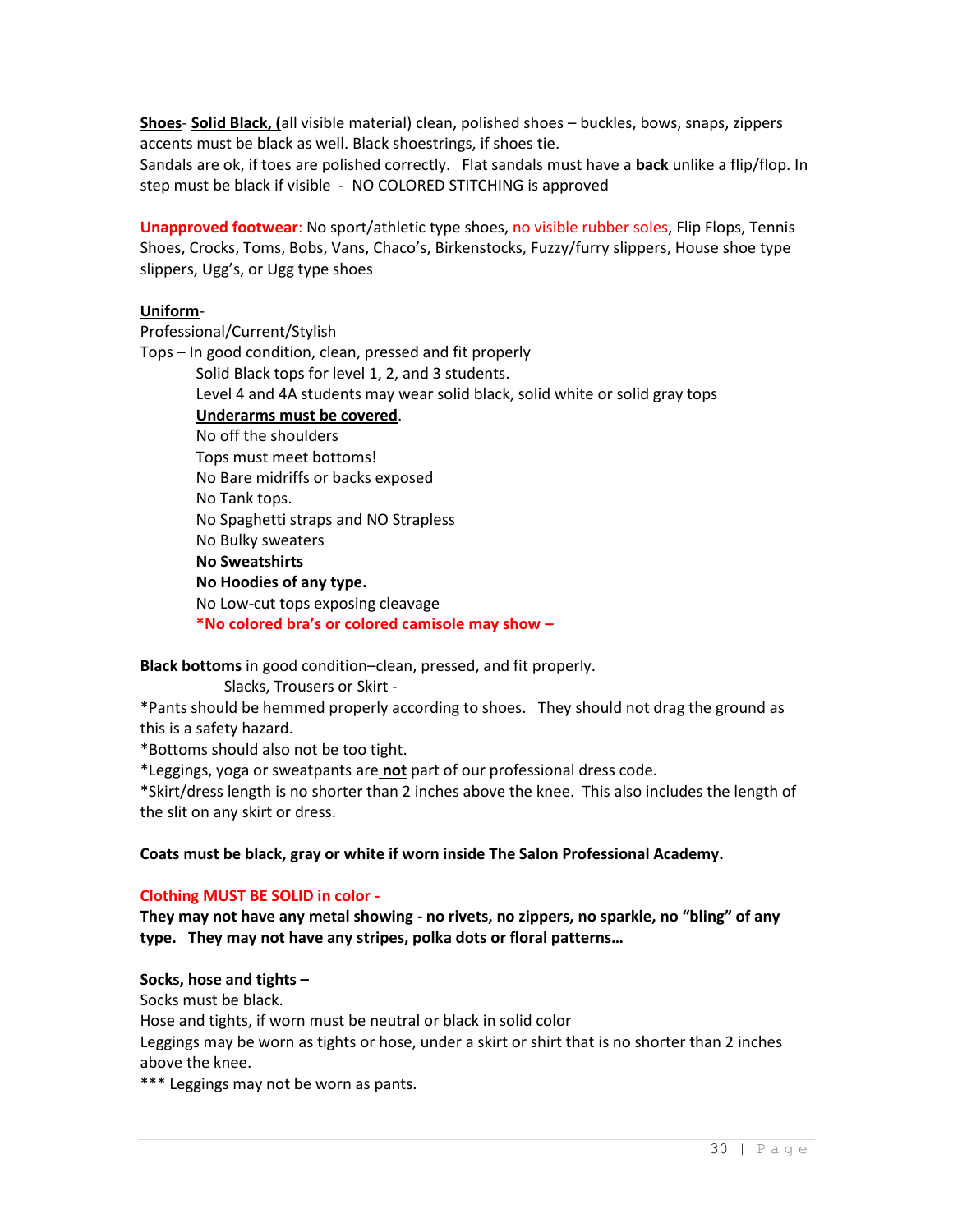#### **Accessories –**

Belts – solid black (metal buckles are approved - gold, silver, gunmetal… no color buckles) Scarfs – solid black Ties - Solid colors Black, Gray level 1,2, 3. White ties may be worn at level 4 Jewelry – may be a "splash" of color Jackets if worn on salon floor must be solid black, or TSPA logo jackets.

#### **No denim of any color including black**. No shorts or scrubs

Please be sure to replace lost buttons, repair torn seams and/or torn hems

**Makeup**- Must be sex and age appropriate and **worn every day**.

**Ladies** should wear, foundation, (powder is optional), eye shadow (Natural colors) blush or bronzer, **mascara** and lip color (eye liner and eye lashes are optional) – If a Team One member cannot see, that you have on enough makeup to be seen by the naked eye, they will ask you to clock out and apply more.

**Gentlemen** (if they choose to wear make-up it must be worn every day) concealers, foundation, skin toners & bronzers

#### **Make-up should be color coordinated with skin tone.**

Visible hickies are not professional and therefore not permitted. If you can't cover them with make-up, you will be sent home.

**Nails-** Clean and filed - Polish must be neat and not chipped. CND and OPI polish are the approved brands by The Academy.

#### **Hair-** Clean, dry, **styled into place and interview ready. Hair style should be classic or current trend.**

#### **Ponytails are not permitted.**

If color treated, must have REDKEN color (\*swatches) No hats, No bandana's No head scarfs/wraps, No Sunglasses worn as "head bands" Nothing covering more than **30%** of the head/hair or more, **including wigs.**

**Hair Extensions**: The Salon Professional Academy does not offer any type of hair extension service on the salon training floor. If a student chooses to wear extension they may certainly do so, understanding that when students are learning on each other that the extensions must be removed until the service is complete.

If extensions are worn, they must look professional. Tape, tracks, clips or any other type of fasteners cannot show. Extensions must be clean and styled into place to look professional. **Hair accessories:**

Head bands – approved, must be black, white or gray

Bobbie pins, hair pins, prong clips of any color are approved if they cannot be seen within the up style

**The Salon Professional Academy logo wear is permitted and encouraged to wear. Look the part of a professional and you will feel professional! Remember that you are on a job Interview every day that you are at school!**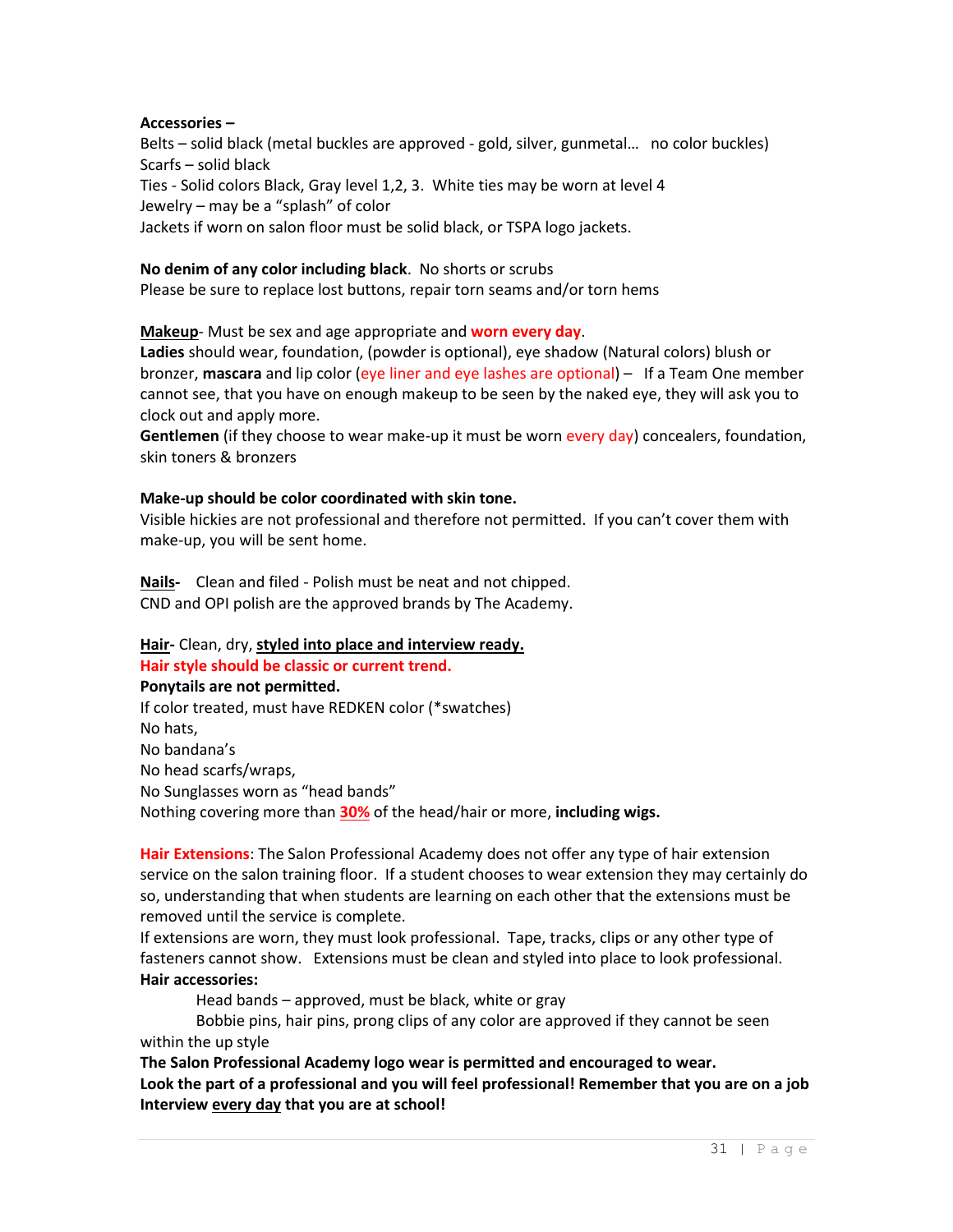# **Courtesy**

Common courtesy is expected. Use "please" and "thank you." Address your educators and guests properly by using Mr., Mrs., Miss, Ms. (as they prefer) and their last name. When meeting a guest, make eye contact, introduce yourself and offer a handshake. Disrespect or insubordination towards a guest, an educator or other staff member may be grounds for disciplinary action or termination from the program.

# **Conduct**

Good Conduct is expected of everyone at The Academy, this includes following all policies, regulations and following the direction and instructions of the staff.

- Your attitude must be positive to attract guests and friends. Demonstrate maturity and tolerance in the handling of difficult people and situations. All state cosmetology laws and rules are practiced and taught at The Salon Professional Academy.
- A professional does not gossip or complain. Should you have challenges with anything while you are a student, you should always go to a staff member for assistance.
- Choose your words carefully. Swearing and other improper language will not be tolerated. Students may be suspended for swearing or using improper language.
- Students are not permitted to raise their voice or become disrespectful to other students, staff or guests. Any students that engage in an argument including yelling, screaming, cussing, throwing things. Etc. may be dismissed without warning
- Students should not disrespect an educator if and when the educator is handling conflict. The students should listen and do as they are asked to do in the moment to allow the educator/staff member to gain control of the issue is with a guest. No arguing raising voice, etc.…
- Students must be coachable. This is primarily a hands-on learning environment and educators must be able to provide feedback for your growth
- Do not gather at the reception desk, in the salon area, or around a station where another student is working with a guest
- Students will be under the supervision of educators at all times. Always get an educator's consultation before you proceed with guest services. You need permission from your zone leader and the front desk before you may schedule personal services done during school time.
- While on the salon training floor, students should be at their station at all times unless they are on break, lunch
- The Academy's goal is to prepare students for placement in the salon & spa industry.
- Social Media posts containing any reference to The Salon Professional Academy and/or your new career should be made with caution. Derogatory comments about The Academy on social media are grounds for immediate dismissal.
- Photo's posted branding yourself as a student at The Salon Professional Academy should be done in front of the school, step and repeat, front desk or in the school. Photo's branding yourself at The Academy should not be done in front of trees, vines, cars… Brand yourself as a professional stylist.
- A student's professional conduct is very important to future employers. Lack of basic honesty, professionalism, and integrity may result in termination from the program.
- The Academy's goal is to prepare students for placement in the salon & spa industry.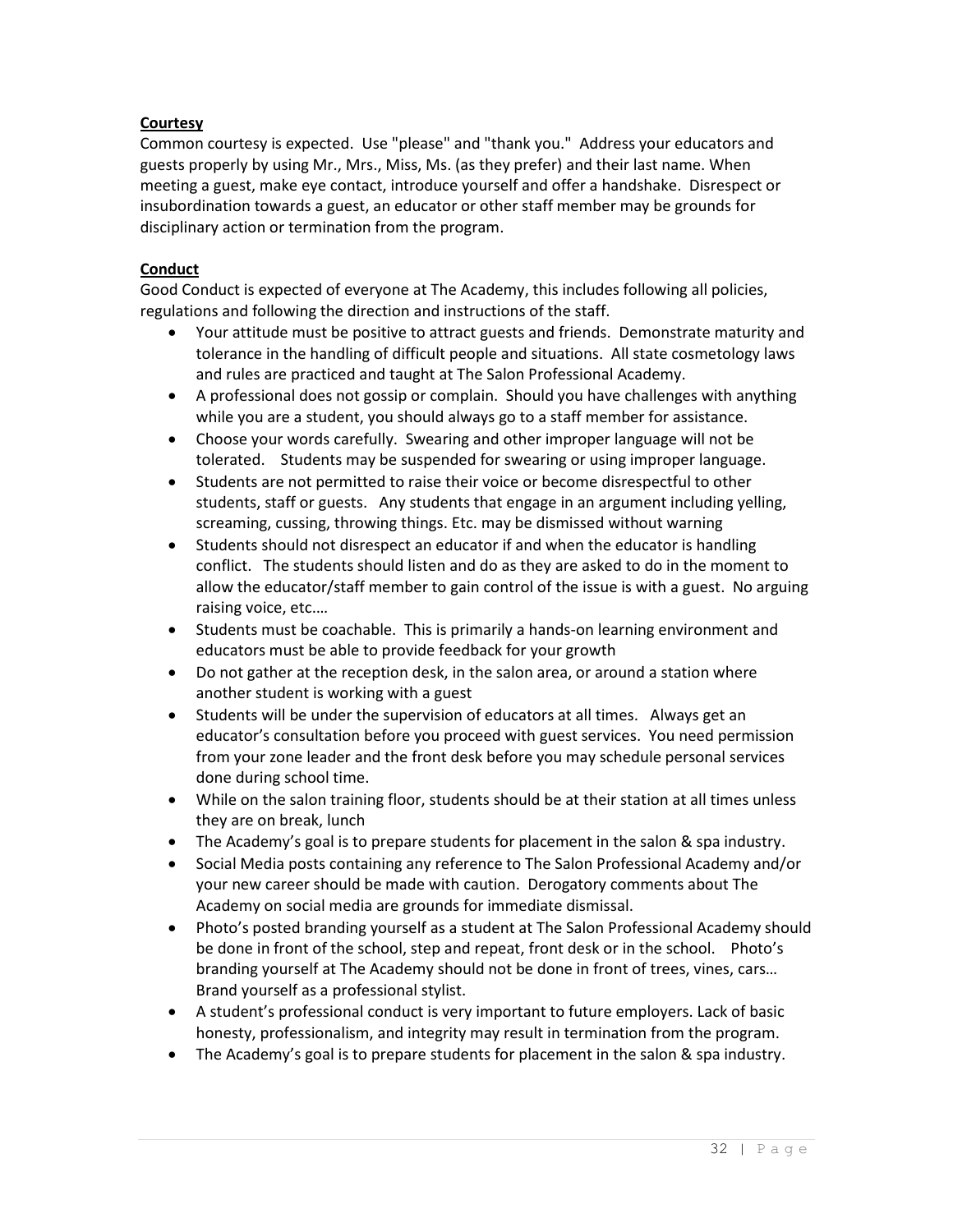**Copyright Infringement -** The Academy has developed this Copyright Infringement Policy to effectively combat the unauthorized distribution of copyrighted materials by users of The Academy's network.

Copyright is legal protection of intellectual property, in whatever medium, that is provided for by the laws of the United States to the owners of copyright. Types of works that are covered by copyright laws include, but are not limited to, literary, dramatic, musical, artistic, film, and multimedia works. Copyright protection extends into software, digital works, and unpublished works and it covers all forms of a work, including its digital transmission and use. Copyright infringement occurs whenever someone makes a copy of any copyrighted works, such as songs, videos, software, cartoons, photographs, stories, or novels, without the owner's permission (i.e., a license) or without falling within specific exceptions as provided for under copyright law. **Permissible uses of copyright include:**

- 1. Distribute multiple copies of excerpts of copyrighted works that meet the fair use standards (include copyright notice).
- 2. Show Videos or DVDs in class for instructional purposes (if The Academy or professor owns a legal copy)
- 3. Listen to CDs or records in class for instructional purposes (if The Academy or professor owns a legal copy)
- 4. Include a small number of images (no more than 5 from one author) in a multimedia presentation
- 5. Live music performances in class
- 6. Performance of a dramatic work (not to the public and not for profit)

# **Inappropriate uses of copyright include:**

- 1. Posting Copyrighted materials on the open web without permission
- 2. Copying from consumable materials, e.g., workbooks, test booklets, etc.
- 3. Copying and distributing or placing on reserve the same excerpts for more than one semester without copyright permission.
- 4. Copying large portions of materials, especially to avoid purchasing a copy.
- 5. Copying music for use in performance.

Unauthorized distribution of copyrighted material may subject prospective and enrolled students to civil and criminal liabilities. In general, anyone found liable for civil copyright infringement may be ordered to pay either actual damages or statutory damages affixed at not less than \$750 and not more than \$30,000 per work infringed. For willful infringement, a court may award up to \$150,000 per work infringed. A court can, in its discretion, also assess costs and attorneys' fees. Willful copyright infringement can also result in criminal penalties, including imprisonment of up to five years and fines of up to \$250,000 per offense.

**Vaccinations -** At this time, The Academy does not require current or prospective students to be vaccinated as a condition of enrollment or to be a Federal Pell Grant recipient.

**Diversity** – Information about student body diversity is available to current and prospective students upon request, including the percentage of enrolled, full time students in the following categories: Male; Female; Self-identified members of a major racial or ethnic group and Federal Pell Grant Recipients.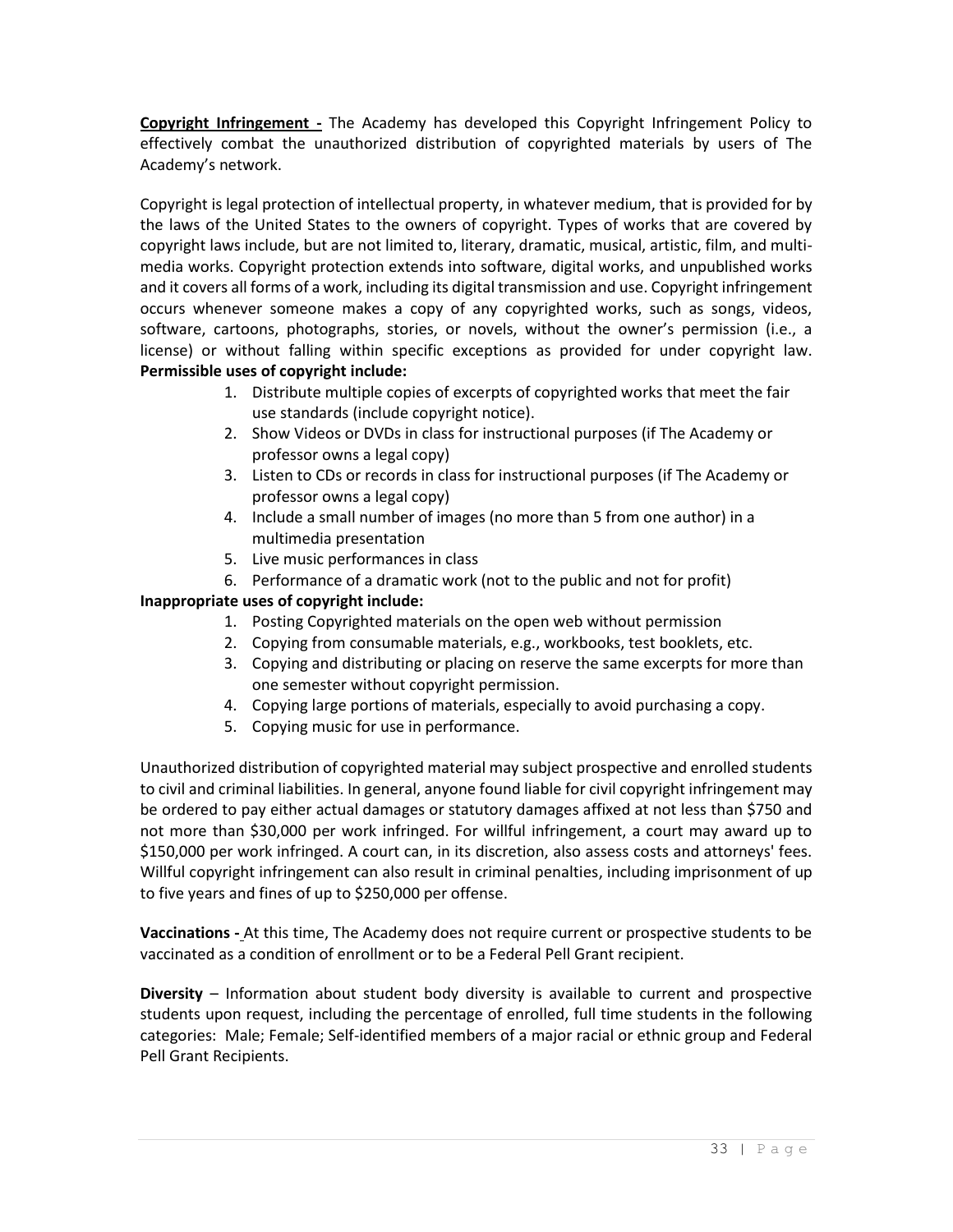## **Posture**

When working on cosmetology projects, please remain standing and positioned as if there were a guest in your chair.

Students or educators should **never** be seen sitting in the salon area.

Specialty course students should also use good posture practices but may be required to sit for certain services. Students are provided a lounge area for breaks

#### **Learning**

Subjects being taught are reviewed and built upon constantly. If you don't understand a subject, seek help from an educator. Our goal is to assist your learning. Your goal is to learn as much as you can. Learning and memorizing are not the same. Learning means you take what is covered into your thinking and can use it. Memorizing is short term and will not last. **Curriculum is taught in English only.** 

## **Expectations**

Part of your professional role is looking, acting and feeling the part of the beauty industry professional. When you are out in the community, we expect that you will interact with others with respect. Your behavior while in school will help to set you up for a successful career after

## **Student PDM'S**

Each month after Foundations the students will be offered a time to meet with their team coach for Professional Development meetings. This time will be used to discuss goals, service performance, GPA, attendance and anything else the student would like to discuss pertaining to their education.

# **Phones, Cell phones, Ear buds and Smart Watches**

Students may not use The Academy phones for personal calls, unless approved by an educator. Cell phone and smart watch use is restricted to the lounge or outside on breaks or lunch periods, **never at your locker or in the hallways.** Turn your cell phone off or place it on "silent" when you arrive at The Academy and store it and your smart watch in your locker.

# **Any student found with a cell phone or smart watch on them during class time or on the salon floor will be suspended for the rest of the day and possibly the next day as well.**

# **Student Consultation Procedure**

An Educator, Director, Financial Aid Advisor or Owner may wish to consult with a student on any of the following: Grades, Attendance, Tardiness or Attitude

At the time of each consultation the educator may fill out the Student Consultation form and the student may be asked to sign it to come to a solution. If the student refuses to sign, a note will be made by The Academy staff member that student has refused to sign. If after the consultation no action toward improvement has been taken, the staff member may choose to meet with the director/owner along with the student.

After the second consultation if there is still no sign of improvement the decision for dismissal may be made by the director/owner.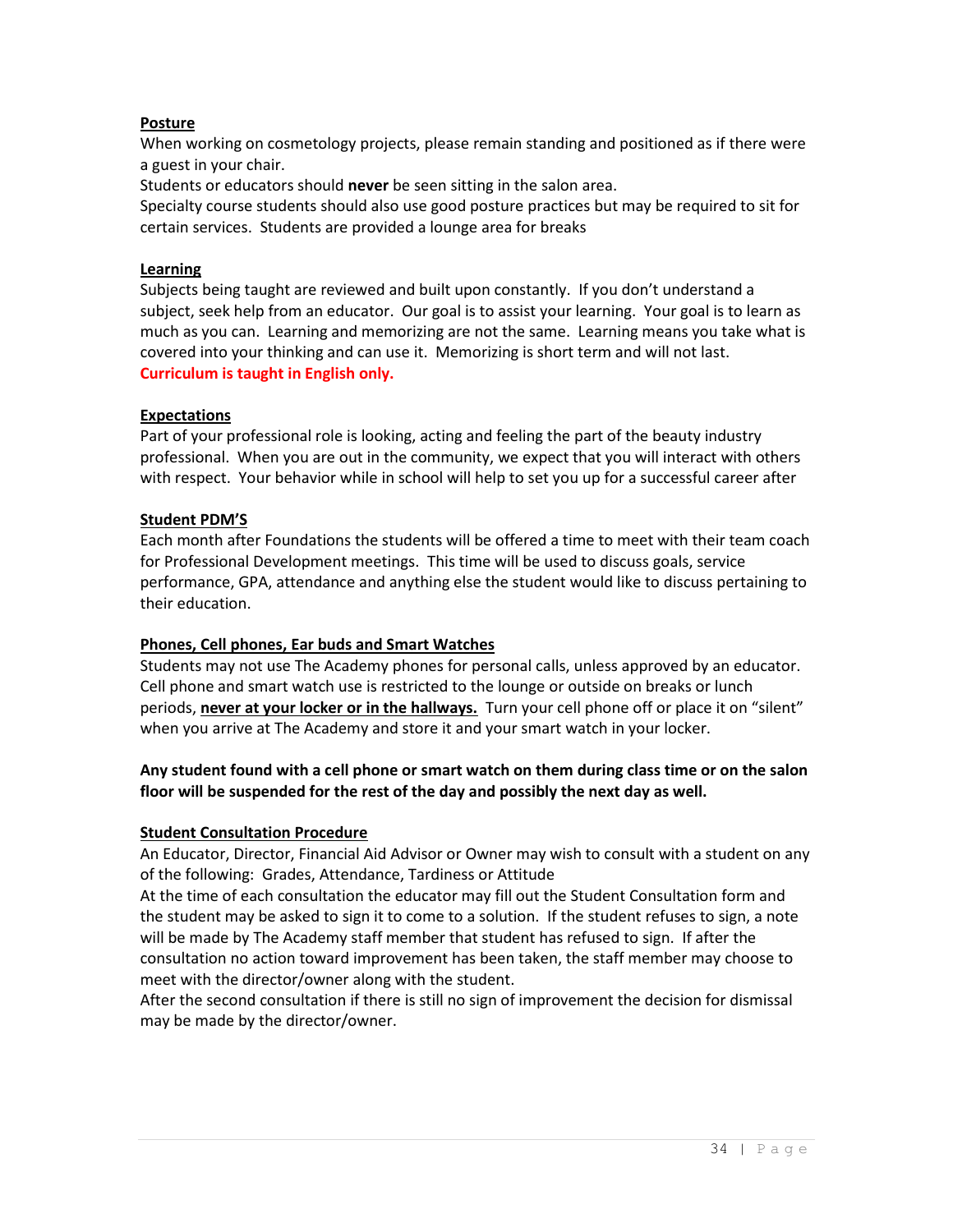#### **Educator in Charge**

When you are working on practical skills either in the classroom or the salon area, please work with the educator who has responsibility for that zone/area. Please do not wander into another zone/area while training.

#### **Clean workspace**

Keep your work area (classroom or salon area) clean and neat at all times. Clean up all workspaces after using them. You will be responsible for sanitation duties daily. These duties must be checked and graded by an educator before leaving each day.

## **Personal Services –**

# **All students are encouraged to receive services at The Salon Professional Academy during their enrollment**.

Once the student goes into the Salon Area, if they choose to wear hair color, the only brand that is permissible while in school is Redken.

See Culture Questions at orientation for specific details

**\*\*\*It is unlawful for a student to perform hair, skin, and nail services in an unlicensed facility. Students who choose to perform or receive services in an unlicensed facility (any location other than school or salon) will be reported to the State Board of Cosmetology and Barber Examiners which may result in license revocation, denial and may be released from TSPA in accordance with State Law.**

## **Guest Handling /Refusal of a Guest/Project Sheet**

Refusing a guest/project sheet is unacceptable and the student will receive an automatic zero and will result in suspension for the rest of the day. The Salon Professional Academy is a learning environment, and everyone must learn skills needed to serve every guest and pass their state board exam.

- Refusing a guest includes:
	- o Voicing that you do not know how to do the service
	- o That you do not have the tools to do the service
	- o Saying that you won't have time because you are leaving early (without prior permissions or a request off)
	- o Saying that you don't want to do the services
	- o Saying you don't feel well.
	- $\circ$  Telling the front desk to find someone else or that someone else needs the guest to hit their goals
- If you can not be found with in with in 5 minutes of your guest arriving, your guest will be moved to another student, and it will be considered that you refusal of a guest.
- We want our guests to have a positive experience at the school and if you have a poor or negative attitude you will not be able to provide a positive experience for your guest, and may be sent home
- The student is responsible for their guests experience while they are in the salon area. The salon area must have consistent rules enforced by the educators and staff to maintain a safe environment. Hot tools, shears, razors, chemicals and other equipment may be harmful to our guests. All aspects of the salon area cannot be watched at ALL times so.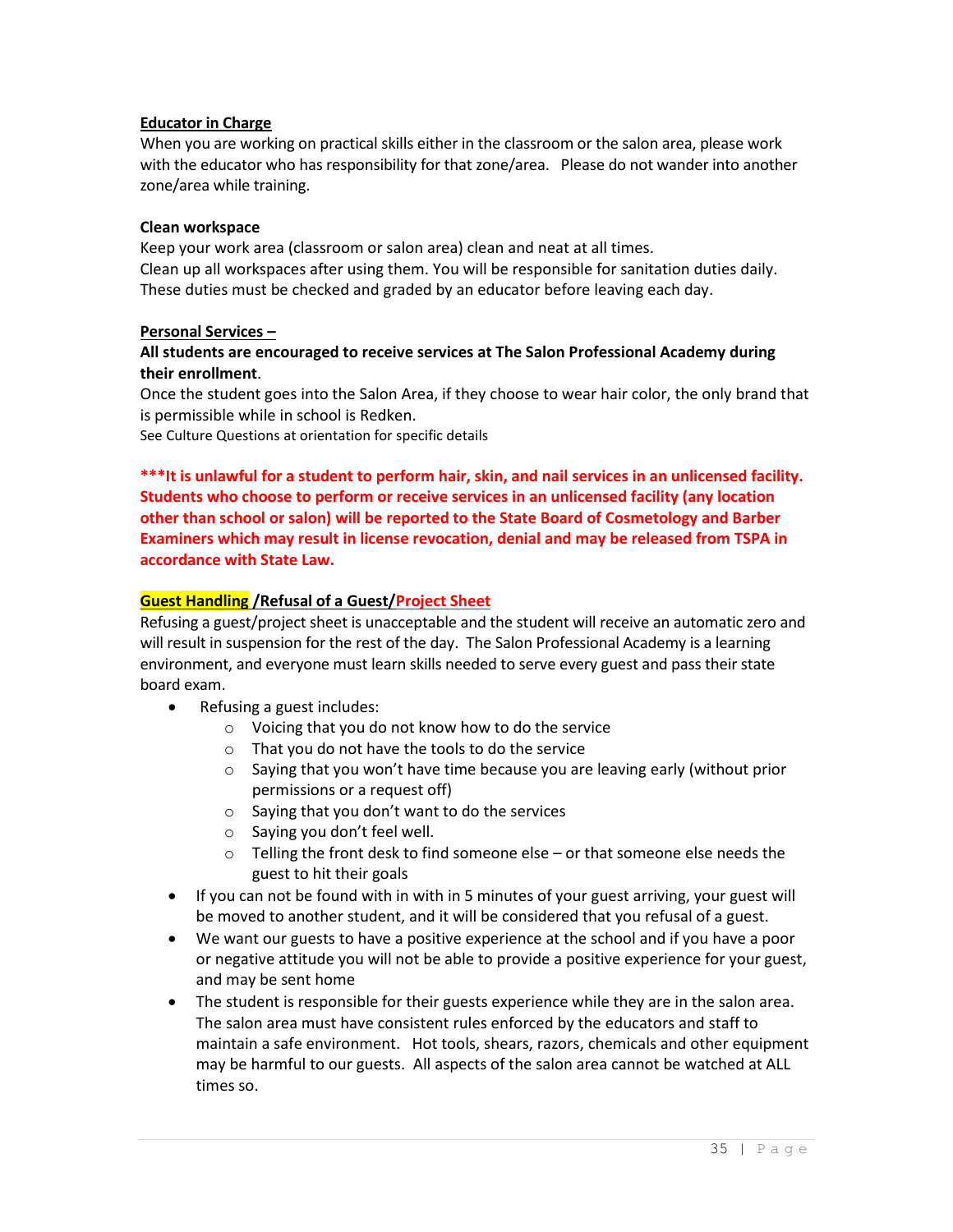- Guests receiving services may NOT have small children in the salon training area. We DO NOT want a child to be injured in any way. Students/staff should not "babysit" or hold a child while a guest receives services. Guest also cannot have their friends, family etc. "Hang out" in the salon area while they are receiving services.
- When doing services on children you should confirm w/the parent or guardian what will happened prior to performing the service.
	- o **Children 7 years old and younger may have 1 parent/guardian with them for the service.**
	- o **Children should never be left at TSPA without a parent on campus (sidewalk/parking lot).**
- Any challenges with children or adults regarding this policy should be expressed to your educator immediately

# **Care of Texts Books, Kits, and Equipment**

Your textbooks and kits are provided. **Have them in The Academy every day, along with required items per supply list given by an educator.** Textbooks, workbooks (Salon Fundamentals Textbook, Workbook, Exam Prep Book, Planner and Over the Top) and tools remain property of the school until kit costs are paid in full. Your entire kit must remain on school property at all times with the exception of textbooks and workbooks. Your textbooks are your personal, professional library. Write notes in them to aid your learning.

If not prepared with any of these items, (including OTT, FTP, STUDY GUIDE, PAPER and PEN/PENCIL) the student will be sent home and may return when equipped with items. If an item is lost or broken, replace it promptly. An educator will order replacements for you at cost. **Borrowing is not allowed**. Lock up your professional tools.

# **Library**

A library of materials is provided for your use when approved by an educator. You may use the study materials any time during school hours, when regular assignments have been completed. Please be respectful when using items as they are there for all students to use. Materials are kept in the **Academy at all times.**

The Academy equipment is not to leave The Academy at any time, **included but not limited to books from The Academy library.**

# **Lockers**

Each student will use a locker to store **all personal items**. Purses/backpacks **must be locked** in your locker to protect your personal belongings. Students are provided with a padlock that must be returned in working condition or a fee will be charged. Keep your locker clean. Drinks and open food items are not allowed in student lockers at any time, nor should they be placed on top of the lockers. Any student that does not follow this policy and causes damage to the students' items in the locker below, will be responsible for replacing/reimbursing the student for damaged good.

\*Any student that does not keep their locker locked at all times will be asked to keep their items secure in their personal vehicle so that the academy is not responsible.

Students should keep their nametag and kit in their locker overnight. This reduces the chance of leaving the items at home or losing them. Replacement nametags are \$10.00 each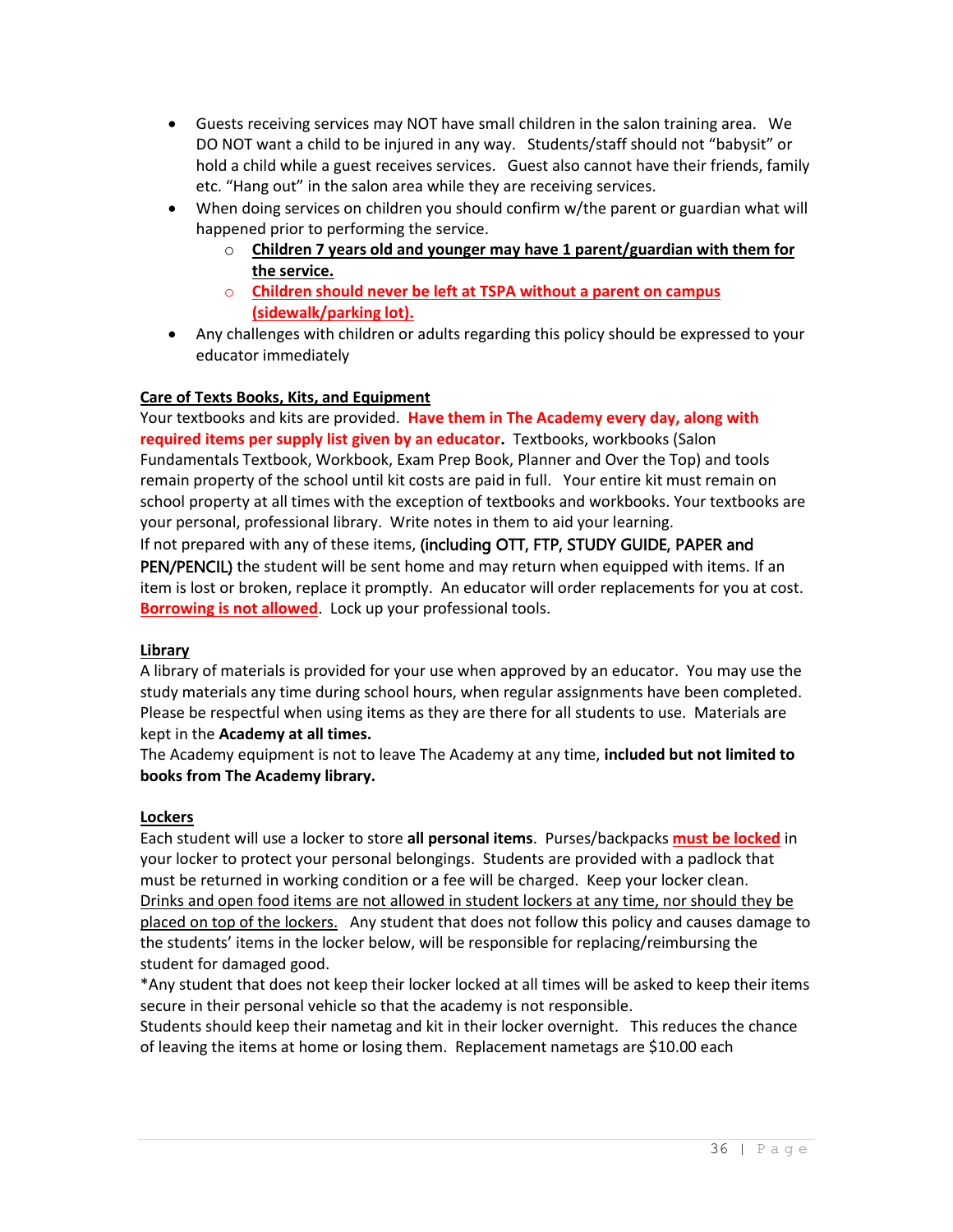\*Students should not store any personal items (purse, back-pack, phone, iPod…) under their stations even while working on the salon floor, as these are not secure.

The only way your items can be protected is if they are secured inside your locker.

**The Academy is not responsible for any lost or stolen items.**

**Stealing is NOT tolerated** in any way. The student will be dropped from the program if they are caught stealing tools, products, services, items of another student, guest or the Academy.

#### **Rest** –

Students should get plenty of rest on their time off campus. – Sleeping in school is unacceptable behavior. If found with your head down or sleeping in school, you will be awakened and suspended.

## **Medications**

Students are not allowed to share medication of any kind. Team One is not allowed to provide students with medicines either. Any prescription medication should be in the original container with the students name on it.

## **Energy**

Energy is a part of The Academy culture; all students must attend energy during their scheduled time. Important announcements happen during energy. Student may not eat or drink during energy. Students MUST attend energy…. And then go to their station to wait for their guests to arrive. **The last student to energy, gets to sing!!!!** Don't be late

#### **Smokers**

Donelson Plaza is a NO SMOKING development.

If you smoke/vape, please smoke/vape in your car or at the back of the parking lot near the fenced in garbage dumpsters

No student should go out with a guest to smoke/vape if invited.

# **Smoking/vaping in your vehicle is preferred.**

**Please do not sit on the steps or congregate in front of the building, on the sidewalk or in front of the bowling alley.** 

**Classroom/break area** - Only staff and students are permitted in classroom and break area. No guest or friend/family of student is allowed beyond salon area.

#### **Food and Beverages**

Please keep all eating and drinking in the student lounge.

**Students cannot have beverages or food at the styling stations or in the classroom at any time** 

**Plain, sparkling, or distilled water** in bottles or clear plastic cups with secure lids are only allowed in the classroom during class.

**Plain water** - No flavored water or other beverages unless prior approval by school management/owners

No beverages or food is allowed in the classroom.

No beverages or food are allowed at styling stations.

No Gum is permitted on the salon area floor.

**No liquids should be kept in lockers or on top of lockers**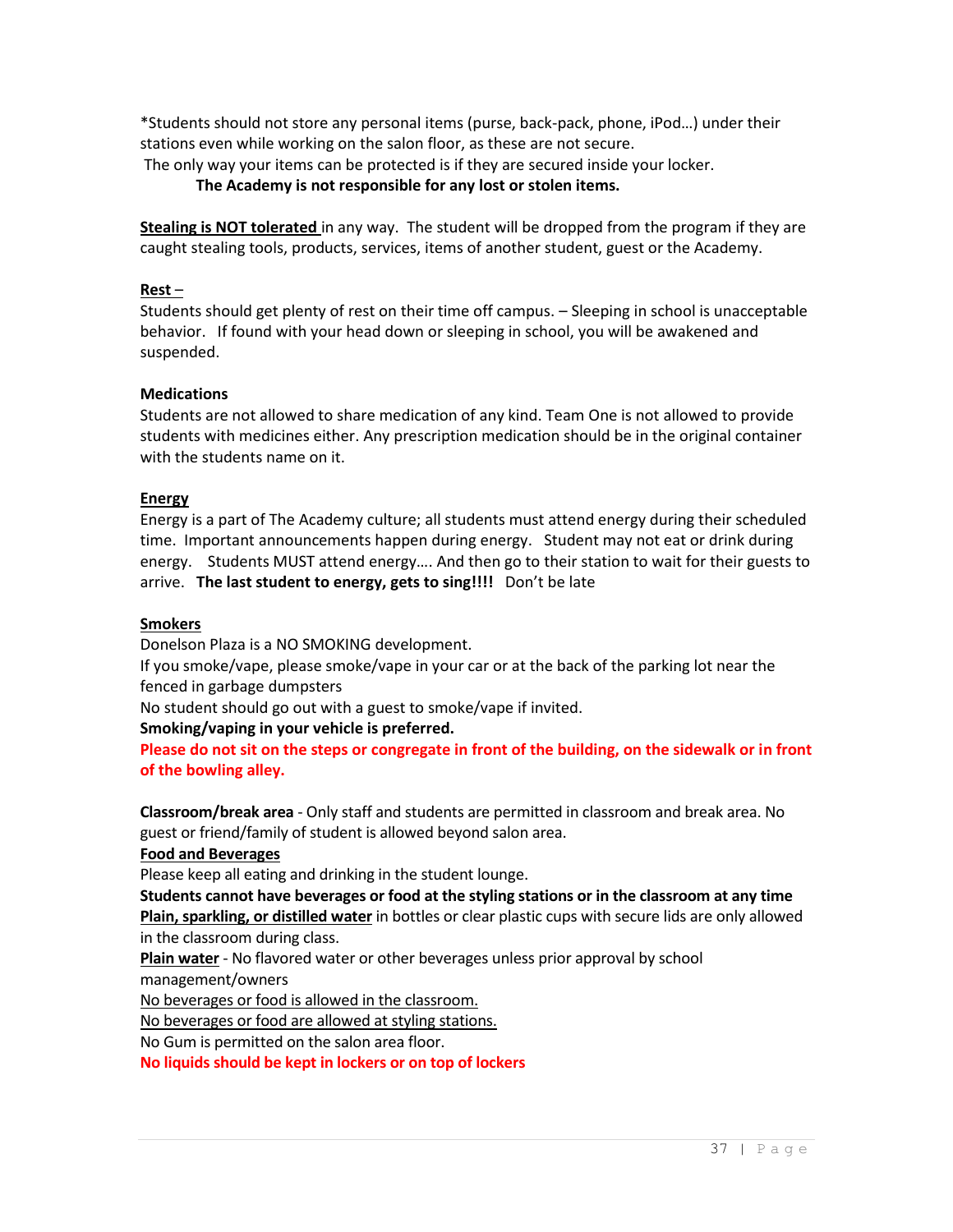## **Loitering**

Family, friends, boyfriends, girlfriends, husbands, wives, etc.… are not allowed to "hang out" in the school. This includes breakroom or waiting area. They must be receiving services if they are on campus. They can not just be visiting.

# **Parking Area**

The Salon Professional Academy students will be given a parking decal that must be posted in the rear window. Student parking is **behind** the building as instructed in foundations. **Any student found parking up front at other times will be asked to clock out and move their car the first time and sent home each time after that.**

#### **Interruptions**

When a class is being held in any room of The Academy, it is important that class not be interrupted. Please respect that the classroom doors are closed and do not interrupt unless it is an emergency and you have been directed to do so by the Educator in charge, School Coordinator or owner of The Academy. Please stay in the classroom or salon area where you are assigned for the day. Do not roam about interrupting other students in training.

#### **Harassment**

The Academy does not tolerate harassment of any kind (verbal, physical or sexual). Refer to Title IX policy. A copy of our Title IX policy and Cleary Act are posted on our website for your convenience.

#### **Drug and Alcohol Abuse**

The Academy prohibits the unlawful possession, use or distribution of illicit drugs and alcohol by students and staff on our property or as part of any of our activities.

The Academy prohibits a student under the influence **(or suspected of being under the influence)** of drugs or alcohol from attending class, or training on the salon floor. Any student found under the influence (**or suspected of being under the influence)** will be suspended or possibly expelled.

The Academy will expel students and terminate staff involved in unlawful possession, use or distribution of illicit drugs and alcohol on campus. Students and staff may be reinstated upon completion of an appropriate rehabilitation program.

#### **Maintaining The Salon Professional Academy Brand**

Students are provided business cards for The Salon Professional Academy to hand out to guest and potential guests. Students should not create their own "business cards" without approval form The Academy. Students should not re-create any logo wear or print material without the approval of the owner.

When promoting yourself on social media platforms, photos should be taken in front of the Step and repeat for branding purposes.

#### **Business, Sales and Professional Conduct**

Making and selling wigs, hairpieces, extensions, or any other products is prohibited, Students are not allowed to sell each other or staff goods/products including but not limited to clothes, make-up, cookies…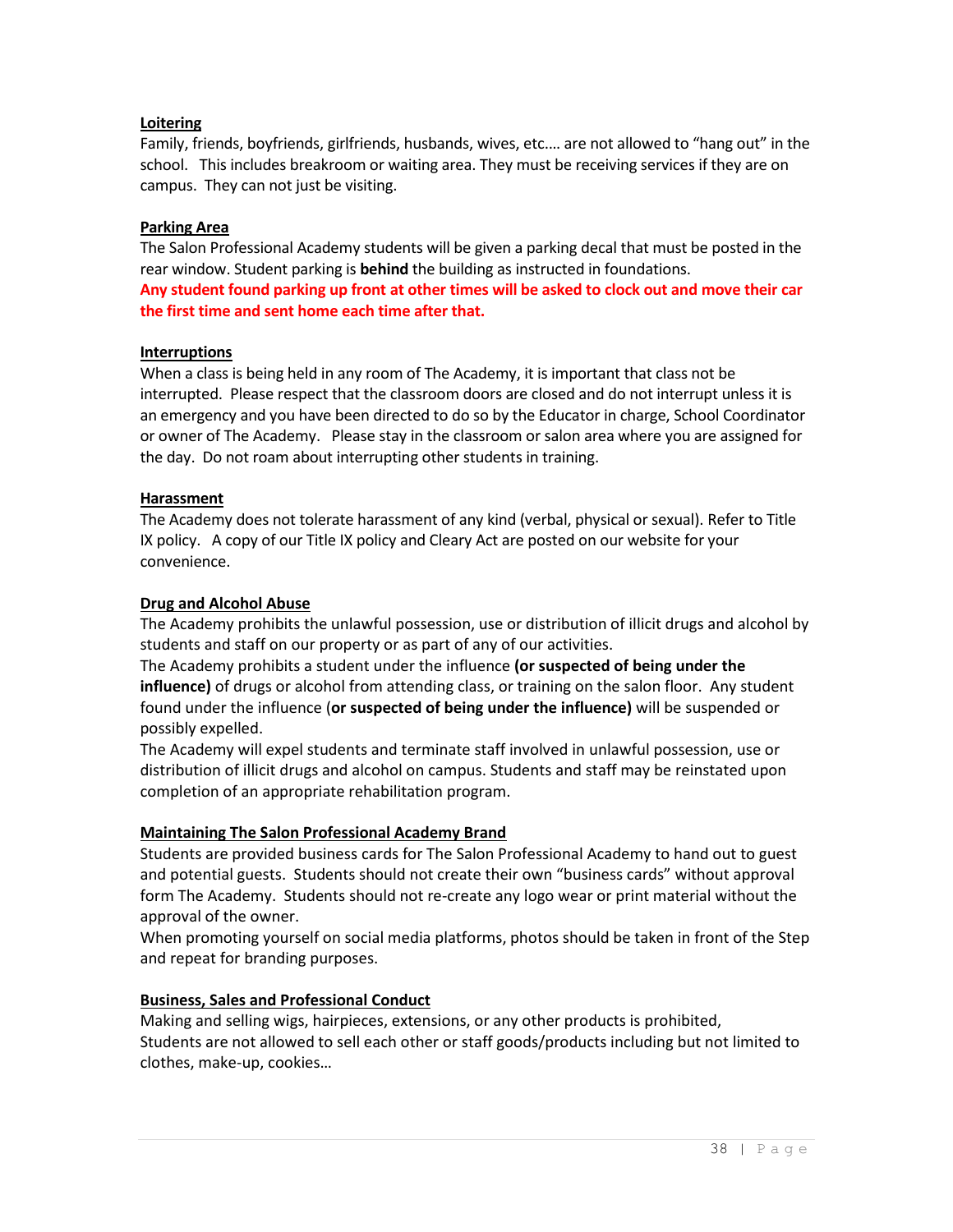#### **Student Council**

Each class will elect one representative to set on the Student Counsel board. This board meets once a month to discuss, issues, or concerns and make suggestions on activities that the student body would like to participate in at The Academy. Students that are elected to this board must maintain an 85% GPA and 85% attendance. Student council meets once a month for 1 hour; 12 – 1:00pm. It is the intent of The Academy to prepare professional people for a career.

#### **Student Marketing Team**

Each class will select one or two team members (depending on class size) to serve on the student marketing team. Students that are interested in learning more about what it takes to market a salon or have ideas on how to market a salon better should apply to be a part of this group. This team meets once a quarter with the Marketing support team that represents The Academy. These meetings are typically held on a Thursday afternoon from 4:30 – 5:30pm. Specific dates set by The Academy. Before asking to join this team, please be sure that you are available to attend these meetings. Student marketing team will help to assist others students in promotional ideas on Social Media and be sure they are branding them selves while enrolled at The Academy

#### S**tudent Inventory Team**

Each class will select two team members to train on the Inventory Committee. Students that are interested in learning more about how to order for a salon, and what it takes to run a salon should ask to join this team. Each team learns how to order for professional and retail items. This team meets as needed.

# **Class Dates 2022 – 2023**

**2022**- July 12, 2022 June 27 2023 September 13, 2022 July 29, 2023 November 15, 2022 September 30, 2023

**2023** January 24, 2023 Dec. 9, 2023 April 18. 2023 March 2, 2024 July 11, 2023 May 25, 2024 Sept. 12, 2023 July 27, 2024

# **Cosmetology- Full Time Estimated Completion Dates**

November 14, 2023 September 28, 2024

**2022 - J**une 7, 2022

**Instructor Training- Hours may vary 16 – 40 hours a week**

**Esthetic's Not Currently offered** 

Approved TSPA non-profit or charity partners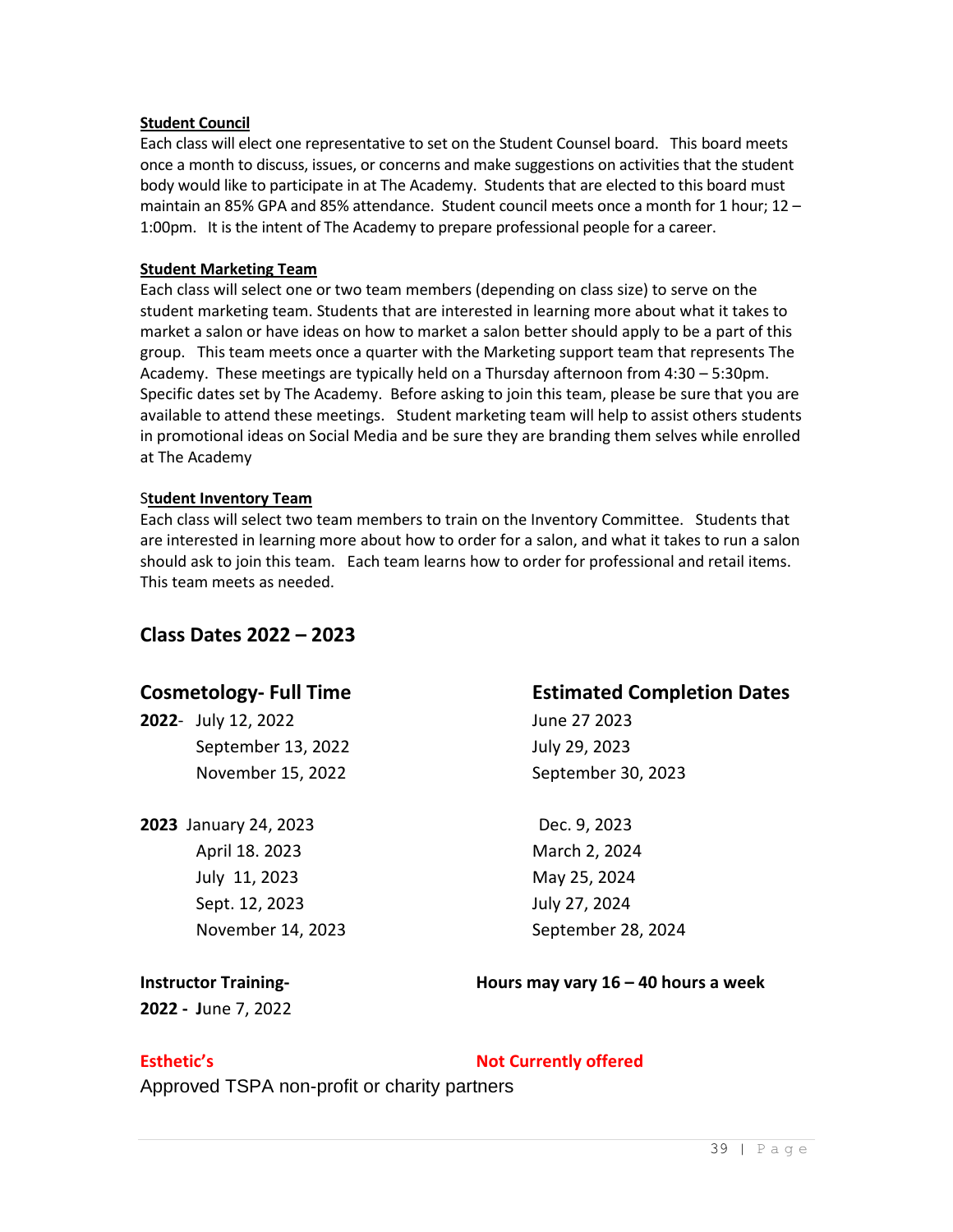# **2022 Community Service Partners**

Ms. Davenport will be responsible for setting up all community service days, based on day of suspension and availability for volunteering at selected partner.

# **Animal Rescue Corp. Gallatin**

Michael Cunningham Students must do 2 shifts 9:00 – 5:00pm Volunteer [bit.ly/VolunteerARC](http://bit.ly/VolunteerARC?fbclid=IwAR1TdBtvHnOSNPU-oHfwpRGicuVIFIS8RGCjH7r_DQ9SIY8LxXV9ZO-mQ4k)

# **Second Harvest Food Bank**

615-627-1581 Second Harvest has a form that they will complete and send back with the student Cold Food Sorting/Dry Food Sorting Rescue Food Drive/Elderly baskets

# **End Slavery**

Tia Bowden Volunteer page should be set up by the end of January. – Students will need to volunteer for 2 shifts Tuesday/Wed/Thursday  $8:30 - 118.1:00 - 4:00$ pm (they also have an evening shift  $5:30 - 8:00$ pm)

# **The Salvation Army** – Approval pending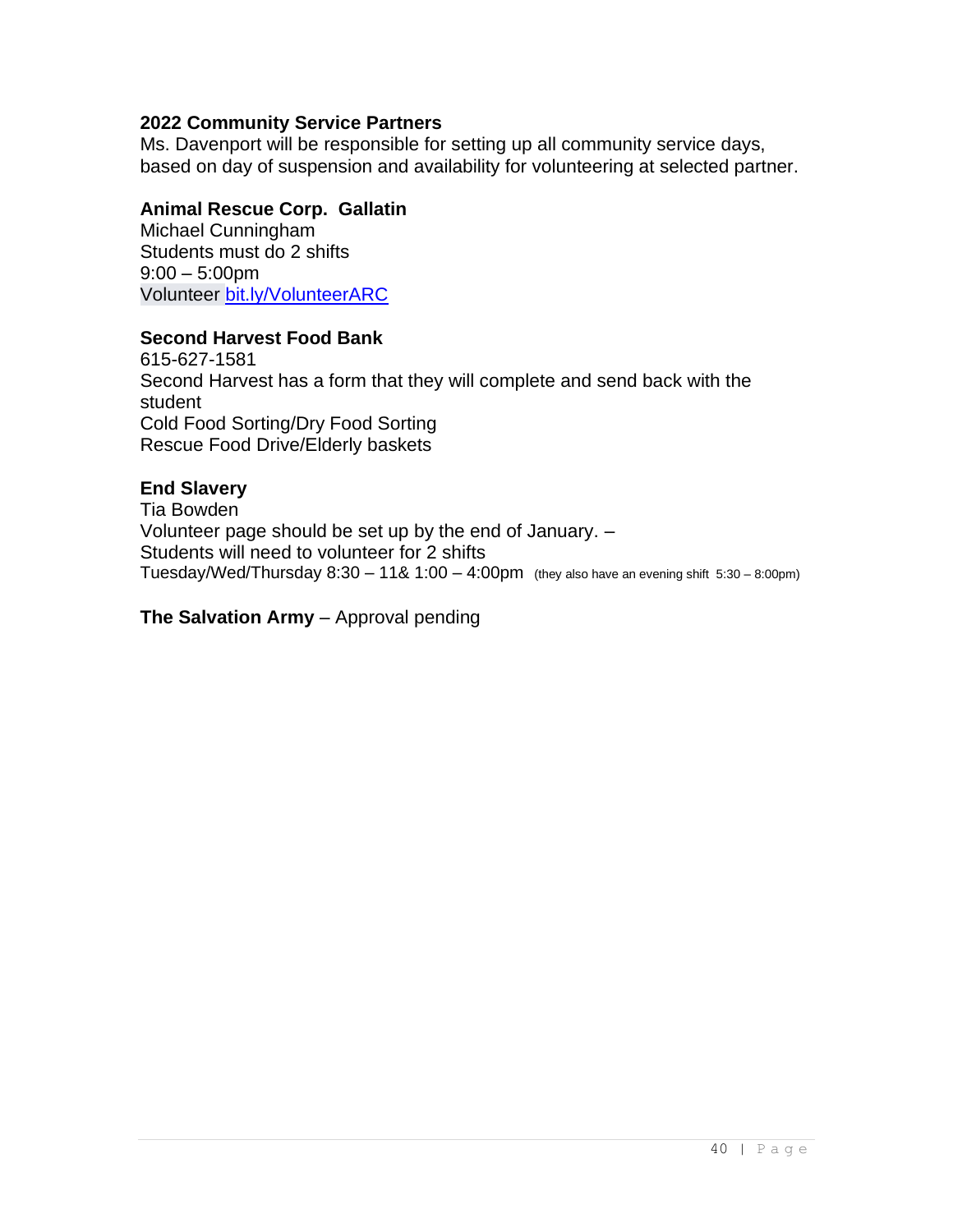#### **Staff**

**Owners:** Robert (Chip) Woods CEO Wanda Williams-Woods CFO Randy Kunkel Sharon Kunkel Angela Lema Bob Hawks

#### **Administration:**

Wanda Woods CFO/Director of Education Abigail Beckham - Director of Chaos/Admissions/Compliance/Licensed Instructor Kelley Davenport - Compliance/Financial Aid/ School Coordinator /Licensed Instructor Catherine Mann/Administrative Assistant/ Compliance/Financial Aid/ Chaos Coordinator OPEN POSITION - Financial Aid Officer / Associate in Accounting OPEN /Front Desk Support OPEN /Support Staff – Part time **Cosmetology Educators:** Abigail Beckham/Licensed Instructor Amy Garlock /Licensed Instructor Dan Thomas/Licensed Instructor Kelley Davenport/Licensed Instructor Suzanne Pitts / Licensed Instructor

*All educators have salon experience, are licensed cosmetologist, estheticians or nail technicians, and are licensed instructors/instructor trainees with the State of Tennessee*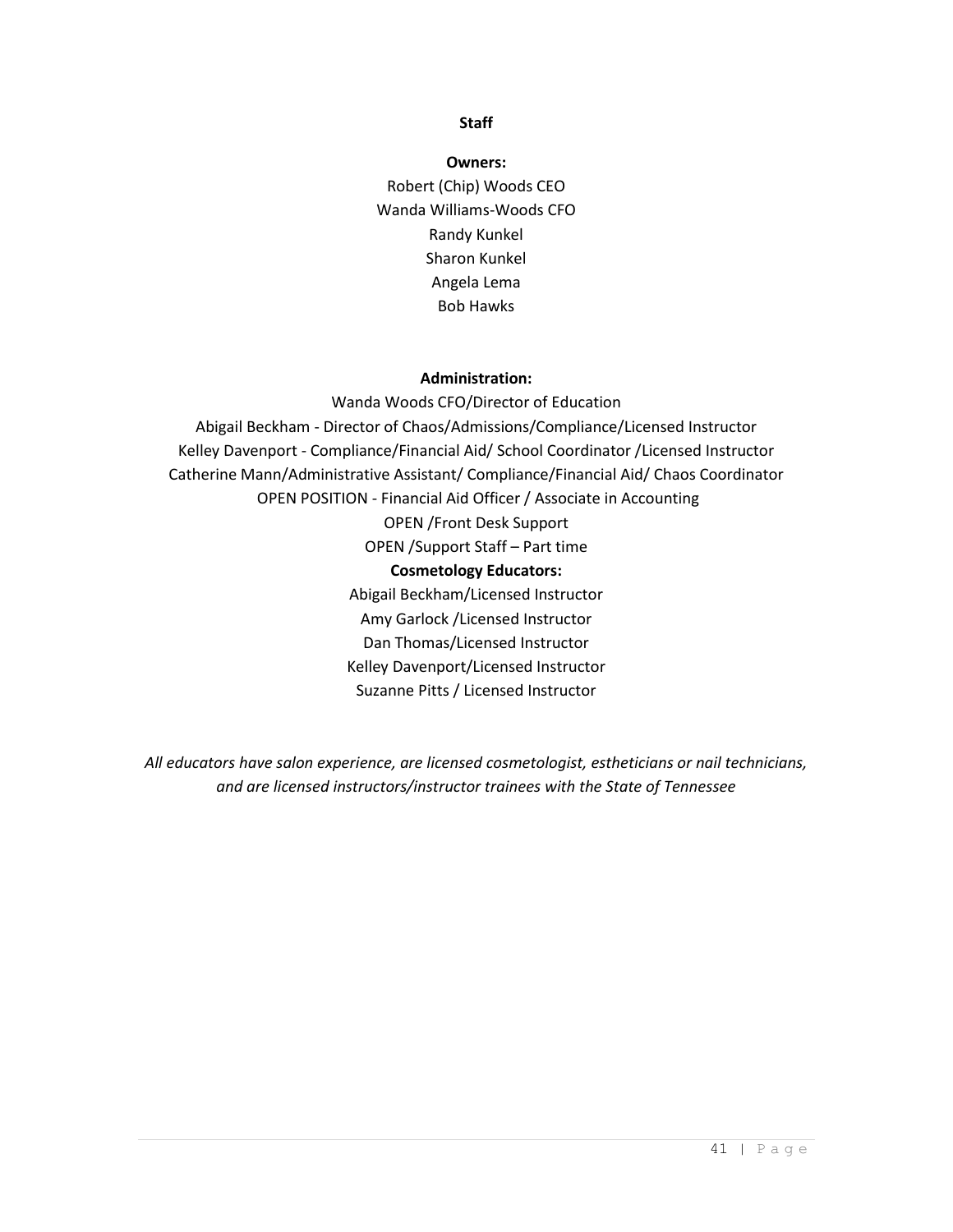## **History of the Summit System**

The Summit Salon System was founded in 1993 by Randy and Sharon Kunkel along with Michael and Mary Cole and is the largest consulting firm in the salon industry.

Currently 72= plus consultants are in over 1000 salons and schools monthly coaching over 16,000 service providers and school leaders.

The Summit Salon System is endorsed by REDKEN 5<sup>th</sup> Ave., and they sponsor all The Salon Professional Academies.

The Summit grows service providers for a living. Their intention is to grow each of you personally and professionally.

The intention of The Summit Systems is to teach you skills and concepts that will help you discover your true potential and turn that potential into abilities.

The *purpose* of Summit Systems at TSPA is to pass on the knowledge that unites the salon and school leaders. Our Vision together is to grow future industry leaders, one student at a time.

The Summit Systems will provide you with the tools needed to become a top 20 in our industry. We continue to improve and build upon the systems that have been proven successful.

As Michael Cole would say, "Buckle Up Baby and Get Ready for the Ride of Your Life!"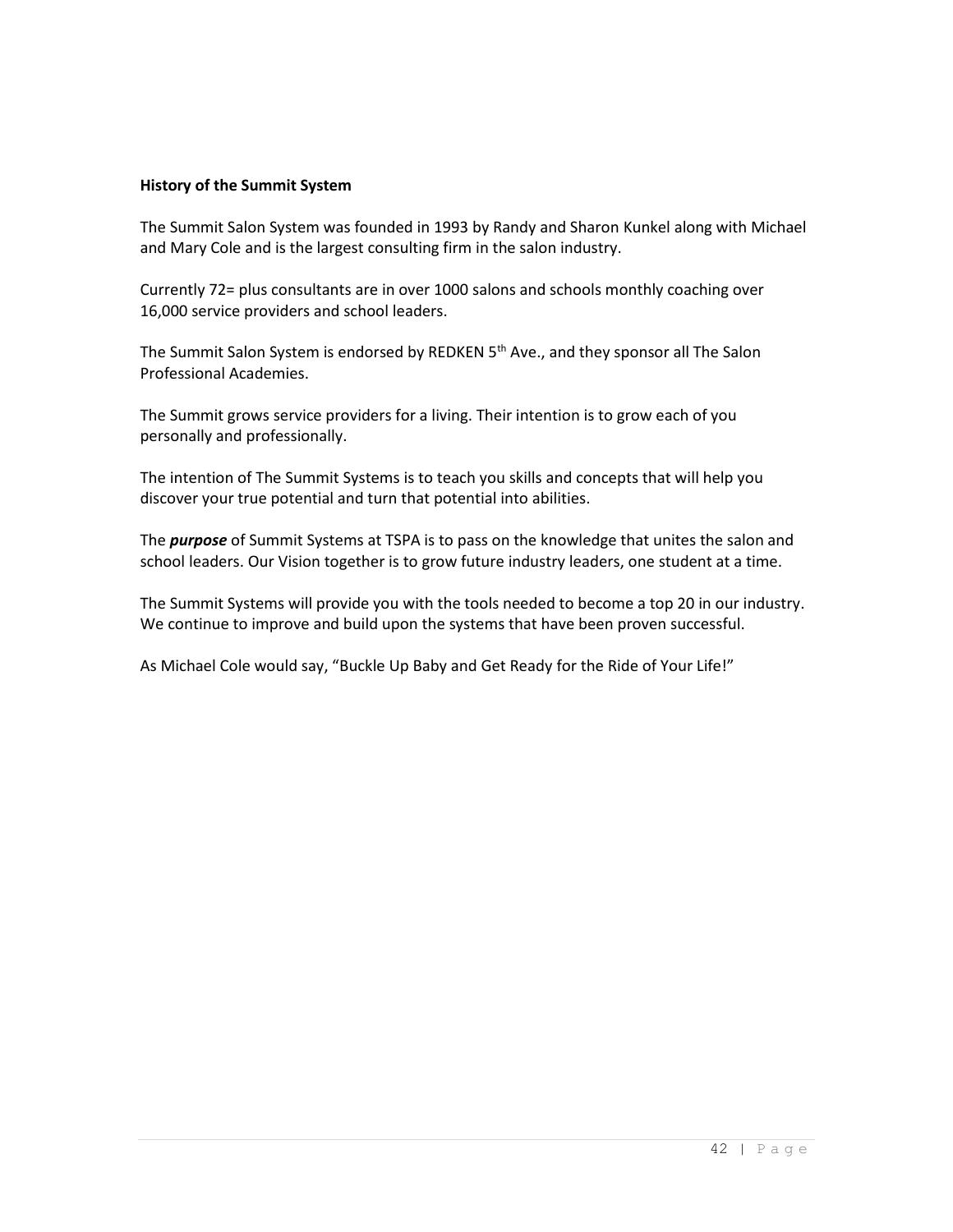# **Points of Difference**

# **Our Education:**

The Salon Professional Academy focuses on spa services offering classes in cosmetology, and Industry related business practices.

The Academy trains for the top salons across the nation and makes the privately held salon a primary target for placement of our students.

The Academy trains students in the critical business skills necessary for salons and spas to ensure their success after school.

The Academy provides salon mentoring with professionals to further develop the students in the industry.

# **Our Location:**

Our address is 2710 Old Lebanon Road, Suite 6, Nashville, TN 37214. We are located close to reasonably priced apartments for students.

# **Our History:**

We are a group of individuals that have over 100+ years combined in the beauty industry. With backgrounds as salon stylists, managers, and owners, along with manufacturing, distributing and salon consulting representatives.

# **Our Career Opportunities:**

We make the privately held salons, where incomes are greatest, a primary target for placement after graduation.

We have contacts for placement with more than 7,000 REDKEN Club  $5<sup>th</sup>$  Ave Salons in all 50 states. We placement opportunities for students in more than 750 Summit Salons across the nation.

# **Our Professional Affiliations:**

We hire industry leaders as consultants to develop excellence in our students, educators and owners.

We are an exclusive academy endorsed by REDKEN for excellence in education.

We have the help of top industry leaders including Michael Cole, Randy Kunkel, Sam Villa, Doug Cox, Jayson Morgan, Tina Terry-Hunt, The Summit Salon Business Center, along with many others who will lend their expertise to The Academy.

We know how crucial it is for students to have real world practice while in training and we provide that experience.

We have sister schools in Iowa, Minnesota, Texas, Wisconsin, Florida, Ohio, Vermont, Colorado, Illinois, Missouri, Washington, Montana, Kentucky, New York, Alabama, Indiana, and Arkansas. The Iowa Academy has a 50-year history of training excellence.